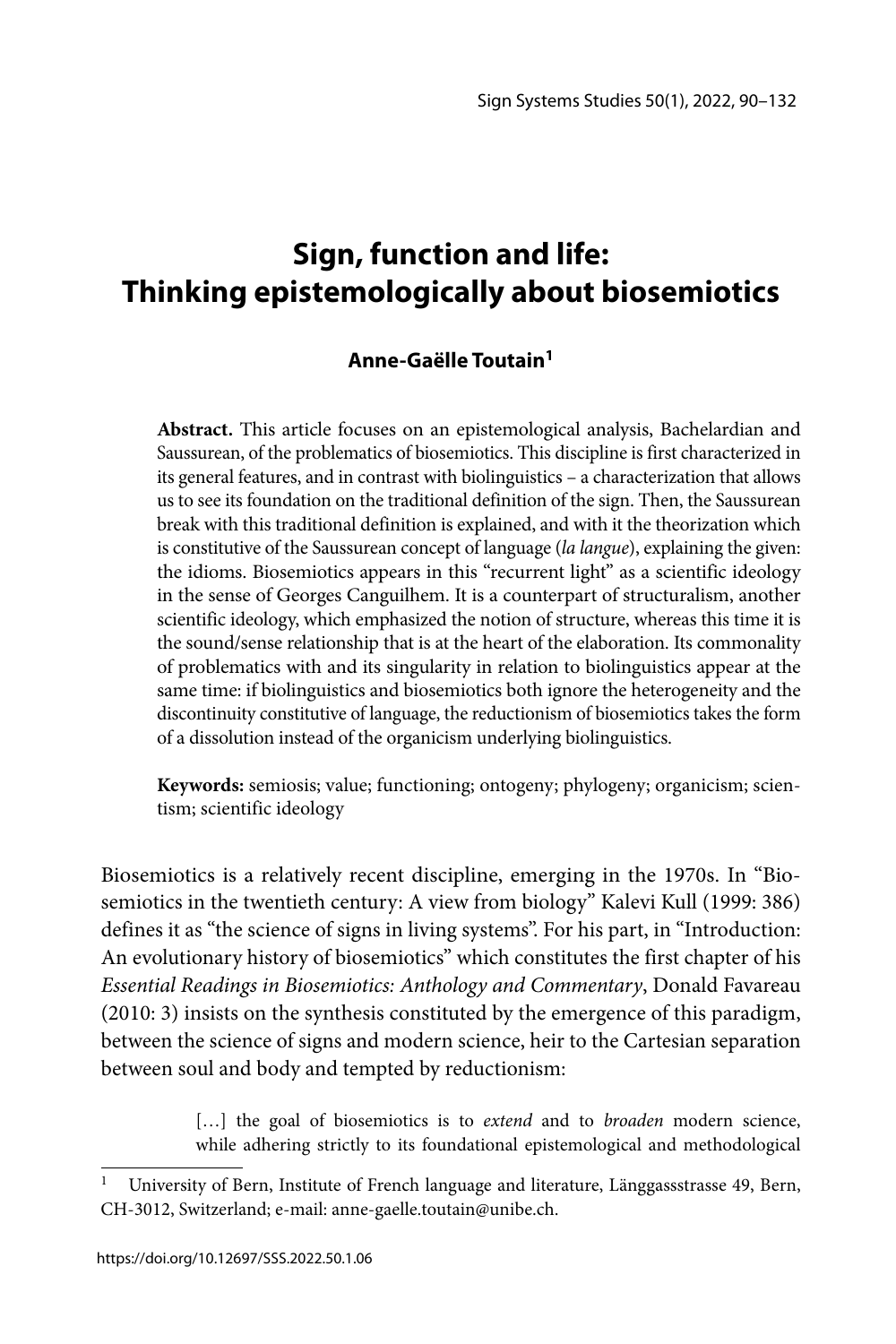commitments. It does not seek in any genuine sense of the term to "oppose" much less "supplant" the scientific enterprise, but to *continue* and to *develop* it, re-tooled for the very challenges that the enterprise itself entails, if not demands.

This articulation between semiotic thinking and (life) science is of interest to the epistemologist of linguistics in two main respects. First, it establishes a link, through semiotics, between biology and linguistics, and in so doing takes into account the heterogeneity of language, which places it at the confluence of – among others – life science and the so-called language sciences. Biosemiotics thus deserves consideration for the answer it provides to a major scientific question, made all the more acute by the spectacular growth of biology over the last century and a half. Moreover, the very constitution of biosemiotics implies overcoming the traditional but insistent opposition between the "hard" sciences and the humanities, an opposition about which there is every reason to believe that it constitutes an epistemological obstacle, in the sense of Gaston Bachelard (see Bachelard 2004[1938]).

It is therefore this purpose of biosemiotics that I will submit for analysis in this article – not by any particular author, but in its general character, that is, as a problematics. My analysis falls within a Bachelardian and Saussurean problematics, the first qualifier necessarily implying, in linguistics, the second. Bachelard taught the theoretical primacy of error, that is, the constitution of scientific thought by successive rectifications, which are as many epistemological breaks. He also enjoined the epistemologist to put himself "in the school of scientists", the only way to access the rationalism of a scientific discipline. It is by following this injunction in my field, linguistics, that I took the measure of the epistemological break operated by the Saussurean theorization of language, an epistemological break that now requires the constitution of a Saussurean science of language (see in particular Toutain 2012; 2014; 2015; 2016), in the broad sense of this last term, that is to say as a heterogeneous object. Such a constitution cannot be achieved otherwise than through theoretical work. It seems to me, however, that in the current state of language sciences – again in the broad sense of the term – epistemological examination of already constituted paradigms, although controversial and not constructive, $2$  can usefully contribute to this work.

I will begin by setting out the main features of biosemiotics, from both the semiotic and biological points of view in Part 1 of the article. A detour through

<sup>&</sup>quot;A quoi reconnaît-on le structuralisme?", by Gilles Deleuze, ends with the following statement: "*Aucun livre contre quoi que ce soit n'a jamais d'importance; seuls comptent les livres 'pour' quelque chose de nouveau, et qui savent le produire*" ("No book against anything is ever important; the only ones which count are the books 'for' something new, and which can produce it": Deleuze 1973: 16).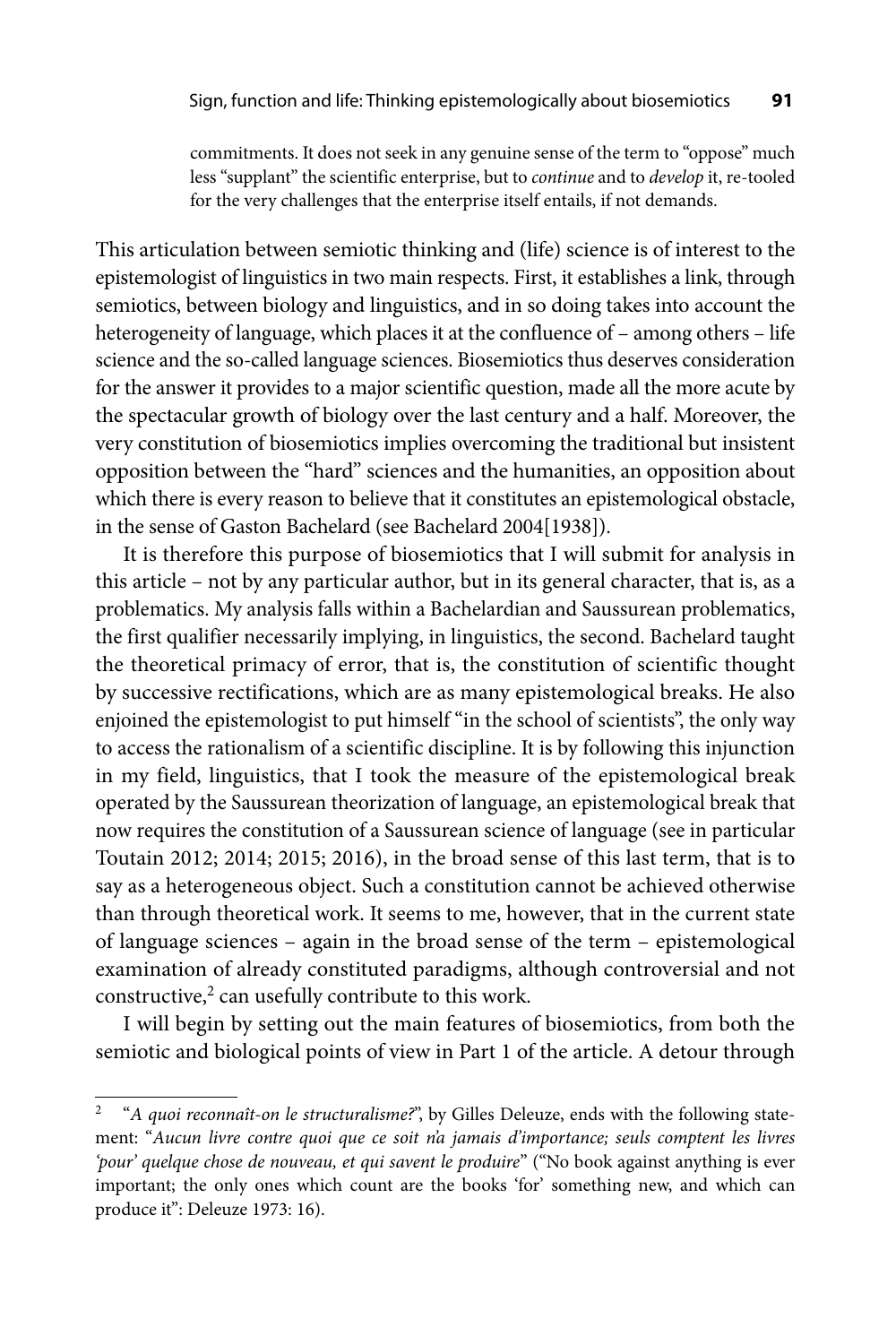the Saussurean theorization of language, outlined in Part 2, will then allow me to highlight the character of scientific ideology, in the sense of Georges Canguilhem (see Canguilhem 1977), of biosemiotics, as well as the specificity and the stakes of this ideology (Part 3). If the concept of structure is at the heart of structuralism, another post-Saussurean scientific ideology (see Toutain 2015a), which is no stranger to the development of another discipline dealing with the heterogeneity of language, that is biolinguistics, it is here, in biosemiotics, the sound/meaning relationship that is central. This opposition does not fail to evoke, *mutatis mutandis*, the paradigmatic opposition in the history of biology between mechanism and vitalism, which indeed is recalled by many biosemioticians. This rapprochement, however rapid and limited it may be, is no less significant. The question of the specificity of living organisms, which is at the heart of vitalism and biosemiotics, is in fact coupled with a second one: that of the specificity of humans as *homo loquens*, *speaking animals*, to which biolinguistics and biosemiotics provide answers that are both different and fundamentally similar in their ignoring of the heterogeneity of language and in the nature of the impasse to which they lead: the first "mechanistic" and "structuralist", the second "vitalist" and "semiotic".

# **1. Biolinguistics and biosemiotics**

Language is commonly defined, at least since Saussure, as a system of signs, a definition that makes linguistics a branch of a larger discipline, semiotics, the science of signs and sign systems. By contrast, there is no inclusive relationship between biolinguistics and biosemiotics. As Winfried Nöth shows, in particular in his article "Biolinguistics and biosemiotics"  $(2015)$ , these two "interdisciplines", although almost contemporary, have indeed developed in parallel and independently of each other.4 Moreover, their theoretical presuppositions are distinct.

Biolinguistics, the most illustrious representative of which is Noam Chomsky, defines language as a human faculty that can ultimately be explained by its biological substrate. For example, we can read in "Three factors in language design":

> The biolinguistic perspective views a person's language as a state of some component of the mind, understanding "mind" in the sense of eighteenth-century

<sup>&</sup>lt;sup>3</sup> See also Augustyn 2009, which nevertheless endeavours to highlight the points of convergence between these two paradigms.

Nöth (2015: 154) also notes this lack of an inclusion relationship: "Since language is a sign system and semiotics is the study of signs and systems of signs, biolinguistics should be a branch of biosemiotics. In reality, however, there is only an overlap between the two research fields and most publications in biolinguistics are not based on biosemiotic premises".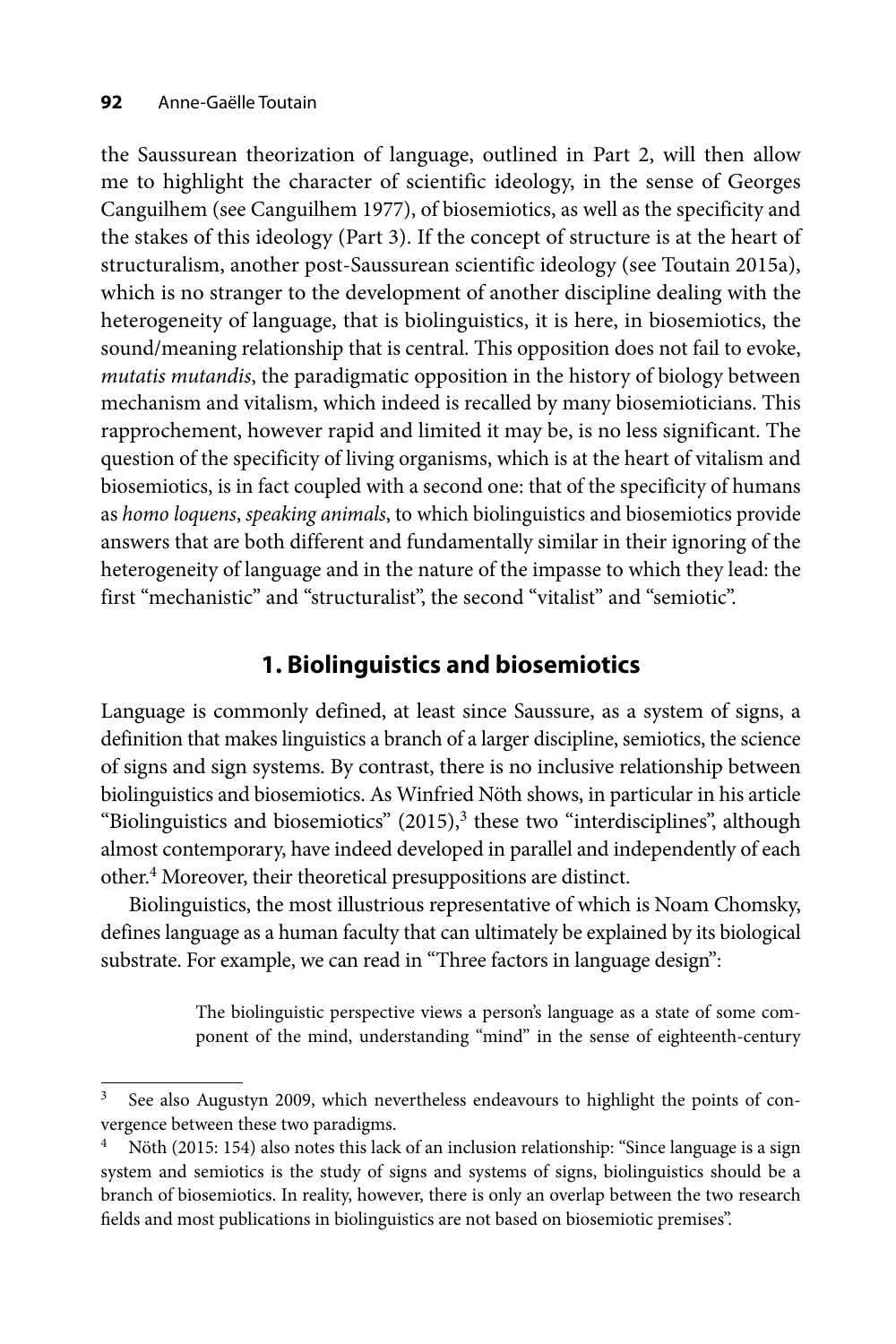scientists who recognized that after Newton's demolition of the only coherent concept of body, we can only regard aspects of the world "termed mental" as the result of "such an organical structure as that of the brain" (Joseph Priestley). (Chomsky 2005: 2)

Language is thus conceived as a product of the brain, analogous, as such, to the visual or auditory systems. Chomsky (2005: 2) continues:

> Among the vast array of phenomena that one might loosely consider languagerelated, the biolinguistic approach focuses attention on a component of human biology that enters into the use and acquisition of language, however one interprets the term "language." Call it the "faculty of language", adapting a traditional term to a new usage. This component is more or less on a par with the systems of mammalian vision, insect navigation, and others.

It "has general properties of other biological systems", and with that in mind, "we should be seeking three factors that enter into its growth in the individual: (i) genetic factors, the topic of UG [universal grammar], (ii) experience, which permits variation within a fairly narrow range, and (iii) principles not specific to language" (Chomsky 2007: 19). This conception determines the object of generative grammar, namely the construction of universal grammar. Chomsky (2007: 19) thus distinguishes two stages in its elaboration: first, generative grammar proceeded "'from top down', so to speak: How much must be attributed to UG to account for language?" (Chomsky 2017: 19), before the minimalist programme, which proceeds for its part "from bottom up': How little can be attributed to UG while still accounting for the variety of internal languages attained, relying on third factor principles?"

If biolinguistics can thus be considered as a stream of linguistics, biosemiotics has for its part emerged at the confluence of two research trajectories, semiotic and biological, respectively. On the semiotic side, the foundational work is that of Thomas Sebeok, who, as Donald Favareau (2010: 35–47) shows in the introduction cited, has achieved a synthesis between Peircean semiotics and Jakob von Uexküll's theory of *Umwelt*. The schools of Tartu and Copenhagen were for their part formed around biologists who felt the need to replace the semiotic and linguistic metaphors that flourished in biology after the discovery of DNA as a support for genetic information and the development of molecular and cell biology with a controlled import of operational semiotic concepts deemed likely to renew theoretical biology: Jesper Hoffmeyer (for example 1996[1993] and 2008), Claus Emmeche, and Kalevi Kull, in particular, to whom we must notably add the Italian Marcello Barbieri, whose "semantic biology" (Barbieri 2003a) has converged,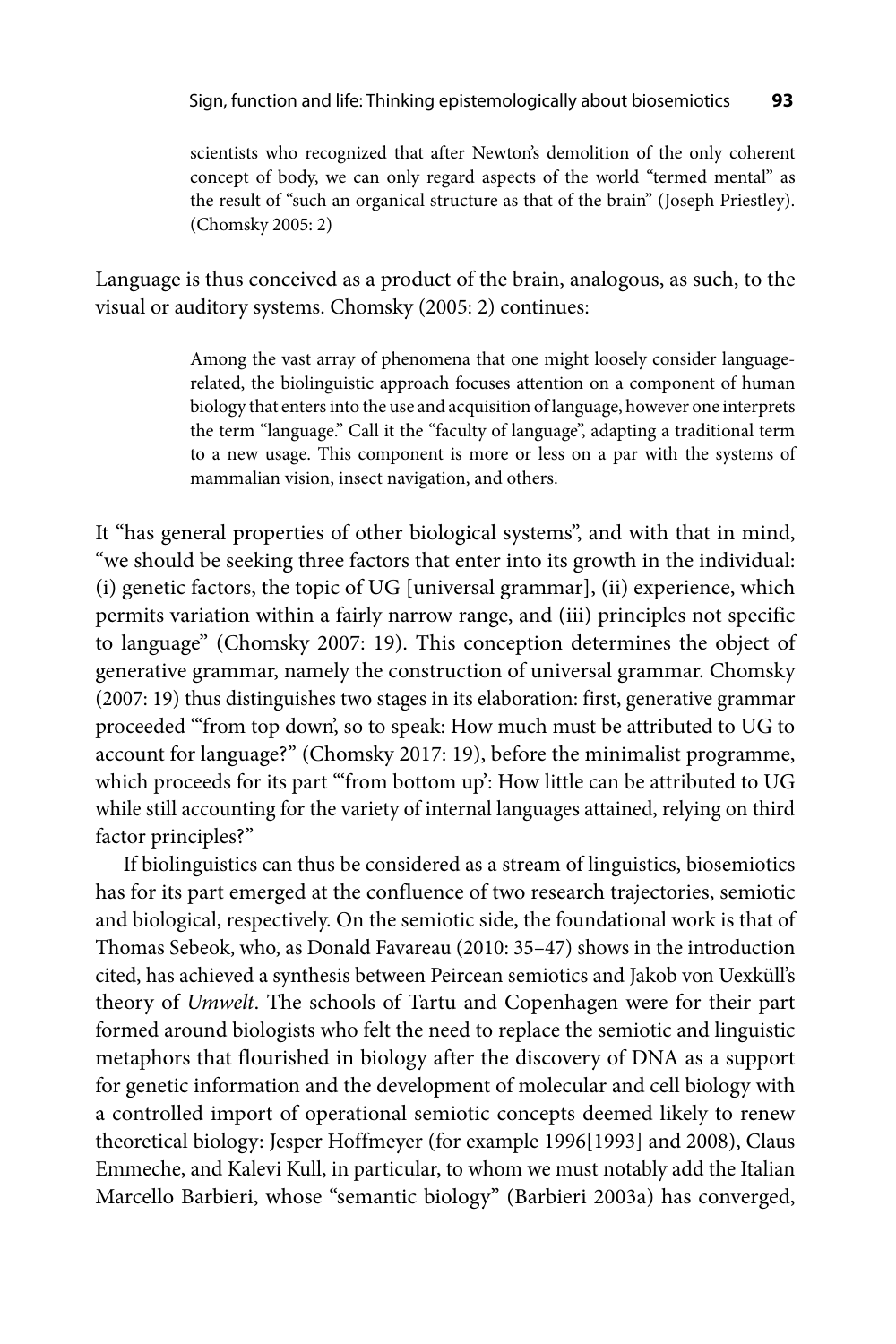despite theoretical differences,<sup>5</sup> with biosemiotics (see for example Barbieri 2008 and 2010). From this perspective, it is not a question of the biological foundations of language, but of a new semiotic definition of the living being, which will also constitute the framework for any reflection on language as being specific to the human living. As Nöth (2015: 159) points out:

> Sebeok's biosemiotics is not directed towards affirming the uniqueness of the human language faculty. In the debate between the essentialists and the evolutionists, in which we find biolinguists generally taking the essentialist side, biosemioticians are usually found on the evolutionist side. The former argue that language is essentially "different from other forms of communication and that language separates humans from other species",<sup>6</sup> whereas the latter postulate continuity in the growth of sign processes and systems. Furthermore, whereas biolinguistic research begins with the origins of language, the biosemiotic research program begins with the origins of life.

Kalevi Kull, Claus Emmeche and Jesper Hoffmeyer (2011: 13–14) state similarly in "Why biosemiotics? An introduction to our view on the biology of life itself":

> The name *biolinguistics* has been used for studies on the biological basis of human language, or the study of relations between physiology and speech. Despite many parallels between biolinguistics and biosemiotics (see Augustyn 2009), these traditions are quite different. Biolinguistics tries to apply the existing (physicalistic) biology in linguistics. Biosemiotics finds it necessary to put biology on a semiotic basis before integration of the theories of biology and linguistics.

Biolinguistics and biosemiotics thus constitute two distinct, albeit parallel and contemporary, developments: distinct by their theoretical foundations, and distinct by the framework in which each of them takes place. The starting point of biolinguistics is indeed language as a specifically human faculty. That of biosemiotics is the notion of the sign as the common denominator of different scientific fields, which can thus be unified. Biolinguistics and biosemiotics are thus based on two different understandings of language: as a *sui generis* faculty and as a special case of a sign system. The examination of biosemiotics thus confronts us from the outset with the question of the specificity of language, and one cannot

<sup>&</sup>lt;sup>5</sup> On that point, see Favareau 2010: 58ff, which shows that "[w]ithout a doubt, the most radical challenge to the Peircean approach to understanding the sign relations of living systems comes from embryologist and *Systema Naturae* (and now also *Journal of Biosemiotics*) editor Marcello Barbieri, who posits an alternative biosemiotic paradigm that is not organicist and qualitative in its origins, but mechanist and quantitative through and through".

<sup>6</sup> Here, Nöth is quoting Messer 1995, A.-G. T.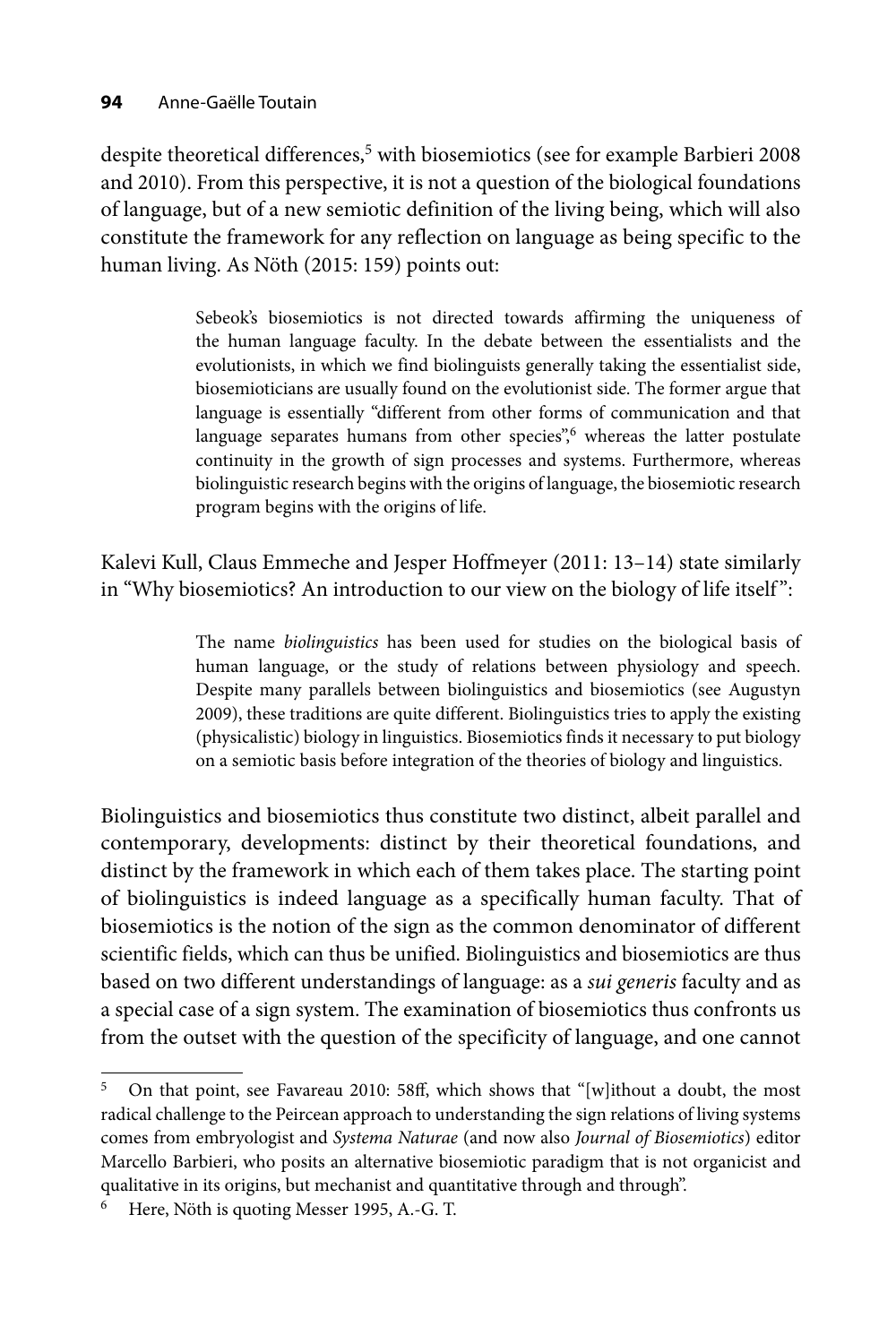fail to think here of the Saussurean hesitations concerning the relationship to be established between semiology and linguistics (see Part 3 of this article).

This difficulty is all the more remarkable in that biolinguistics and biosemiotics are nonetheless two treatments of the heterogeneity of language, which is a linguistic object but which can also be claimed by other sciences, first and foremost biology (it is a faculty that is properly human, the necessary condition for which is a particular genetic and neurological equipment) and psychology (there are close links between language and thought, and language learning and psychoaffective development are closely associated). The result in both cases is indeed the elaboration of a common object between linguistics and biology. Chomsky sees language as a biological system, and thus sees linguistics as a branch of biology (see for example Chomsky 2007: 14). Nöth also emphasizes the proximity of biolinguistics to neurolinguistics and stresses its interdisciplinary connections (see Nöth 2015: 156–157). The status of biosemiotics is more complex since, while some biosemioticians refuse to make biosemiotics a branch of biology, or even a natural science (see Nöth 2015: 158–159), biosemiotics, as a theoretical biology, is nevertheless conceived by others as a refoundation of biology. The third chapter of *Towards a Semiotic Biology: Life is the Action of Signs* by Jesper Hoffmeyer is thus entitled "Biology is immature biosemiotics", and in "Code-duality and the semiotics of nature" by the same author and Claus Emmeche it reads, for example:

> What we propose then, is that the traditional paradigm of biology be substituted by *a semiotic paradigm* the core of which is that *biological form is understood primarily as sign* (whether analog or digital). (Hoffmeyer, Emmeche 1991: 138)

As emphasized by Kull (1999: 386) in "Biosemiotics in the twentieth century: A view from biology", "[t]herefore, biosemiotics can be seen not only as a branch of semiotics, but also as an approach in theoretical biology". Marcello Barbieri's statement in "Biology with information and meaning" is also worthy of note:

> Organic information, in short, is the raw material for the mechanism of *evolution by natural selection*, while organic meaning is the raw material for the mechanism of *evolution by natural conventions*. This means that the concepts of organic information and organic meaning – or the equivalent concepts of copying and coding – are the true foundation of biology, even if we may need to extend them with other concepts or with other qualifications at some higher levels of the hierarchy of life. (Barbieri 2003b: 247)

Biosemiotics is also inseparable from a renewed reflection on the question of the origin of language, as well as on the nature of language (see for example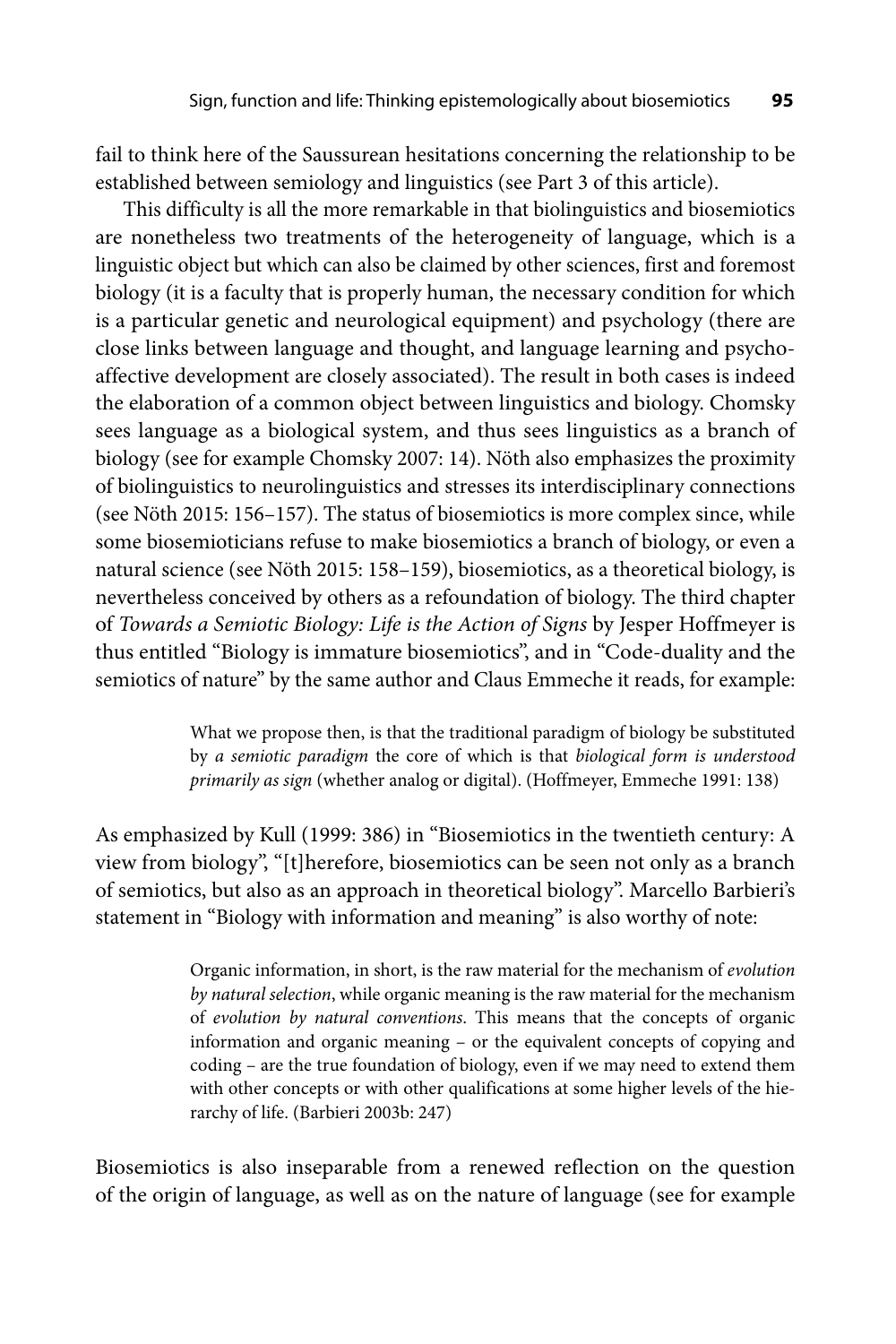Hoffmeyer, Emmeche 1991; Deacon 1997; Sharov 1999 and Barbieri 2010). Finally, biolinguistics and biosemiotics have a common stake, which is to overcome the divide between the humanities and the natural sciences. Chomsky naturalizes linguistics. As for biosemioticians, they assert the obsolescence of this opposition in the biosemiotic framework. For example, Kull (1999: 386) states that "what makes biosemiotics important and interesting for science in general is its attempt to research the origins of semiotic phenomena and, together with it, to pave a way of conjoining humanities with natural sciences, culture with nature".<sup>7</sup> Similar assertions can be found, in particular, in the writings of Jesper Hoffmeyer, who readily speaks of the resolution of dualism:

> To modern science, dualism still holds good as a way of dividing the world into two kingdoms, those of mind and matter, the cultural and the natural spheres. […] And it is this boundary that biosemiotics seeks to cross in hopes of establishing a link between the two alienated sides of our existence – to give humanity its place in nature. (Hoffmeyer 1996[1993]: 94)

This articulation between either linguistics (or semiotics) and biology is nonetheless achieved through two distinct paths: that of the construction of a total object, both, and indissolubly, linguistic and biological, for biolinguistics, and that of importation, which can also be seen as an extension of a principle of analysis – the sign –, for biosemiotics. In this respect, biosemiotics appears as a *semiotic* counterpart of generalized structuralism, of which it is also in some respects a development and a corollary.<sup>8</sup> For its part, biolinguistics reaches biology in the framework of a development of the structural hypothesis which is at the heart of (European, but also American) structuralism. If the Peircean reference is common to both paradigms (see Augustyn 2009; 2013; see nevertheless Nöth 2015: 163– 164), biosemiotics is characterized, unlike biolinguistics, by its rejection of the dyadic model of the sign in favour of the Peircean triadic model.<sup>9</sup> This is the work, in particular, of Thomas Sebeok (see in particular Sebeok 1979; 1988; 1991).

<sup>7</sup> See too, in particular, Emmeche, Kull (eds.) 2011: 39, 94; Emmeche 1991: 331–332.

<sup>&</sup>lt;sup>8</sup> Jakobson, in particular, can be considered as a transmitter in this respect; see also Emmeche, Kull 2011: 4ff.

Let us note, in that regard, this terminological remark by Kull, Emmeche and Hoffmeyer (2011: 12): "We devoted the remarks above to structuralism because a large part of structuralism has been strongly connected to semiology, whereas semiology can be seen as a certain part of semiotics. From a semiotic point of view, semiology is based on linguistic, dyadic and quite static models of sign relation, whereas semiotics stands on more general triadic and dynamic models. Therefore, identification of semiology with semiotics would be wrong. Semiological models represent the restricted special cases of semiotic models."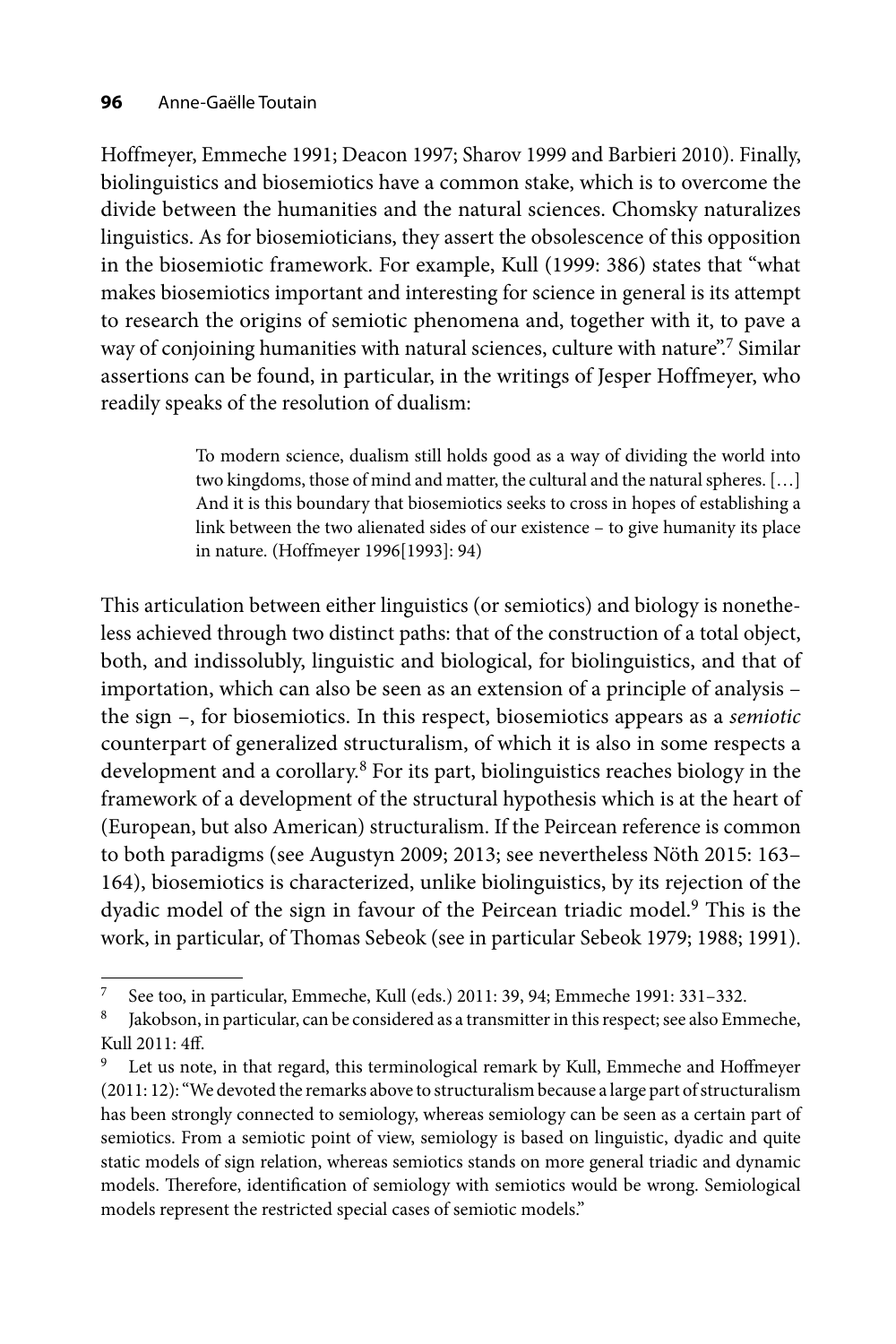The dyadic model is attributed to Saussure, who, in the words of Jui-Pi Chien (2015: 224), "has turned out to be one of the main obstacles" to the efforts of biosemiotics. In 1974, the biochemist Marcel Florkin (1974: 14) used "several general concepts elaborated by De Saussure such as significant [*sic*] and signified, synchrony and diachrony, syntagm and system with the special meaning they have in molecular biosemiotics", and in 1977 Guido Forti attempted to make the fertility of the analogy between living beings and language appear fruitful, using Saussure's concepts (Forti 1977). These two attempts were then widely criticized, with the aim of making it appear necessary to resort to Peircean semiotics. In "From language to nature – the semiotic metaphor in biology" Emmeche and Hoffmeyer (1991) criticized Forti's analogy in detail, before affirming the appropriateness of the Peircean model (see Emmeche, Hoffmeyer 1991: 27ff). Whereas in "Is the cell a semiotic system?", Barbieri opposes Florkin's model, also mentioned in this text (see Emmeche, Hoffmeyer 1991: 22–24), both to the Peircean model used by Thomas Sebeok, and to the model developed by himself:

> We have, in conclusion, three different definitions of a semiotic system and therefore three different models of the cell. The model of Saussure-Florkin describes the cell as a duality of genotype and phenotype. The model of Peirce-Sebeok describes it as a trinity of genotype, phenotype and *interpreter*. The ribotype model describes it as a trinity of genotype, phenotype and *codemaker.*10 (Barbieri 2007: 201)

In either case, Saussurean theory is completely unrecognized in its specificity, and this is a common point between biolinguistics and biosemiotics, as well as between biosemiotics and structuralism. The dyadic model invoked in these various publications is in fact the traditional definition of the sign, from which, as I shall endeavour to show in what follows, the Saussurean theorization of language has precisely broken away.

## **2. The Saussurean theorization of language**

In an above-quoted article "From language to nature – the semiotic metaphor in biology", Jesper Hoffmeyer and Claus Emmeche, before criticizing Guido Forti's analogy, present "the concept of structure in the Saussurean tradition of linguistics" (Emmeche, Hoffmeyer 1991: 28). Thereafter, it reads:

 $10$  See also Barbieri 2008: 45-47, for the opposition between the Peircean model and Barbieri's trinity. Nöth emphasizes the proximity of Barbieri's semiotics to that of Morris (see Nöth 2015: 161). The remarkable fact, however, from my point of view, is the rejection of the Saussurean model, as well as what I will describe below as a "semiotic perspective". A.-G. T.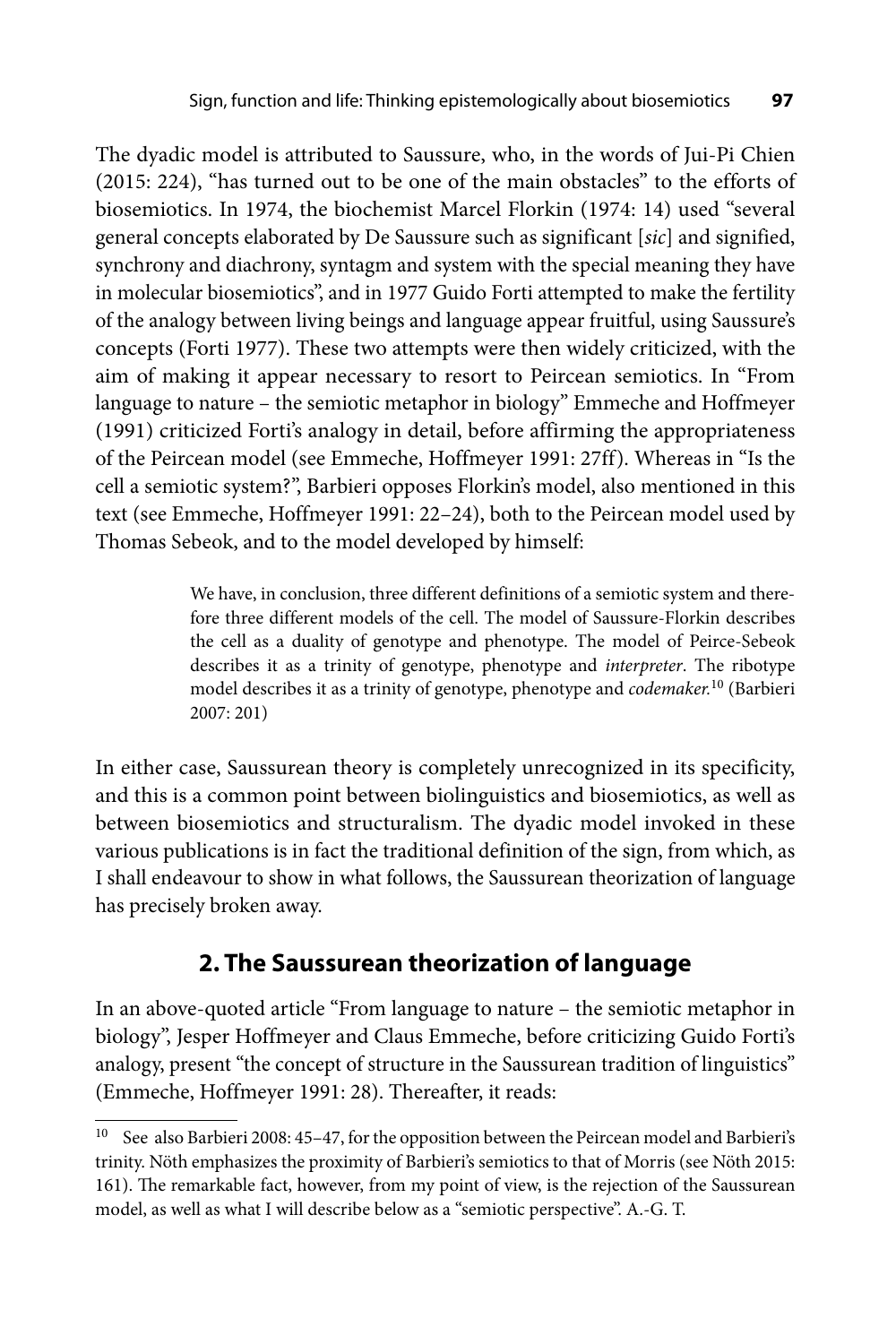#### **98** Anne-Gaëlle Toutain

The language actually spoken among people in a language-community may well be the empirical point of departure for the linguist, but it is not the ultimate object of a structural linguistics. The spoken word (parole) is the individual's situationembedded use of the language-system. This language system, la langue, is the underlying deeper structure, which has to be explored in the analysis. Actually, it is through a kind of methodological abstraction, separating the language system as such from the concrete act of speech performed by the individual, that the linguist can reveal the general, but immediately hidden, structure that makes up the language system. The elaboration of this structure requires a careful analysis of the component language signs and their mutual relations, to, on the one hand the acoustic image, the "expression" – or signifiant-aspect and, on the other, their "element of content", i.e., conceptual or signifié-aspect. The separate signifié's and signifiant's are only determined (identified) through their differential relationships to other signifié's and signifiant's. The whole language system is therefore a huge net of relations, in which a position in the network is determined by its difference from other positions. This language system always already exists, when individuals are speaking. That is, the language system structures the language use. There is, however, a feed back (or "dialectical") relation between language system and language usage, since the language system itself is changed through the process in which it is used, thus evolving. (Emmeche, Hoffmeyer 1991: 28)

Here, Saussure is considered to be the founder of structuralism, and his concept of system is equated with that of structure. Saussure would take his point of departure in speech in order to bring to light the linguistic structure of any given idiom, this structure being characterized by the mutual interdependence of its elements, presenting itself as an entity and made up of signs that can be analysed in signifier and signified, which can be considered separately. Now, as I have shown elsewhere (see in particular Toutain 2012; 2014; 2015a), while this doctrine is more or less – that is to say, in its broad outlines, and without taking into account the singularity of each elaboration – the structuralist doctrine, the Saussurean and structuralist problematics are radically different from each other. The structuralist notion of structure retains nothing of the Saussurean concept of system, and the Saussurean theorization of language (*la langue*) institutes a new definition of the sign, breaking with the traditional definition of the sign, which is that of common knowledge, and the one that structuralism takes up again.

In contrast to the opposition between *expression* and *element of content* that Jesper Hoffmeyer and Claus Emmeche highlight here, Saussure sets up a very different distinction between *sound* and *sign*. In what is probably Saussure's first text on general linguistics, "*De l'essence double du langage*" (1891), we can read the following: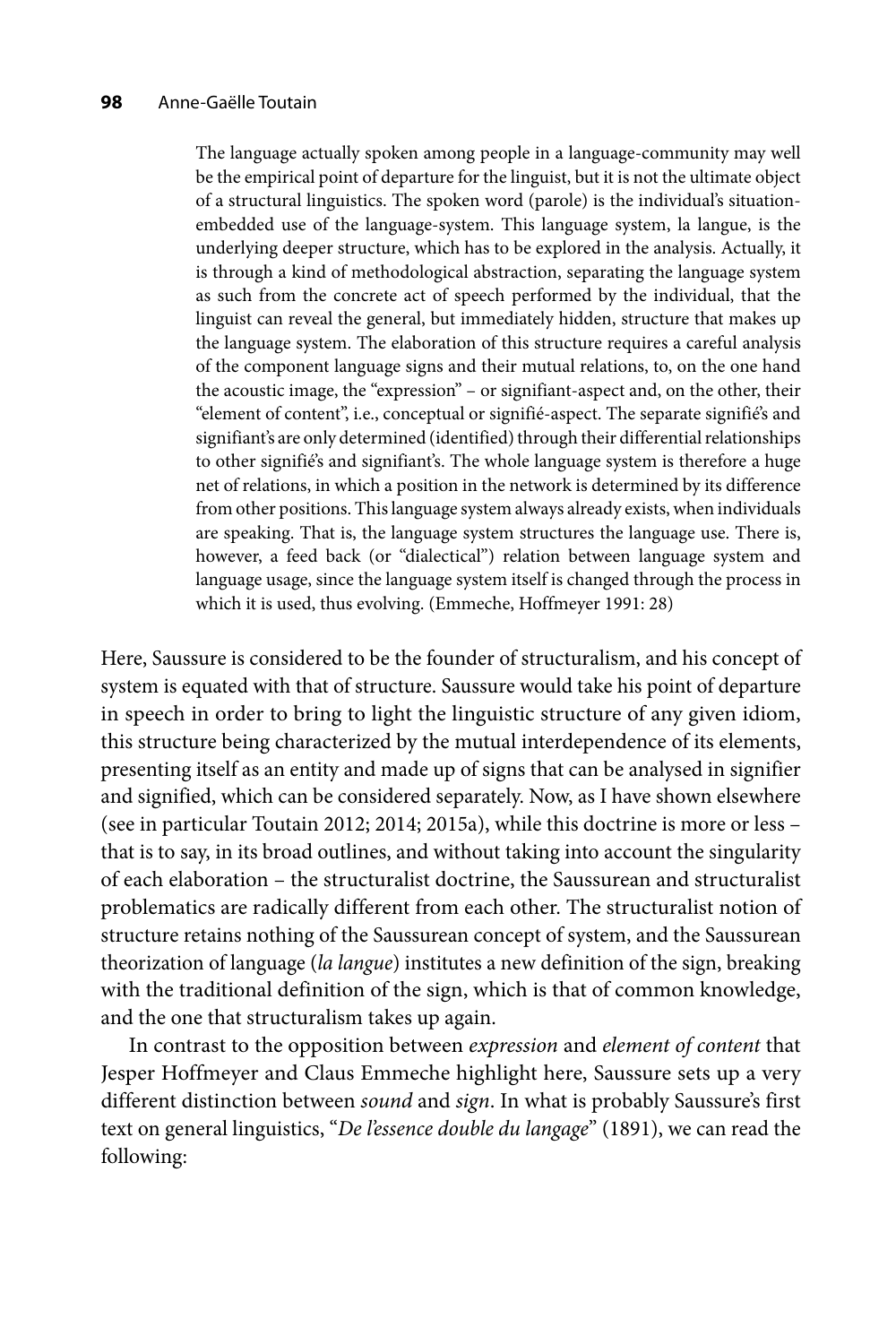*Le dualisme profond qui partage le langage ne réside pas dans le dualisme du son et de l'idée, du phénomène vocal et du phénomène mental; c'est là la façon facile et pernicieuse de le concevoir. Ce dualisme réside dans la dualité du phénomène vocal comme tel, et du phénomène vocal comme signe – du fait physique, (objectif) et du fait physico-mental (subjectif), nullement du fait "physique" du son par opposition au fait "mental" de la signification. Il y a un premier domaine, intérieur, psychique, où existe le signe autant que la signification, l'un indissolublement lié à l'autre; il y en a un second, extérieur, où n'existe plus que le "signe"; mais à cet instant le signe réduit à une succession d'ondes sonores ne mérite pour nous que le nom de figure vocale.* (Saussure 2002: 20–21)11

The profound dualism which splits language (*langage*) is not rooted in the dualism of sound and idea, of vocal phenomenon and mental phenomenon; that is a facile and a dangerous way of conceiving of it. This dualism is rooted in the duality of the vocal phenomenon as such, and of the vocal phenomenon as sign - of the (objective) physical reality and the (subjective) physical-mental reality, and not at all of the "physical" reality of sound as against the "mental" reality of meaning.<sup>12</sup> There is one domain, interior, psychic, where both sign and meaning are to be found, bound indissolubly one to the other; and there is another, exterior, domain, where only the "sign" is to be found, but in this case the sign reduced to a series of sound waves deserves in our view only the designation of vocal figure. (Saussure 2006: 6)

The sound is opposed not to the idea, but to the "sound-idea group", according to the terms used in another manuscript, "*Notes pour un livre sur la linguistique generale*, 2" (1893–1894):

> *On a tant de fois opposé le* son *matériel à tout ce qui lui peut être opposé que nous craignons bien que notre nouvelle distinction ne soit confondue avec d'autres. Notre position est toutefois très nette. Parmi les choses qui peuvent être* opposées *au son matériel, nous nions, essentiellement et sans aucune défaillance future dans le détail, qu'il soit possible d*'opposer *l'idée. Ce qui est opposable au son matériel, c'est* le groupe son-idée, *mais absolument pas* l'idée. (Saussure 2002: 202)

> Material *sound* has so often been opposed to everything susceptible of being opposed to it, that we fear that our new distinction might be confused with others. Our position is, however, very clear. When considering what can be *opposed* to

 $11$  All quotations from this book have been checked against the manuscripts. The text may therefore differ from that of this publication.

 $12$  The translation has been modified where the translation seemed to us to reflect a misunderstanding of the Saussurean text, or in order to conform to the French manuscripts. The text quoted may thus differ from that of the publication (the corresponding fragments have been underlined), A.-G. T.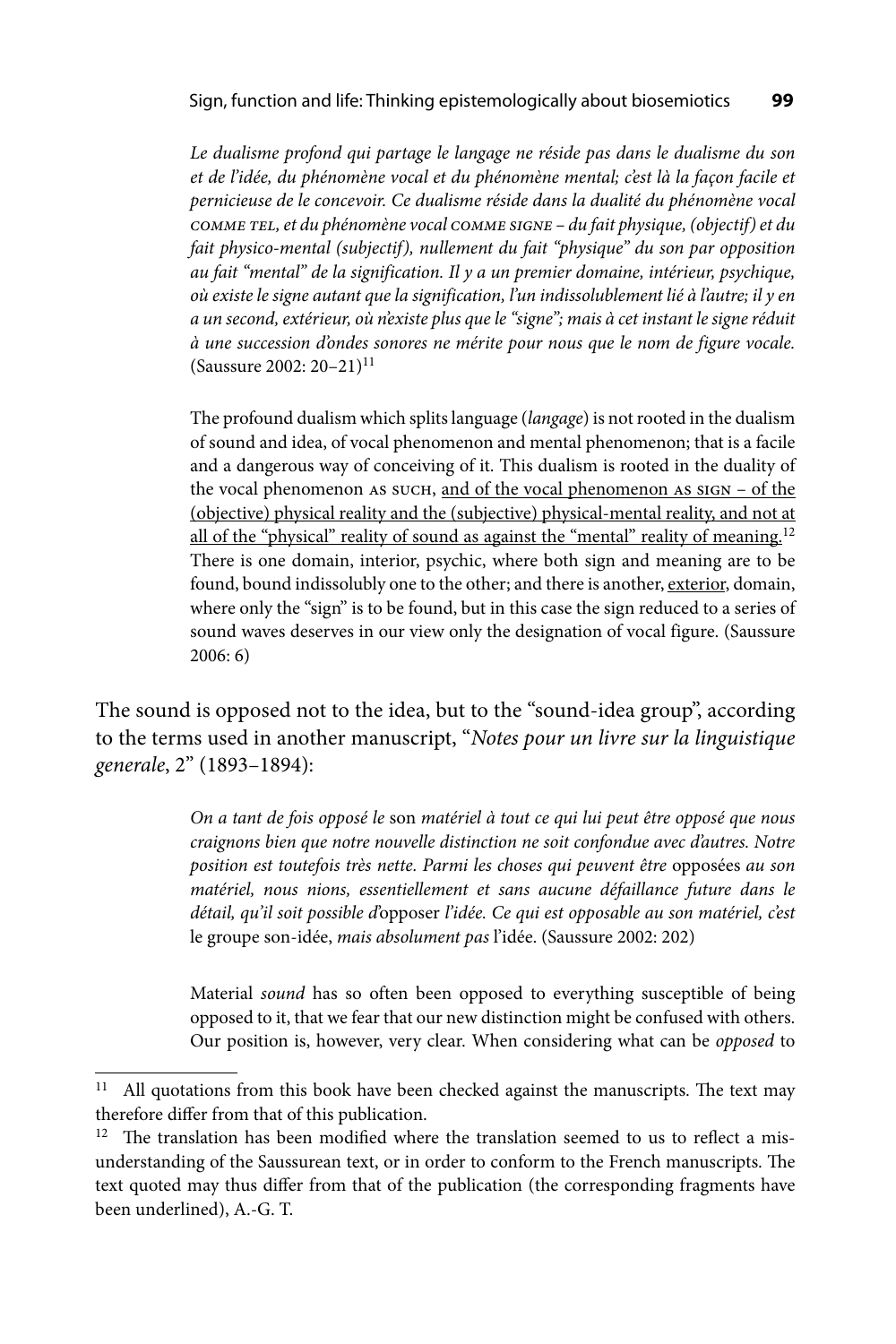#### **100** Anne-Gaëlle Toutain

material sound, we rule out, in essence, and with no likelihood of modifying this view, the possibility of opposing sound and idea. What can be opposed to material sound is *the sound-idea group*, but certainly not *the idea*. (Saussure 2006: 139)

Sound and idea – or signifier and signified, no matter which terms are used, as long as the concept is the same – are the constituents of the sign taken as the starting point for the analysis. Sound and "sound-idea", for their part, are objects constituted by two distinct points of view, which Saussure defines respectively as *phonological* and *linguistic*. At the origin of Saussure's elaboration lies indeed a questioning of the given that Hoffmeyer and Emmeche set as its starting point, and which is effectively the starting point of the structuralist elaboration – as well as of most linguistic elaborations – but not of Saussure's.<sup>13</sup> In his texts of the early 1890s, Saussure insists on the absence, in linguistics, of any given object. In the "*Notes pour un livre sur la linguistique générale, 2*", for example, we can read (but this type of assertion is recurrent):

> *Voici notre profession de foi en matière linguistique: En d'autres domaines on peut parler des choses "*à tel ou tel point de vue*", certain qu'on est de retrouver un terrain ferme dans l'objet même. En linguistique, nous nions en principe, qu'il y ait des objets donnés, qu'il y ait des* choses *qui continuent d'exister quand on passe d'un ordre d'idées à un autre, et qu'on puisse se permettre de considérer des "choses" dans plusieurs ordres, comme si elles étaient données par elles-mêmes.* (Saussure 2002: 201)

> This then is our linguistic *profession de foi*. In other fields, things can be spoken "*from such and such a viewpoint*", with the certainty of finding solid ground within the object itself. In linguistics we deny in principle that there are given objects, that there are *things* which continue to exist when we move from one notional framework to another, and that it is permissible to consider "things" in several frameworks, as if things were given by themselves. (Saussure 2006: 139)

<sup>13</sup> It is worth recalling, in this respect, this Bachelardian refl ection: "*Avant tout, il faut savoir*  poser des problèmes. Et quoi qu'on dise, dans la vie scientifique, les problèmes ne se posent pas *d'eux-mêmes. C'est précisément ce sens du problème qui donne la marque du véritable esprit scientifi que. Pour un esprit scientifi que, toute connaissance est une réponse à une question. S'il n'y a pas eu de question, il ne peut y avoir connaissance scientifi que. Rien ne va de soi. Rien n'est donné. Tout est construit.*" (Bachelard 2004[1938]: 16; "Above all, you have to know how to pose problems. And whatever one may say, in scientific life, problems do not arise by themselves. It is precisely this sense of the problem that gives the mark of the true scientific mind. For a scientific mind, all knowledge is an answer to a question. If there was no question, there can be no scientific knowledge. Nothing is self-evident. Nothing is given. Everything is constructed.") What characterizes Saussurean linguistics, and forms its break with common knowledge, is above all this problematization of the given.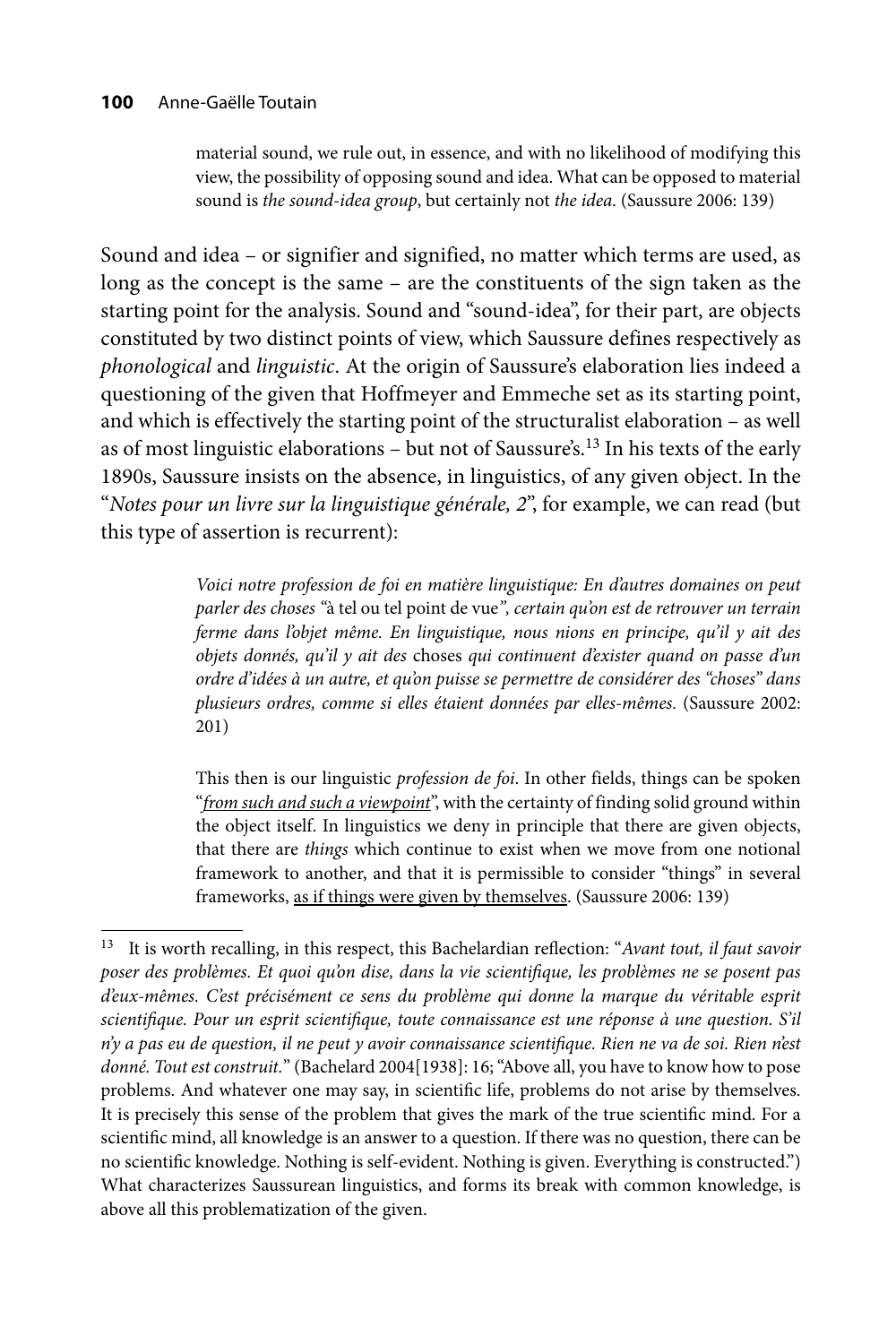Such propositions testify to a radically new approach – instead of starting from the linguistic given: sounds, forms, words, syntagms, rules of syntax, idioms, etc., in order to study it in its materiality, its structuring, its nature, etc., as had been done until then, Saussure considers this very given *to be problematic*, and requiring theorization. He then promotes the notion of point of view, the importance of which must be clearly understood. It is not a question of points of view applied to a pre-existing object – since Saussure denies any existence to such an object – but of points of view constituting distinct objects, objects which thus become purely relative to a point of view, without any unity being able to subsumerate them. Thus we read, in particular, in "*De l'essence double du langage*":

> *Après avoir dénommé un certain objet livré [par] le point de vue A, qui n'a d'existence absolument que dans l'ordre A, et qui ne serait pas même une chose délimitée hors de l'ordre A; – il est permis peut-être (dans certains cas) de voir comment se présente cet objet de l'ordre A, vu selon B*. A ce moment est-on dans le point de vue A ou dans le point de vue B? *Régulièrement il sera répondu qu'on est dans le point de vue B; c'est qu'on a cédé une fois de plus à l'illusion des êtres linguistiques menant une existence indépendante. La plus difficile à saisir, mais la plus bienfaisante des vérités linguistiques est de comprendre qu'à ce moment on n'a pas cessé au contraire de rester fondamentalement dans le point de vue A, du seul fait qu'on fait usage d'un terme de l'ordre A, dont la notion même nous échapperait selon B.* (Saussure 2002: 23–24)

> Having named a certain object, delivered [by] the point of view A, which has absolutely no existence except in the A order, and which would not even be a delimited thing outside the A order; – it is perhaps possible (in certain cases) to look at how this object of the order A is presented, as seen from the viewpoint of B. *In that instance, is one seeing things from viewpoint A, or viewpoint B*? Often the response will be that things are seen from the viewpoint B; this is because once again one has succumbed to the illusion that linguistic entities have an independent existence. The most difficult to grasp, but the most salutary, of linguistic truths, is to comprehend that in such a case one has on the contrary not ceased to remain basically within the A point of view, by the very fact that one is making use of a term of the A order, the very notion of which would escape us if seen from B. (Saussure 2006: 8)

In this perspective, in particular, there are no signs, in the traditional sense – Saussure takes the example, in his "*Notes pour un livre sur la linguistique générale, 1*", of *cantare* – signs that one could then consider from the phonological point of view, from the morphological point of view, from the semantic point of view, from the diachronic point of view, and, in particular, analyse in signifier and signified, sound or form and idea or meaning. There are only points of view that are constitutive of irreducible units, without any relation, strictly speaking, to each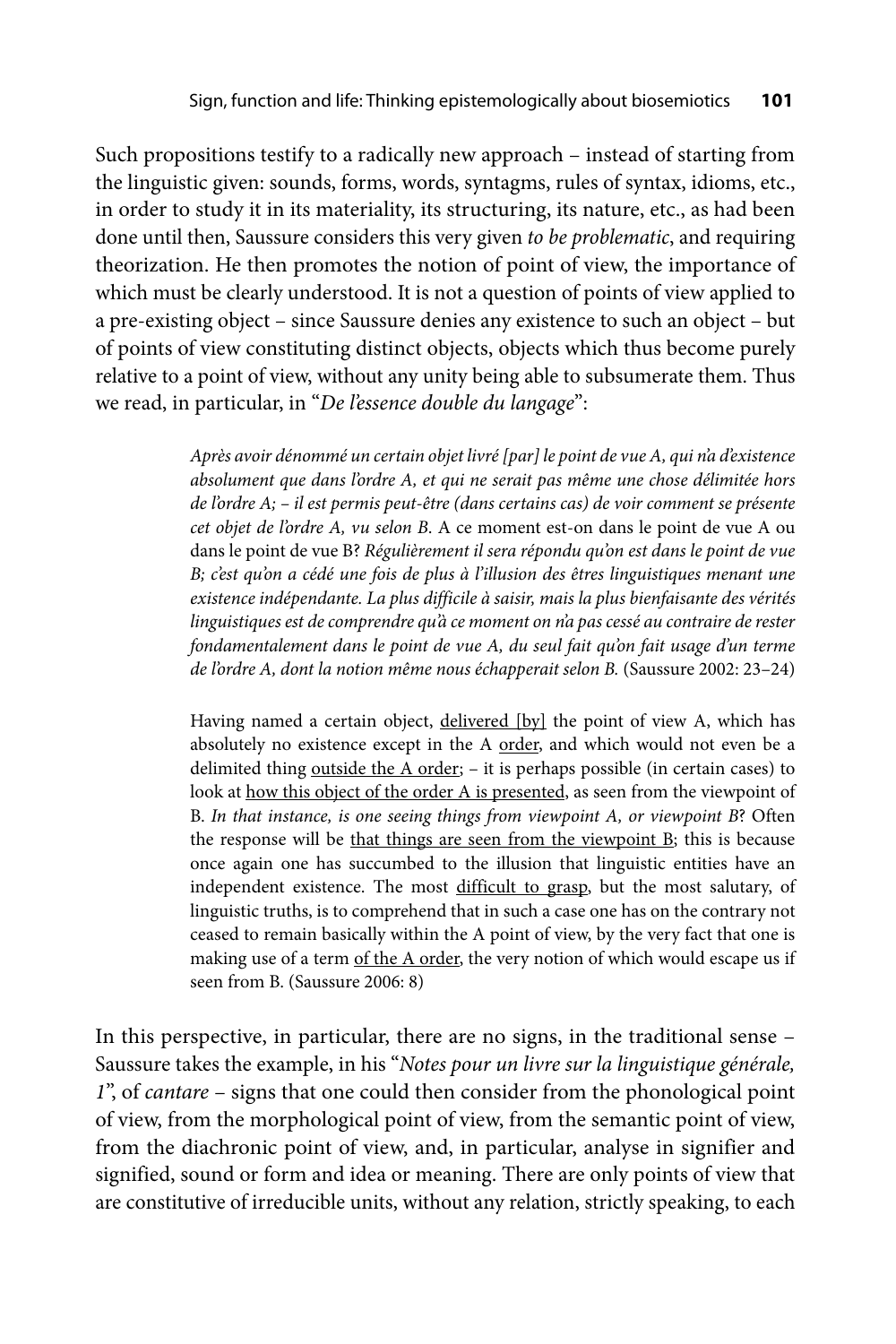other: the phonological unit, constituting a "vocal figure", the "morphological" or "semiological" (synchronic) unit, constituting a sign, or the diachronic unit, constituting a phonetic unit (in the Saussurean sense, different from the one conferred on this term by postsaussurean phonology, in particular structuralist: i.e. in the sense that *k* is the same thing, in words like *campus* > *champ*, as the French *ch*). We can thus measure the stakes of the Saussurean substitution of the opposition between *sound* and *sign* to the traditional opposition between sound and idea: this opposition responds to the need to constitute the linguistic entity, which does not exist as such.

At this point we come to the central concept of the Saussurean theorization of language (*la langue*), namely the concept of value, which is inseparable from that of system. The notion of point of view is above all an epistemological notion, which refers to the need to construct (in the sense of a theorization) the given. The morphological, or semiological, or synchronic point of view is, however, the point of view defining language as a system of signs, with *sign* taken in the Saussurean sense. Thus we find in "*De l'essence double du langage*" other formulations of the inexistence, in linguistics, of any given object, of any "thing", i.e. of any entity with an objectal existence (comparable, *mutatis mutandis*, to that of an object, in the sense usually given to this term), some of which are somewhat different from the one I have quoted above. For example:

> *Dans d'autres domaines, si je ne me trompe, on peut parler des différents objets envisagés sinon comme de choses existantes elle[s]-mêmes du moins comme de choses qui résument choses ou [?] entités positives (à moins peut-être de pousser les faits jusqu'aux limites de la métaphysique, ou de la question de connaissance; ce dont nous entendons faire complètement abstraction); or il semble que la science du langage soit placée à part: en ce que les objets qu'elle a devant elle n'ont jamais de réalité* en soi, *ou* à part *des autres objets à considérer; n'ont absolument aucun substratum à leur existence hors de* leur différence *ou en* les différences *de toute espèce que l'esprit trouve moyen d'attacher à* la différence *fondamentale: mais sans que l'on sorte nulle*  part de cette donnée fondamentalement et à tout jamais négative, de la DIFFÉRENCE de *deux termes, et non des propriétés d'un terme.* (Saussure 2002: 65)

> In other fields, unless I am mistaken, one can speak of the various objects considered, if not as things that can be said to have their own existence, at least as things which sum up things or [?] positive entities (unless perhaps one pushes the facts to the limits of metaphysics, or of the question of knowledge; which we intend to ignore completely); now it seems that the science of language is set apart: in that the objects it has before it never have any reality *in themselves*, or *apart* from the other objects to be considered; have absolutely no substratum for their existence apart from *their difference* or in *the differences* of any kind that the mind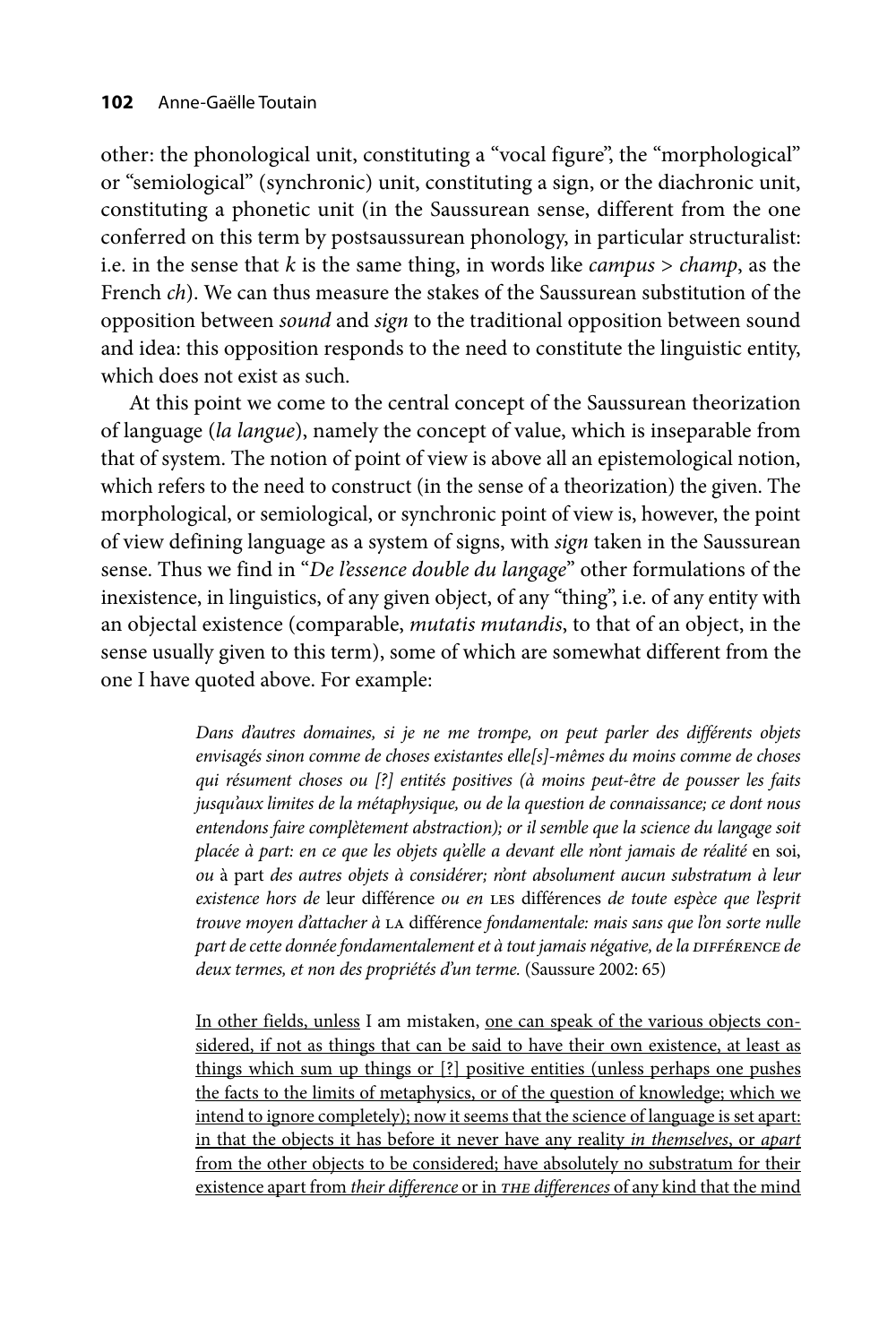finds a way of attaching to *the* fundamental *difference*: but nowhere do we get out of this fundamentally and forever negative datum, of the *difference* of two terms, and not of the properties of a term. (Saussure 2006: 42)

Again, in this passage we can find the affirmation of a singularity of linguistics across the sciences, due to a particular way of existence of its object, which is not that of "things". Saussure, however, opposes here given point of view less than he did in the affirmation of the "*Notes pour un livre sur la linguistique générale, 2*", that he defines, for linguistic entities, a specific mode of existence, opposing that of these "things or positive entities" as purely negative and differential. This is precisely the mode of existence of values, which are not positive entities, but on the contrary purely oppositional, relative, negative entities, according to a well-known formulation of the *Cours de linguistique générale*. As it appears in the presentation of Claus Emmeche and Jesper Hoffmeyer, the structuralists have retained from this formulation only the first two adjectives. However, it is the third – *negative* – that specifies the Saussurean conception, insofar as it indicates the break with the objectal conception that we have just seen. Thus we can also read in "*De l'essence double du langage*":

> *Il n'y a dans la langue ni* signes, *ni* significations, *mais des différences de signes et des différences de signification; lesquelles 1o n'existent les unes absolument que par les autres, (dans les deux sens), et sont donc inséparables et solidaires ; mais 2<sup>o</sup> n'arrivent jamais à se correspondre directement.*

> *D'où l'on peut immédiatement conclure: que tout, et dans les deux domaines, (non séparables d'ailleurs) est négatif dans la langue, – repose sur une opposition*  compliquée*, mais uniquement sur une opposition, sans intervention nécessaire d'aucune espèce de donnée positive.*

*[…]*

*[…] nous persistons à dire que la langue ne s'alimente et ne vit que d'un ensemble [d']oppositions, d'un ensemble de valeurs parfaitement négatives et n'existant que par leur contraste mutuel.* (Saussure 2002: 70–71)

Langue contains neither *signs* nor *significations*, but DIFFERENCES of signs and DIFFERENCES of significations; which (1) exist absolutely only through each other, (in both directions), and are hence inseparable and interdependent; but  $(2)$  can never correspond directly.

This leads straight to the conclusion that everything in language, and in both domains (which are, of course, not separable) is NEGATIVE, - is based on a *complicated* opposition, but only on an opposition, without the necessary intervention of any kind of positive data.

[…]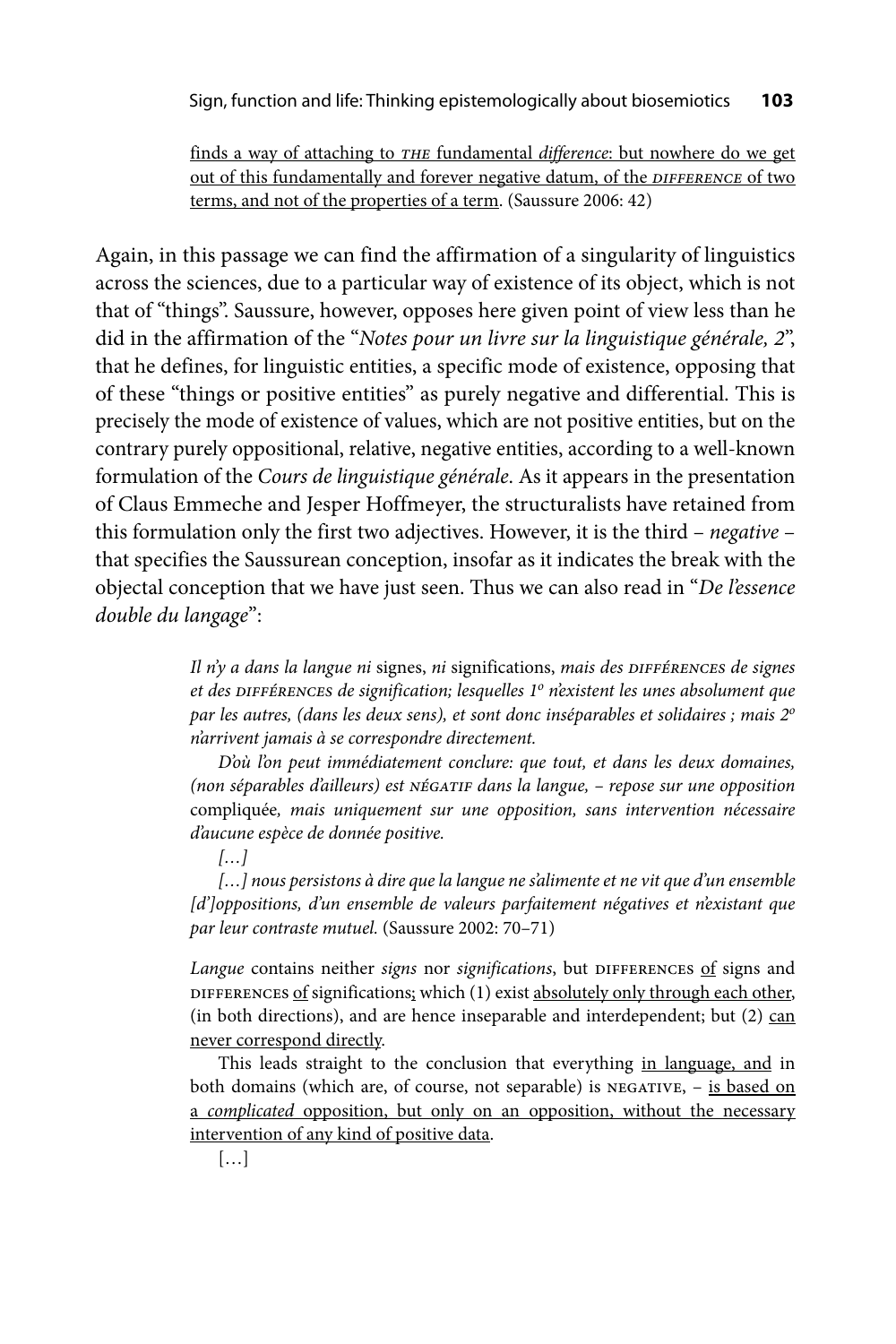[...] we persist in saying that language feeds and lives only by a set of oppositions, a set of values that are perfectly negative and exist only through their mutual contrast. (Saussure 2006: 46–47)

In this early text, signs and meanings designate the signifiers and the signified, respectively, and Saussure thus affirms that these have a purely differential existence, and, moreover, that this differential existence is inseparable from their combination, which is constitutive of the sign. The concept of value in fact implies an equivalence, an inseparability of the horizontal axis of the delimitation and vertical axis of the combination. This is what Saussure explains in particular in the third course of general linguistics (1910–1911), in the chapter "*Valeur des termes et sens des mots*", which is quite remarkable from an epistemological point of view. Saussure starts from the traditional schema of the sign, the one found in the *Cours de linguistique générale* because he himself took it up in this third course:



*<La flèche marque signification comme contrepartie de l'image auditive>. Dans cette vue, la signification est la contrepartie de l'image auditive et rien d'autre. Le mot apparaît ou est pris comme un ensemble isolé et absolu. – intérieurement, il contient l'image auditive ayant pour contrepartie un concept*. (Saussure, Constantin 2005: 282)

<The arrow indicates meaning as counterpart of the auditory image>

In this view, the meaning is the counterpart of the auditory image and nothing else. The word appears, or is taken as, an isolated, self-contained whole; internally, it contains the auditory image having a concept as its counterpart. (Saussure 1993: 135a)

However, he endeavours to demonstrate that this schema "*n'est […] pas initial dans la langue*" (Saussure, Constantin 2005: 287) ["is not the starting point in the language" (Saussure 1993: 140a)], that it "*n'est pas un schéma primitif*" (Saussure, Constantin 2005: 287)["is not a primary schema" (Saussure 1993: 141a)]. Indeed, it goes on to say:

> *Voici le paradoxe, en langage baconien "la caverne" contenant un piège, c'est que la signification qui nous apparaît comme la contrepartie de l'image auditive est tout autant la contrepartie des termes coexistants dans la langue. Nous venons de voir que la langue représente un système où tous les termes apparaissent liés par des rapports:*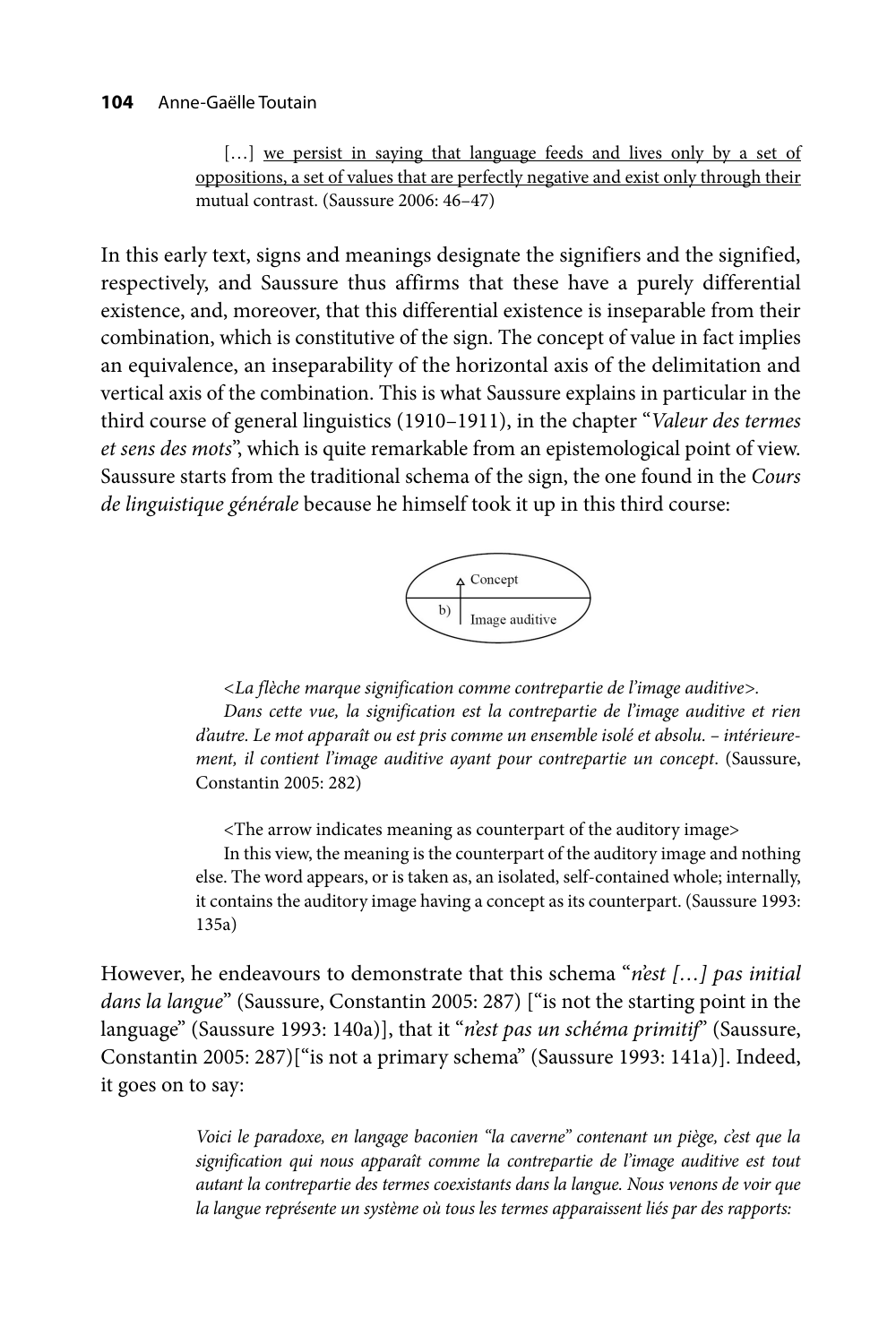

*Au premier abord, pas de rapports entre flèches a) et flèches b)*

*La valeur d'un mot ne résultera que de la coexistence des différents termes… La valeur est la contrepartie des termes coexistants. Comment cela se confond-il avec <ce qui est contrepartie de l'image auditive? Autre figure: série de cases:*



*Le rapport à l'intérieur d'une case et entre les cases est bien difficile à distinguer> La signification comme contrepartie de l'image et la signification comme contrepartie des termes coexistants se confondent*. (Saussure, Constantin 2005: 282–283)

The paradox – in Baconian terms the trap in the "cave" –, is this: the meaning, which appears to us to be the counterpart of the auditory image, is just as much the counterpart of the terms coexisting in the language. We have just seen that the language represents a system in which all the terms appear as linked by relations.

At first sight, no relation between the a) and the b) arrows. The value of a word will be the result only of the coexistence of the different terms. The value is the counterpart of the coexisting terms. How does that come to be confused with the counterpart of the auditory image[?]

Another diagram: series of slots: <The relation inside one slot and between slots is very hard to distinguish>

The meaning as counterpart of the image and the meaning as counterpart of coexisting terms merge. (Saussure 1993: 135a)

Against this traditional definition of the sign as a combination of a signifier and a signified, Saussure posits the inseparability of the two axes, which imposes the redefinition of signification as being at the same time, and inseparably, "counterpart of the image" and "counterpart of the coexisting terms". The combination which is constitutive of the sign is thus redefined as "delimitation-combination". Indeed, it is not a question of adding the delimitation to the combination (this would be the structuralist position, the notion of relativity), but of defining the combination as delimitation. The combination between thought and speech produces delimitations of units, while these delimitations only intervene through this combination. There is therefore no delimitation *and* combination, but delimitation-combination, and the sign, defined as a value, is not a constitutive entity of language, usable as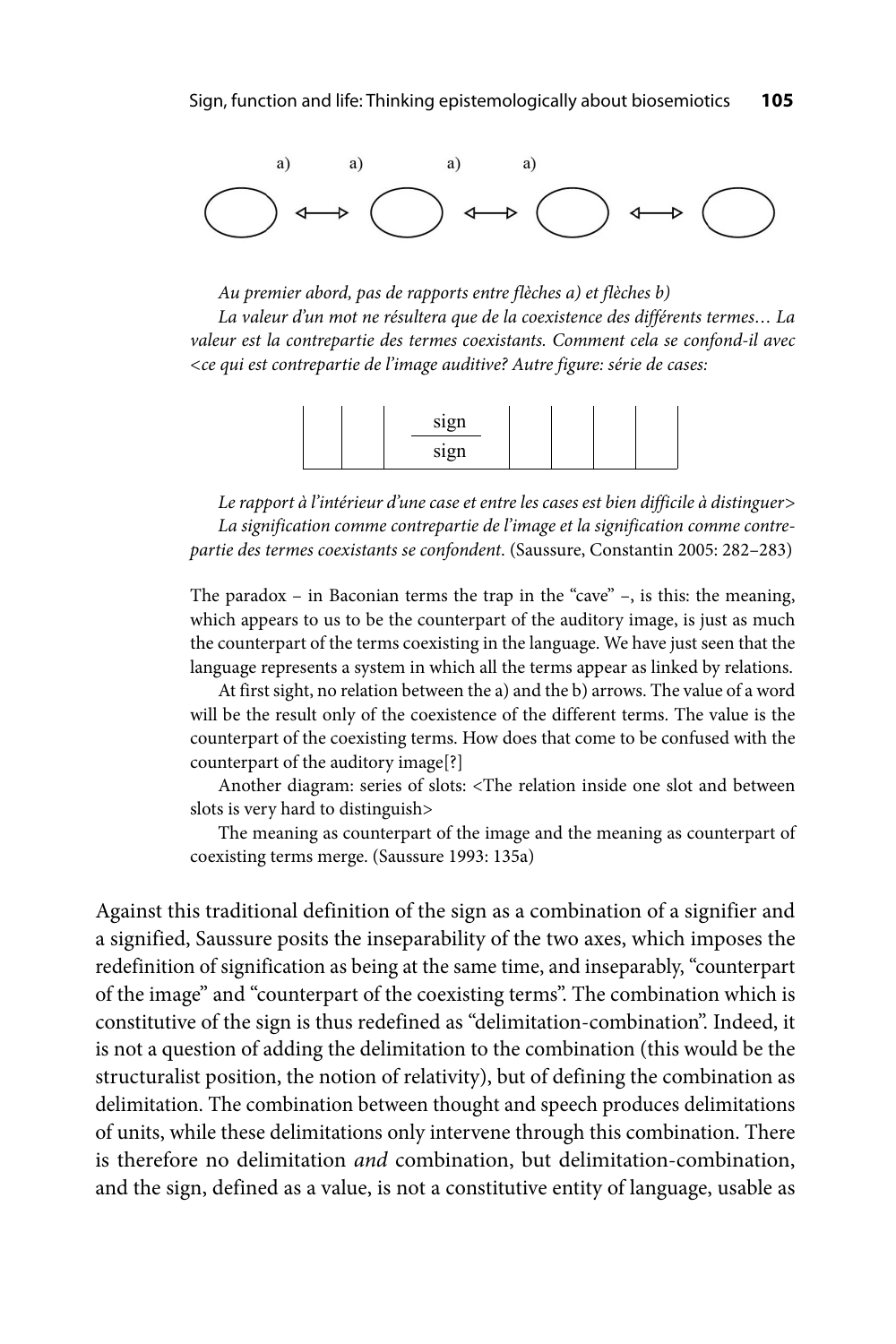such to express oneself, to communicate (the usual definition of language as an instrument of communication), but it is this point of view discussed above, it is this delimitation-combination that occurs at every moment when one speaks, thinks, reads, writes, listens, etc., and in which language consists. Thought comes into play a little later in this chapter of the third course, when Saussure indicates that if he had chosen, "*[p]our arriver à l'idée de valeur*" (Saussure, Constantin 2005: 285; "to reach the idea of value"), "*de partir du système de mots par opposition au mot isolé*" [Saussure, Constantin 2005: 285; "to start from the system of words as opposed to the word in isolation" (Saussure 1993: 137a)], he could have chosen "*de partir d'une autre base*" [Saussure, Constantin 2005: 285; "a different basis to start from" (Saussure 1993: 137a)]. Indeed, we read then:

> *Psychologiquement, que sont nos idées, abstraction faite de la langue? Elles n'existent probablement pas, ou sous une autre forme qu'on peut appeler amorphe. Nous [n']aurions <d'après philosophes et linguistes> probablement <pas> le moyen de distinguer <clairement> deux idées sans le secours de la langue (langue intérieure naturellement).*

> *Par conséquent, prise en elle-même, la masse purement conceptuelle de nos idées, la masse dégagée de la langue représente une espèce de nébuleuse informe où l'on ne saurait rien distinguer dès l'origine. Aussi donc réciproquement pour la langue, les différentes idées ne représentent rien de préexistant. Il n'y a pas: a) des idées qui seraient toutes établies et toutes distinctes les unes en face des autres, b) des signes pour ces idées. Mais il n'y a rien du tout de distinct dans la pensée avant le signe linguistique. Ceci est le principal. D'un autre côté, il vaut aussi la peine de se demander si en face de ce royaume des idées tout à fait confus le royaume du son offrirait d'avance des unités bien distinctes (pris en lui-même en dehors de l'idée).*

> *Il n'y a pas non plus dans le son des unités bien distinctes, circonscrites d'avance. C'est entre deux que le fait linguistique se passe.*



*Ce fait <linguistique> donnera naissance à des valeurs qui elles <pour la première fois> seront déterminées, mais qui n'en resteront pas moins des valeurs, avec le sens qu'on peut attacher à ce mot.* (Saussure, Constantin 2005: 285)

Psychologically, what are our ideas, apart from our language [?] They probably do not exist. Or in a form that may be described as amorphous. We should probably be unable <according to philosophers and linguists> to distinguish two ideas <clearly> without the help of a language (internal language naturally).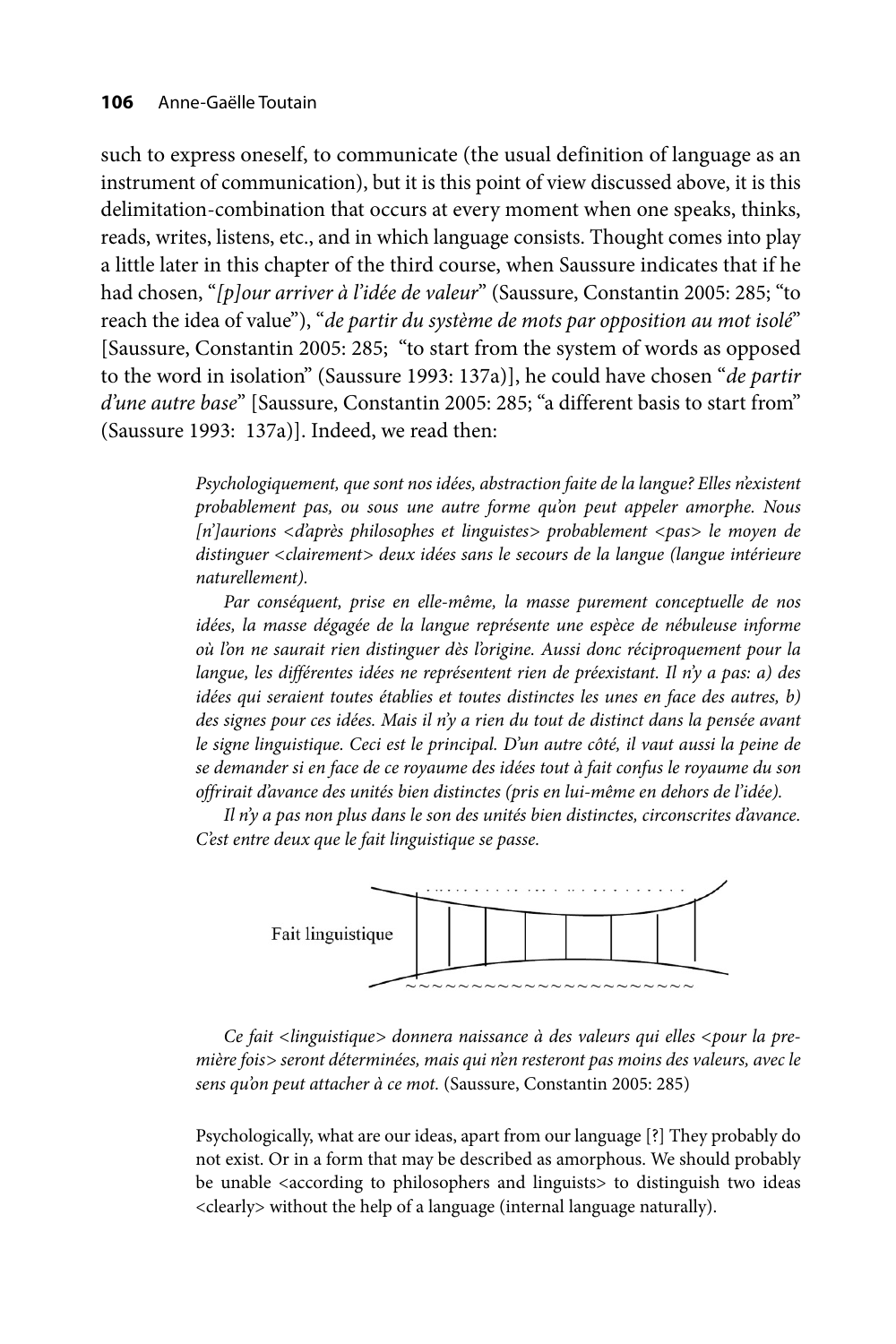Consequently, in itself, the purely conceptual mass of our ideas, the mass separated from the language, is like a kind of shapeless nebula, in which it is impossible to distinguish anything initially. The same goes, then, for the language: the different ideas represent nothing pre-existing. There are no: a) ideas already established and quite distinct from one another, b) signs for these ideas. But there is nothing at all distinct in thought before the linguistic sign. This is the main thing. On the other hand, it is also worth asking if, beside this entirely indistinct realm of ideas, the realm of sound offers <in advance> quite distinct ideas (taken in itself apart from the idea).

There are no distinct units of sound either, delimited in advance.

The linguistic fact is situated in between the two:

This <linguistic> fact will engender values which <for the first time> will be determinate, but which nevertheless will remain values, in the sense that can be attached to that word. (Saussure 1993: 137a-138a)

Here, Saussure adopts a perspective that can at first be characterized as ontogenetic: placing himself before the appearance of language, he characterizes thought and speech as "amorphous masses", which allows him to define the "linguistic fact" as the "coupling (*accouplement*)"14 of these two masses, leading to a delimitation of units which explains the existence of signs, in the common sense of this term – because in the scientific sense, they are values. Perhaps the simplest way to imagine things from this new perspective is effectively to turn to ontogenesis. At birth, in the human infant, thought is a kind of confused mass of sensations and perceptions. However, little by little, little bits of thought become isolated, because they are articulated to signifiers heard in the speech of those around them, a delimitation inseparable from a combination. This is what happens in us at every moment, from that first moment in the first months of our lives, except that these delimitations-combinations no longer need the word of the other, which we have made our own in a way. It is, moreover, this appropriation that gives us the illusion that there is something like signs, that we have our language as an instrument. In reality, our "use" of language is a succession of advents of signs, of delimitationscombinations, which are only socially coded, determined by transmission (at the beginning) and communication (during life), what Saussure, in the second course, calls "*vie sémiologique".*<sup>15</sup>

<sup>&</sup>lt;sup>14</sup> This term appears in the second course (see Saussure 1997: 22).<br><sup>15</sup> See Saussure 1997: 11–12. In this respect, I cannot agree with what Emmeche and Hoffmeyer (1991: 28–29) say in their article: "Language usage is not (even in Saussure) a simple effect of 'la langue': the system is not changed by the individual usage as such, but through the community, which the language as an institution helps to form. However, this concept of social praxis, which becomes crucial if one wants to understand the proper establishment and change of the language system, is missing in Saussure. Social praxis is obviously a part of the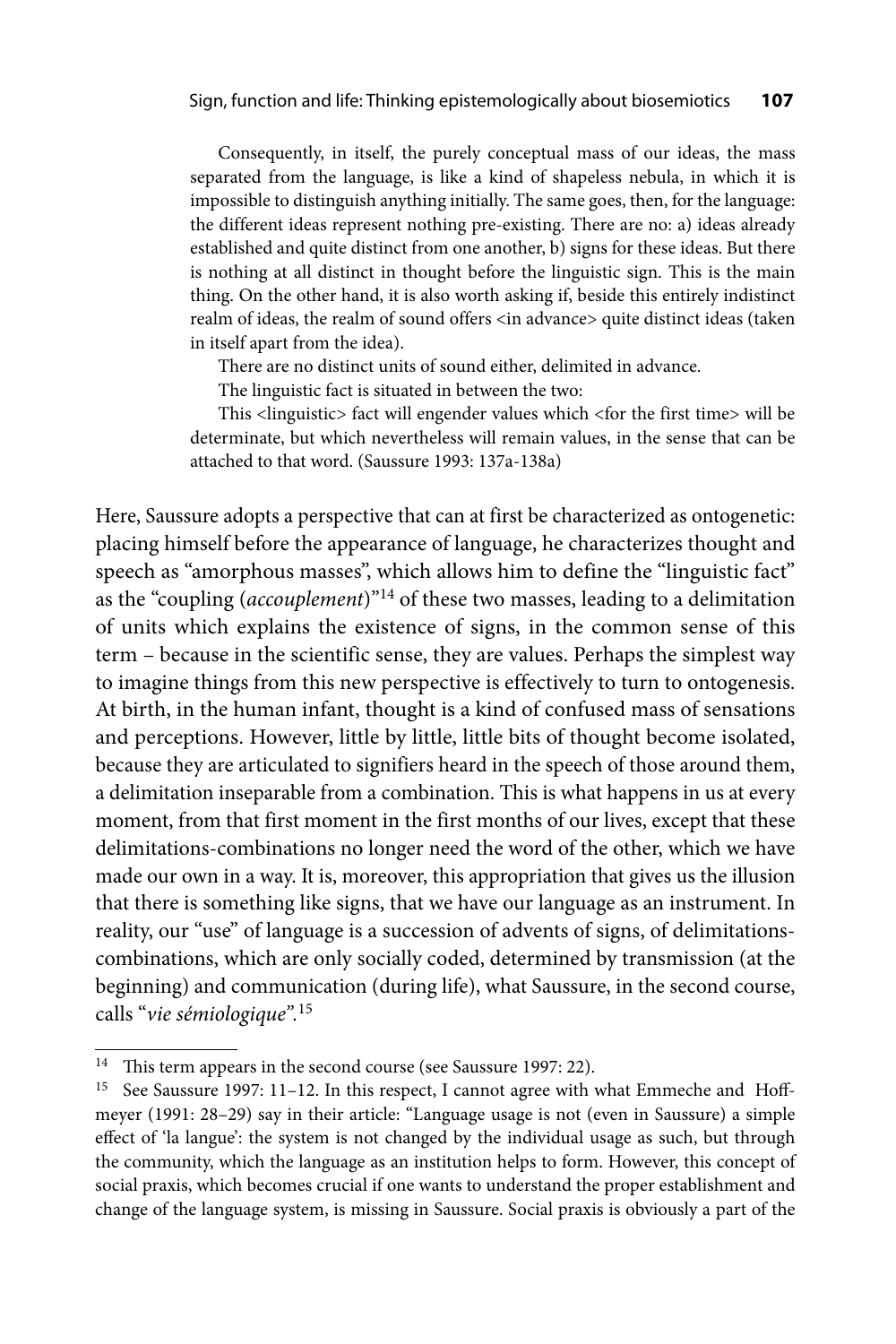This "coupling", this "linguistic fact", was more precisely characterized in the second course:

> […] *le rôle <caractéristique> du langage vis-à-vis de la pensée ce n'est pas <d'être> un moyen phonique, matériel mais c'est de créer un milieu intermédiaire de telle <nature> que le compromis entre la pensée et le son aboutit d'une façon inévitable à des unités <particulières.> La pensée de sa nature chaotique est forcée de se préciser parce qu'elle <est> décomposée, elle est répartie par le langage en des unités. Mais il ne faut pas tomber dans l'idée banale que le langage est un moule: c'est le considérer comme quelque chose de fixe, de rigide alors que la <matière phonique est aussi> chaotique en soi que la pensée. <Ce n'est pas du tout cela: ce n'est pas la matérialisation de ces pensées par un son qui est un phénomène utile,> c'est le fait <en quelque sorte> mystérieux que la pensée-son implique des divisions qui sont les unités finales de la linguistique.* (Saussure 1997: 21)

> [...] the <characteristic> role of language with respect to thought is not <to be> a phonic, material medium, but rather is to create an intermediary environment of such <a nature> that the compromise between thought and sound inevitably ends up in <specific> units. Thought in its chaotic nature is forced to take shape because it <is> taken apart, divided up by language into units. But we must not fall into the banal idea that language is a mould: this is to consider it as something fixed, rigid whereas <phonic matter is just as> chaotic in itself as is thought. <This is not it at all: it is not the materialization of these thoughts by a sound which is a useful phenomenon, > it is the <in some sense > mysterious fact that the thoughtsound implies divisions which are the final units of linguistics. (Saussure 1997: 21a)

A few lines further down in this course, Saussure (1997: 22/22a) states that *"[l]e terrain de la linguistique est le terrain commun <qu'on pourrait appeler dans un sens très large le terrain> des articulations, c'est-à-dire des 'articuli', des petits membres dans lesquels la pensée prend conscience <(valeur? B.)> par un son*" ["The terrain of linguistics is the common terrain <which we could call in a very broad sense the terrain> of articulations, i.e. of *articuli*, of small members in which thought becomes self aware <(takes on value? B.)> through a sound."] To the concept of value, which makes the sign the effect of a delimitation, an entity that can be considered as positive but which is, as such, only the result of an interplay of negative values, thus responds a radically new definition of language. Language

larger reality that language is embedded in, but which structuralism seldom deals with in its methodological closure around the always already existing structure." The social dimension is indeed central to the Saussurean definition of language (*la langue*): the social character constitutes the exteriority of language (*la langue*), the non-objective exteriority of a language (*la langue*) defined as a functioning (see Toutain 2014).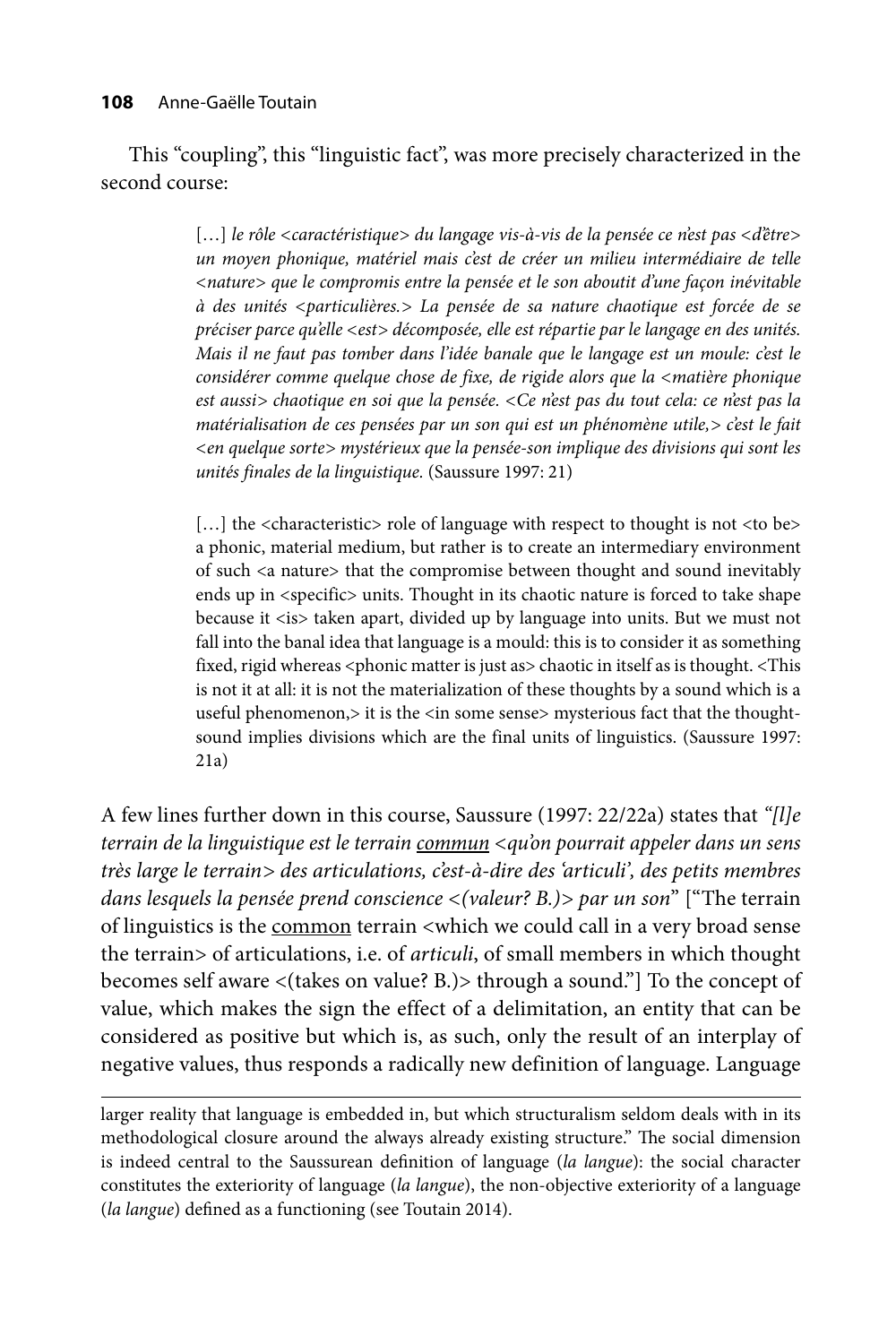(*la langue*), in Saussure's theory, is not a system of signs, in the structuralist sense, that is, in an objectal sense, of a set of positive entities, even if they are relative, but is defined as 'articulation', 'division-combination', all terms to be understood as names of actions, designating this "mysterious fact that thought-sound implies divisions that are the final units of linguistics". In other words, language (*la langue*) is defined by Saussure as a functioning, of which sound and meaning, as linguistic, and with them signs and idioms (that is to say, all specific existing languages), are the effects. This is how the statement that the traditional schema of the sign "is not initial in the language" is to be understood, it seems to me. The result of this functioning is a set of linguistic entities (words, grammar rules, etc.) that can be recorded in dictionaries and grammars, and which are the signs of the traditional representation. Nevertheless, these linguistic entities do not constitute the language (*la langue*); on the contrary, it is the language (*la langue*) that institutes them, the language (*la langue*) of which they are only the manifestation. The definition of language (*la langue*) as a functioning appears very clearly, notably in this often quoted passage from "*De l'essence double du langage*", where Saussure describes very precisely the relations of negativity and positivity that are constitutive of this definition of language (*la langue*):

> *Le phénomène d*'intégration *(ou de* post-méditation*)*-réflexion *est le phénomène double qui résume toute la vie active du langage, et par lequel*

> *1o les signes existants évoquent mécaniquement, par le simple fait de leur présence et de l'état toujours accidentel de leurs* différences *à chaque moment de la langue, un nombre égal non pas de concepts, mais de valeurs opposées pour notre esprit (tant générales que particulières, les unes appelées par exemple catégories grammaticales, les autres taxées de faits de synonymie, etc.); cette* opposition *de* valeurs *qui est un fait purement négatif se transforme en fait positif, parce que chaque signe, en évoquant une antithèse avec l'ensemble des autres signes comparables à une époque quelconque, en commençant par les catégories générales et en finissant par les particulières, se trouve être délimité,* malgré nous, *dans sa valeur propre*. (Saussure 2002: 87–88)

> The phenomenon of *integration* (or *post-meditation*)-*reflection* is the dual phenomenon which sums up the whole of the active life of language, and by which

> (1) existing signs mechanically evoke, by the simple fact of their presence and of the always accidental state of their *differences* at every moment of the language, an equal number not of concepts, but of values opposed for our mind (whether general or particular, some called for example grammatical categories, others called facts of synonymy, etc.); this *opposition of values*, which is a purely negative fact, becomes a positive fact, because each sign, by evoking an antithesis with the whole of the other comparable signs at any given time, starting with the general categories and ending with the particular ones, finds itself delimited, *in spite of ourselves*, in its own value. (Saussure 2006: 60)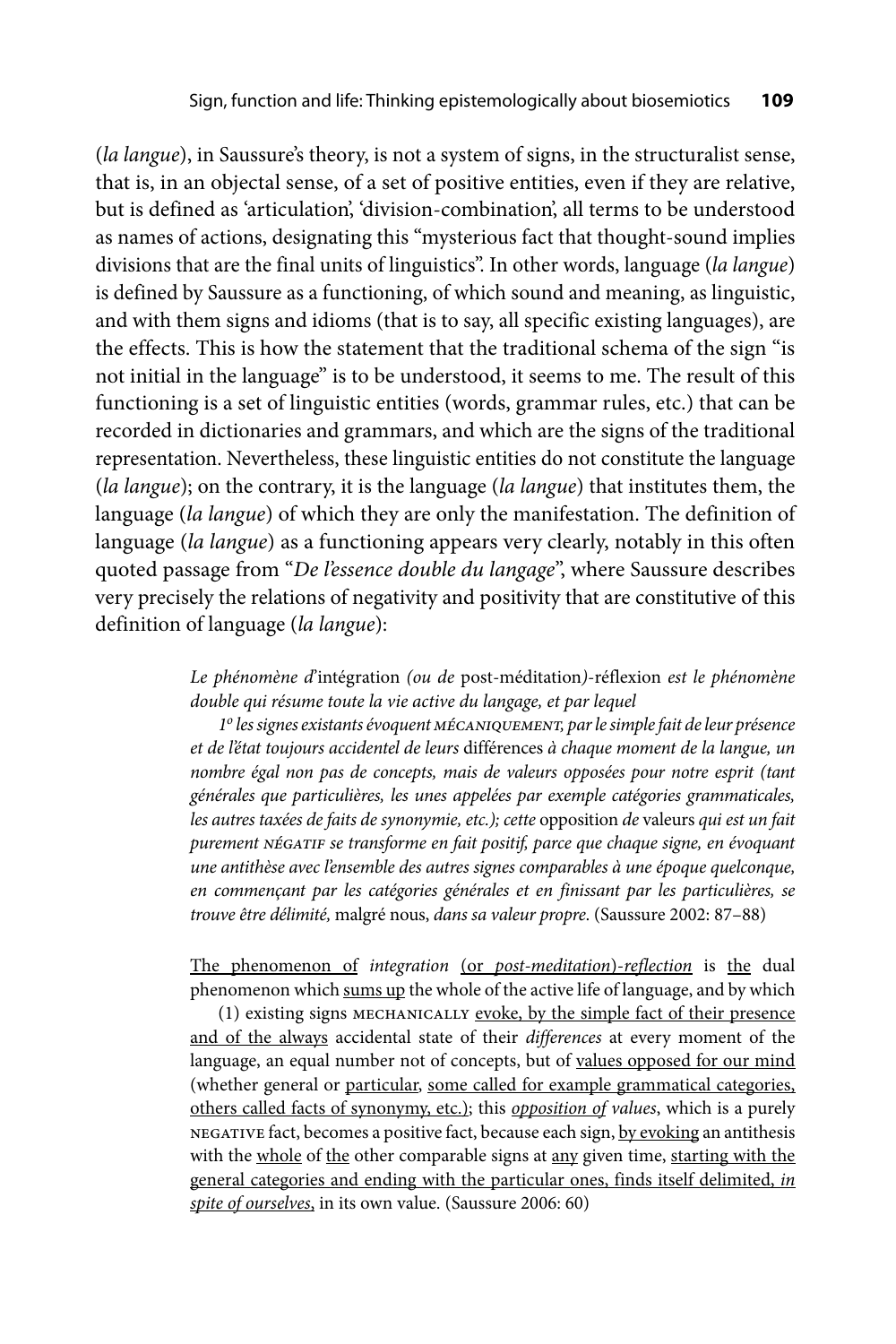We can thus measure the contribution of Saussurean theory to linguistics: the empiricism that consists in starting from the given idioms is replaced by a theorization, a definition of language (*la langue*) that gives reason for the existence of this given. Indeed, I spoke earlier of an "ontogenetic perspective". However, we can now see that the Saussurean perspective, in these two developments of the second and third courses, $16$  is more precisely theorizing: this "theoretical fiction", as it can be called, does not envisage a genesis, but constructs language (*la langue*) as the reason for the linguistic given: sound, meaning, signs and idioms. The singularity of Saussure, in the history of linguistics, is therefore this theorizing problematics, allowing a linguistic *construction* of the given, identified as problematic, and thus allowing the theorizing of the sound/meaning relationship and a definition of language (*la langue*) which explains the existence of idioms (again, that is to say, all specific existing languages). From this perspective, what about semiotics?

# **3. Biosemiotics as "scientific ideology"**

Saussure's theorization of the sign is connected to an inscription of linguistics within the framework of a larger science, which Saussure calls *semiology*. Thus, we read in particular in the third course (see also Saussure, Constantin 2005: 89, as well as Saussure 1997: 7, 9–10):

> *Au-delà de ces caractères <de ce dépôt d'images acoustiques> un nouveau caractère se présente <et bienvenu>: une fois la langue dégagée de ce qui ne lui appartient pas, elle apparaît comme classable parmi les faits humains. C'est un système de signes reposant sur des images acoustiques <association d'une idée avec un signe, c'est ce qui fait l'essence de la langue>. D'autres systèmes de signes: ceux de l'écriture, signaux maritimes, langue des sourds-muets. Tout un ordre de faits psychologiques (de psychologie sociale) qui ont droit d'être étudiés comme un seul ensemble de faits. Compartiment dans la psychologie: la sémiologie (études des signes et de leur vie dans les sociétés humaines).* (Saussure, Constantin 2005: 218)

> Over and above these features <of this repository of acoustic images>, another feature emerges <and is welcome>: once the language is stripped of everything that does not belong to it, it appears as classifiable among human facts. It is a system of signs based on acoustic images.

<Association of an idea with a sign, that is what the essence of the language is>.

<sup>&</sup>lt;sup>16</sup> Taken up, with notable fidelity, in the *Cours de linguistique générale*, where they are compiled to form the first paragraph of the fourth chapter of the second part of this book, appropriately entitled "*La langue comme pensée organisée dans la matière phonique*" (see Saussure 1995[1972]: 155–158, and for the students' notes, 1974[1967]: 251–257).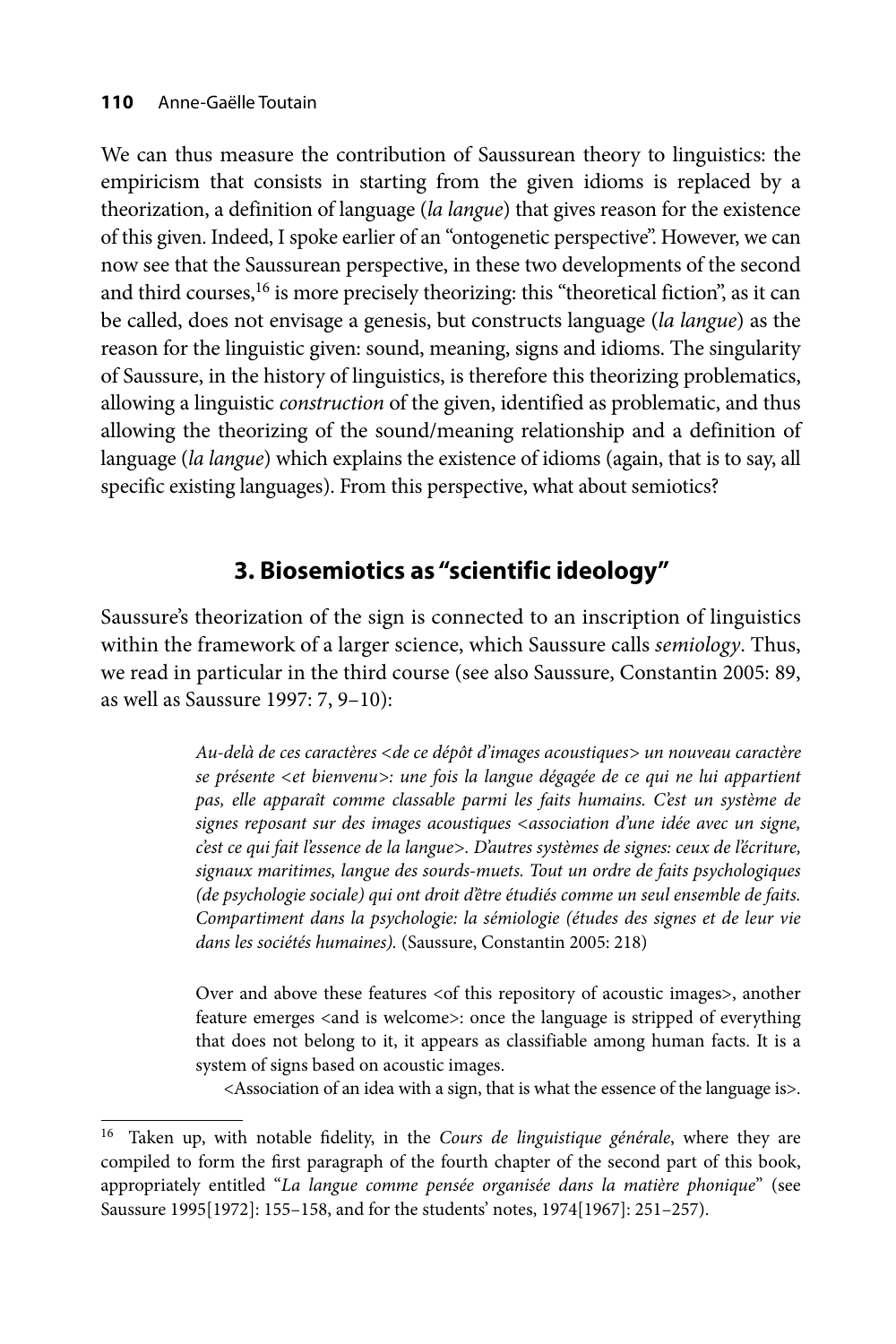Other systems of signs: those of writing, maritime signals, the language of the deaf-and-dumb. A whole order of psychological facts (of social psychology) which deserve to be studied as one set of facts.

Compartment in psychology: semiology (studies of signs and of their life in human societies). (Saussure 1993: 71a)

The relationships established by Saussure between linguistics and semiology are nevertheless extremely ambivalent, insofar as Saussure inscribes linguistics in semiology, while making the latter the model for the former (see in particular Arrivé 2007: 88–100; Chiss, Puech 1992: 8–11; Bouquet 1997: 190–199 and Fehr 2000: 108–113, as well as Toutain 2015b and 2014: 320–344). This ambivalence is compounded by a contradiction: while *semiology*, which is bound up with a redefinition of the sign that breaks with common knowledge – the Saussure definition – can be contrasted with *semiotics*, which is based on the traditional definition of the sign, the semiotic problematics is far from being absent from Saussure's texts (see again Toutain 2014: 320–344). So it is symptomatic of the persistence of the epistemological obstacle of the sound/meaning relationship, which thus insists at the heart of its theorization. Nevertheless, it is also an effect of the nature of language as defined by Saussure: while the Saussurean definition of language implies a radical discontinuity, the very notion of the science of sign systems – hence semiology as well as semiotics – is essentially continuist; this is why the relationships between linguistics and semiology can only be ambivalent, an ambivalence that is perhaps irremediable or, more precisely, reducible in the terms of the Saussurean distinction between language (*la langue*) and idioms alone. This radical discontinuity stems from the fact that language (*la langue*), as the "articulation of thought in phonic matter", institutes by its advent – phylogenetically as well as ontogenetically – a new space: the space of language (*langage*), which can also be characterized as a semiological world. In other words, semiology is an effect of language (*la langue*), as Roland Barthes well understood when he proposed to subordinate semiology to linguistics (see Barthes 1964: 1–2 and 1983[1967]: 9).

The continuity of the semiotic problematics is illustrated in exemplary fashion by structuralist semiotics, which, on the contrary, subordinates linguistics to semiology, reaching the specificity of language by means of a typology of signs. The systems of signs are no longer language (*langage*) modalities – language (*la langue*) effects – but become manifestations of a semioticity that remains without etiology, and without any definition other than the one that provides the framework for the analysis. Biosemiotics belongs to the same problematics, but the issues at stake are distinct, insofar as, because of the very nature of the object – the living –, it is a framework for thinking the specificity of man as *homo loquens*. The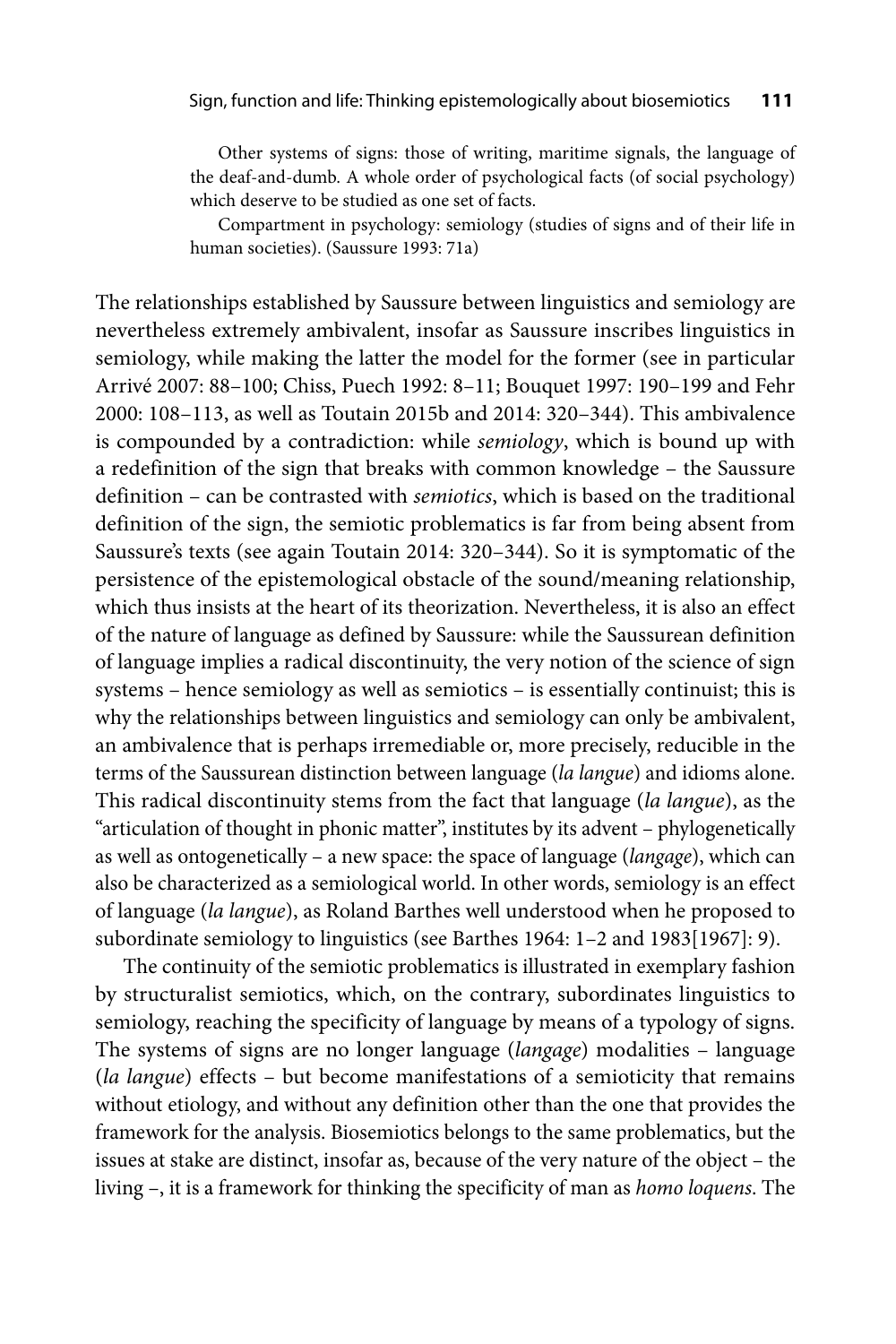discontinuity introduced by the Saussurean theorization of language (*la langue*) is indeed twofold: in the semiotic order, with this subordination of the semiological to the linguistic, breaking the continuity of a typology; and in the biological order, insofar as the Saussurean definition of language places *homo loquens*, which is no other species than *homo sapiens*, at the confluence of the logic of the living and the logic of language.

At the end of "Introduction: An evolutionary history of biosemiotics", Donald Favareau insists on the need for a change of point of view in biology, which legitimates the sign, thus allowing new questions to be asked. As concerns the "current status of the 'sign' as a legitimate 'unit of analysis' in biology, and particularly in neurobiology" (Favareau 2010: 23), he thus claims:

> There – as in genetics, as in pharmacology, and as in animal behavior study – if one is not looking for the biological construction of a "sign relation" per se within the set of material interactions that constitutes brain activity, then one can see all the chemical electrical activity there is to be seen – but one will never know how to see it as any particular kind or category of "sign activity" until one has a provisional theory - or articulation - positing in just what a "biological sign relation" consists. Even the finest microscope can only present – it cannot "make sense of" or explanatorily "reveal". For that one needs a theory - i.e., is an articulation, based on the logical analysis of observed phenomena, which is then subject to informed scientific testing.

> Without this, for example, neuronal activation may be mapped down to the nanovolt, for its chemical and electrical properties – which we already understand quite well today – are not going to change. (Favareau 2010: 63–64)

Biosemiotics therefore invites a semiotic reconstruction of biology. The remarkable fact is that this reconstruction is correlative both to an importation of semiotic concepts and to a naturalization of the sign. Indeed, Favareau (2010: 64) continues:

> But whether or not we ever even look to see if any particular neuron's activation is currently functioning as part of an indexical circuit, an iconic one, or a symbolic one – to such questions, we will never get an answer, so long as "sign processes" remain misunderstood as equivalent to "human cultural constructs" and not the fundamental biological relations that biosemiotics insists that they are.

It is also in this way that one can interpret Barbieri's rejection of the coextensiveness of semiosis and interpretation, which leads Barbieri to distinguish different types of semiosis, of which Peirce-Sebeok's interpretative semiosis thus becomes a mode. In particular, "Life is semiosis: The biosemiotic view of nature" reads as follows: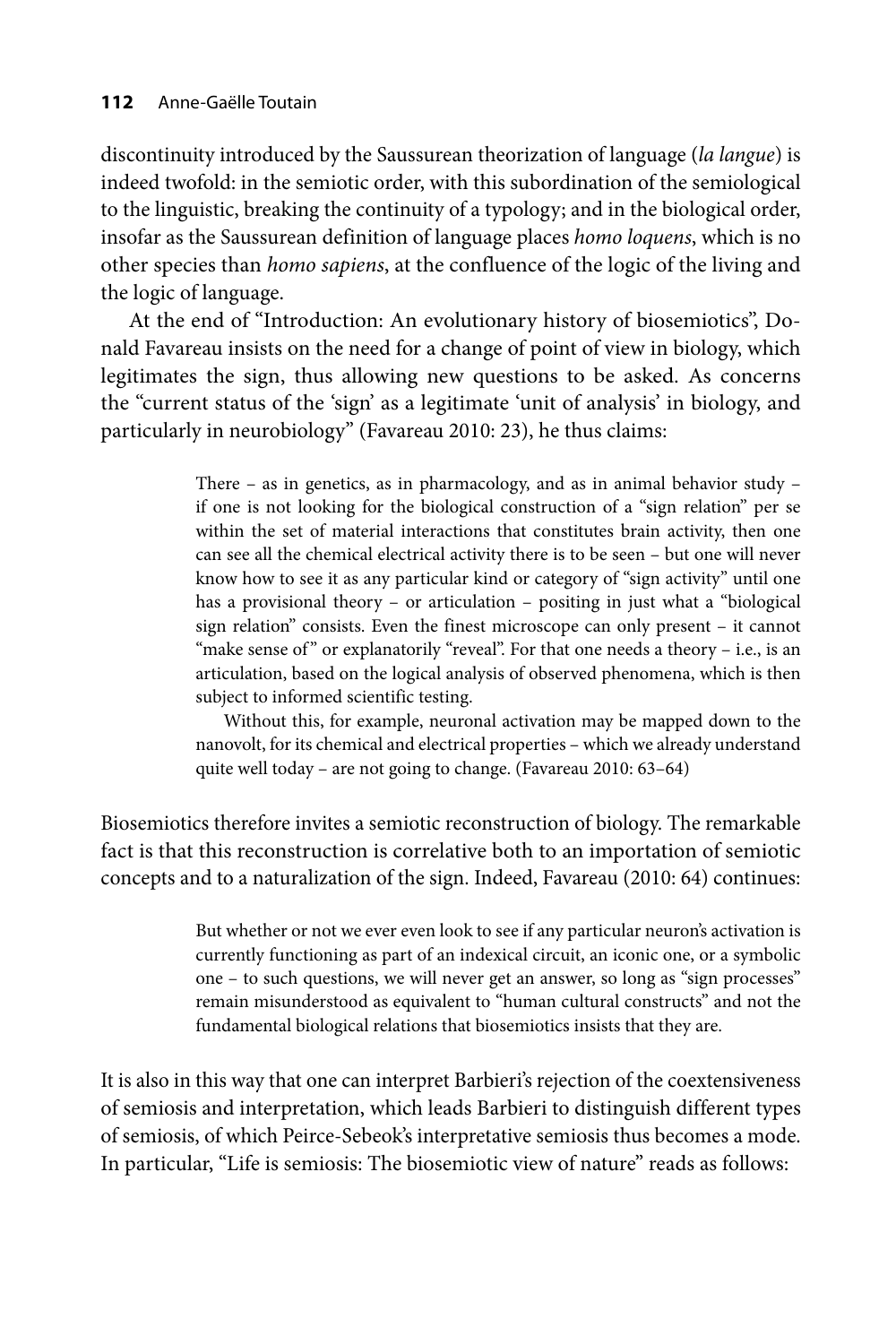The idea that semiosis is based on interpretation not only in animals but in all living creatures, implies that semiosis is always an "interpretive" process, that semiosis is exclusively a means of interpreting the world, and this is a very severe limitation, because it means life would get only a partial contribution from semiosis. Life is essentially about three things: (1) it is about manufacturing objects, (2) it is about organizing objects into functioning structures, and (3) it is about interpreting the world. The idea that these are all semiotic processes, tells us that life depends on semiosis much more deeply and extensively than we thought. We realize that there are three distinct types of semiosis in Nature and that interpretive semiosis is only one of them. It is about time therefore that we come to terms with the existence of manufacturing semiosis and associative semiosis in all forms of life, and realize that they actually are the preconditions for the origin of interpretive semiosis in animal life. (Barbieri 2008: 47)

The aim is then to re-establish a continuity between living beings and language. Biosemioticians stress the need to take the linguistic metaphors used in biology seriously. The second of the eight "theses on biosemiotics" by Kalevi Kull, Terrence Deacon, Claus Emmeche, Jesper Hoffmeyer and Frederik Stjernfelt (2011: 28) is thus formulated as follows: "Biology is incomplete as a science in the absence of explicit semiotic grounding", and the authors comment:

> The neodarwinian biology as practiced all over the world has prescinded (i.e., abstracted from necessary contextual support) an asemiotic conception of life as mere molecular chemistry, and yet at the same time is dependent on unanalyzed semiotic assumptions. The reason why this is not felt as a problem is that biology compensates for the excluded semiosis by introducing a plethora of implicitly semiotic terms like "information", "adaptation", "signal", "cue", "code", "messenger", "fidelity", "cross talk", etc. These uses are seldom well defined, and are often applied in an allegedly metaphoric way, with the implicit assumption that they can be reduced to mere chemical accounts if necessary.

> It is not clear, however, that a complete and unproblematic reduction of this sort is possible. If biologists were asked to avoid these implicitly semiotic terms they would have a hard – and probably impossible – job of explaining the nature of organic function. (Kull *et al.* 2011: 28–29)17

The example given is that of hemoglobin, whose three-dimensional structure is incomprehensible without reference to its function, what the authors interpret in terms of relational existence and representation, and therefore of sign:

> Another way to put this is to say that hemoglobin function is not intrinsic to its molecular structure. Rather it is relational – hemoglobin may be seen as a

<sup>&</sup>lt;sup>17</sup> In particular, see also the third chapter of the same book, by Jesper Hoffmeyer.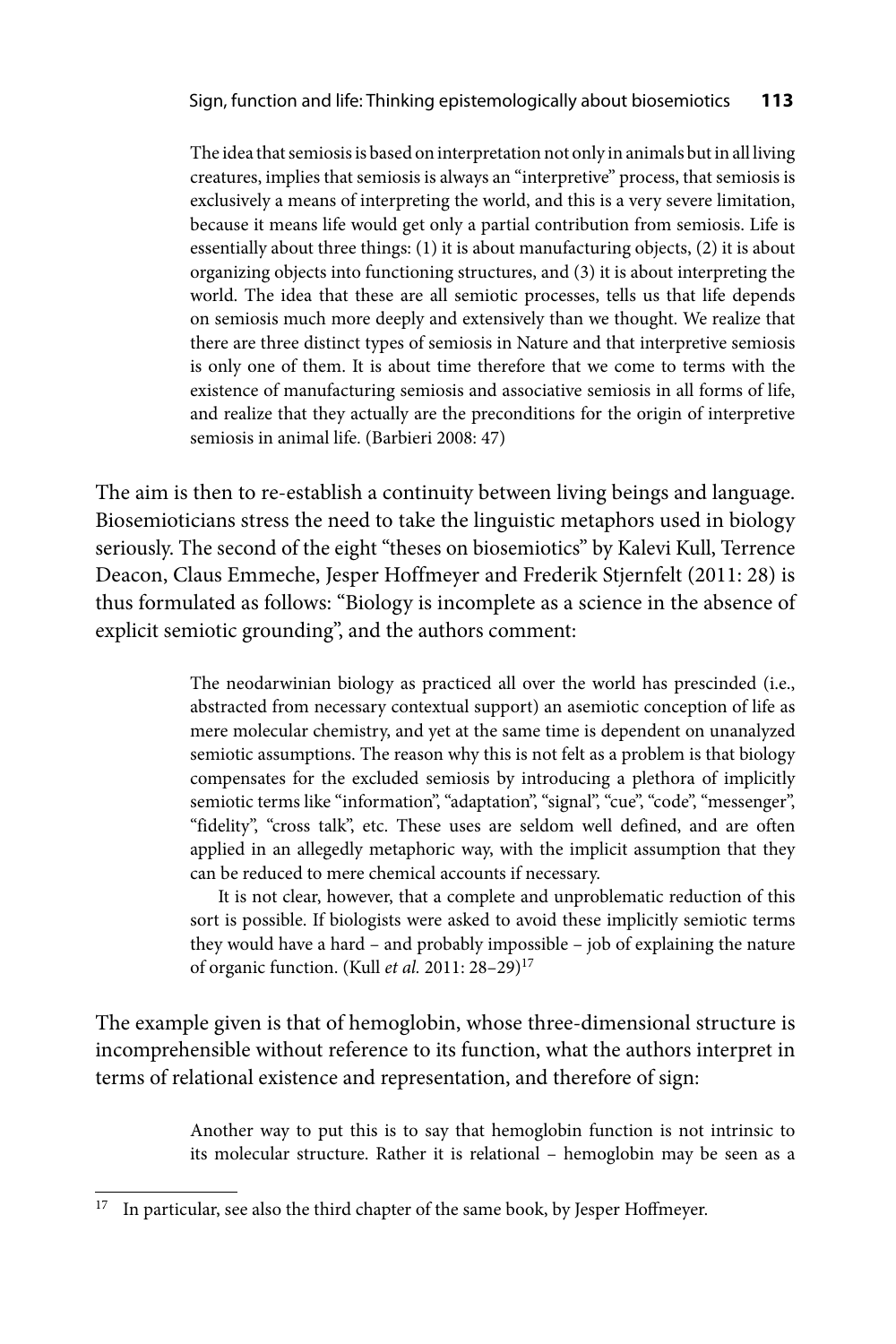#### **114** Anne-Gaëlle Toutain

carrier of *constitutive absence* (Deacon 2006 […]), in the sense that the molecule's properties are constituted not only by intrinsic features, but by extrinsic features of its historical and physical functional contexts. In effect, the missing oxygen with respect to which hemoglobin structure has evolved has become its defining characteristic. In this respect, one can understand the structure of hemoglobin as a "representation" of both oxygen and its role in the cellular molecular processes of metabolism. The function of hemoglobin is in this way also what affords the possibility of it having representational character. This function relates to the "needs" or self-maintenance conditions of some agent. Needing something implies both its transient absence and some structure or processual state representing that absence and its possible ending or completion.

This constitution with respect to something extrinsic and/or absent shows that function and representation are two aspects of the same mode of relational existence. This implies that the primary unit of biosemiotic research is a sign, not merely a molecule or cell. (Kull *et al.* 2011: 29–30)

The biosemiotic thesis contrasts as such, for the authors cited here, with "neodarwinism", as well as with physico-chemical reductionism. In many texts the opposition between mechanism and vitalism is called for, with biosemiotics appearing as a third way, closer, however, to the vitalist position. For example, in "Biology is immature biosemiotics" by Jesper Hoffmeyer, we can read the following:

> One reason why biologists, and scientists in general, so vehemently oppose any claim to the effect that natural selection might not be a sufficient explanation for evolution on Earth, is the belief that the theory of natural selection is the very element that glues biology to materialistic science. The disquieting fact that the creatures of this world so clearly exhibit purposeful behavior has always tempted philosophically minded biologists to claim the existence of peculiar vital forces or principles pertaining to life. It is probably no longer possible to make a career in biology at the university level if you adhere to such vitalist ideas, but biologists still have to somehow cope with the obvious, though tabooed, teleological aspect of life. (Hoffmeyer 2011: 43–44)

Whereas Barbieri<sup>18</sup> (2003b: 244) writes in "Biology with information and meaning":

The century old battle against vitalism was fought, and won, precisely on the issue that life obeys the ordinary laws of physics. This is the strength of the physicalist thesis, and we must accept that biological information can be a real natural entity only if we discover that it is essential for the coming into being of an entirely new realm of molecules. This is the point which lies at the heart of the problem

<sup>&</sup>lt;sup>18</sup> That Favareau, however, calls "mechanist" (see Note 5). I will return to this issue below.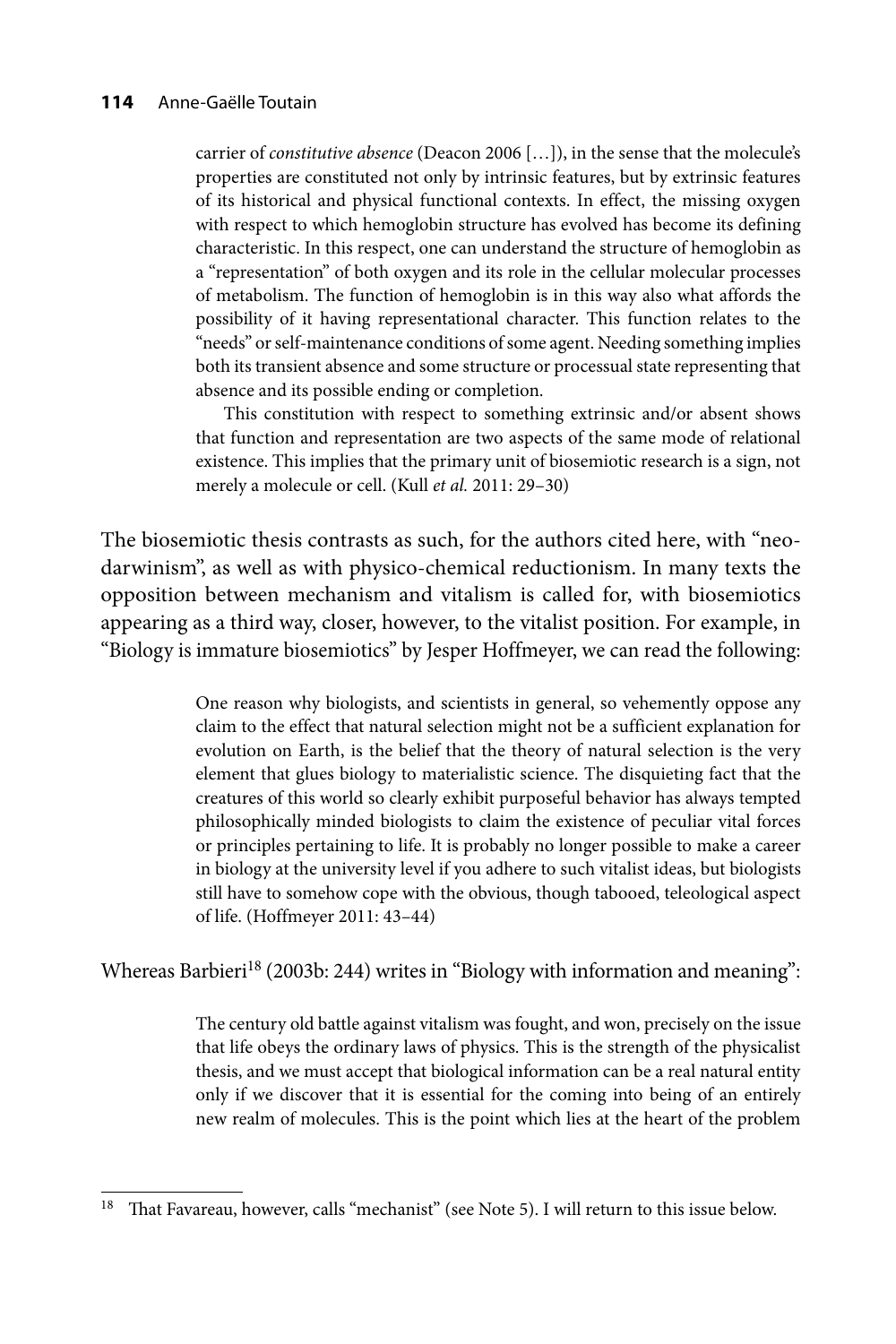of biological information, and it is precisely this point, as we will see, that the physicalists have overlooked.19

Indeed, as unanimously asserted, what is at stake in the biosemiotic thesis is the definition of life. In "Life is semiosis: The biosemiotic view of nature" Barbieri  $(2008: 30)$  thus states:<sup>20</sup>

> The question "What is Life?" has become virtually equivalent to "What was the origin of Life?", and for a long time it has been assumed that there are only two main answers. Life started either with primordial genes or with primordial proteins, which is equivalent to saying that life is either replication or metabolism.

> And yet a third answer does exist. It is the idea that "life is semiosis", i.e., that life is based on signs and codes. This idea has been strongly suggested by the discovery of the genetic code, but it has never been accepted by modern biology because it goes against some of its most basic concepts. Here, however, we want to show that organic codes and organic semiosis are, first and foremost, experimental facts, and we simply cannot ignore them, even if their existence requires a new theoretical framework. The idea that "life is semiosis" is precisely that – a new paradigm that accounts for the existence of organic codes in the living world and for their contribution to the origin and the evolution of life.

"Life is semiosis" is also the thesis defended by Thomas Sebeok (see, for example, Sebeok 1988: 81). The Copenhagen and Tartu schools took it up again, calling it "Sebeok's thesis" (see for example, Emmeche, Kull [eds.] 2011: 69) and presenting it as the first of the eight theses of biosemiotics: "The semiosic/non-semiosic distinction is co-extensive with life/non-life distinction, i.e., with the domain of general biology" (Kull *et al*. 2011: 27). This statement is not exempt from questioning, as can be seen in the development of this thesis, where the notion of "threshold zone" is promoted and where the authors acknowledge that "it is unclear whether these two properties of living processes (function and semiosis) are exactly co-extensive":

> If we conceive of a function as a process organized around an implicitly represented end, then these two classes of phenomena must be considered entirely co-extensive. Alternatively, semiosis, the activity of sign processes, may be considered only in conditions where there is explicit or implicit representation of an end state or where a functional satisfaction condition can be identified as holding or not holding, in which case semiosis can be defined with respect to prior function. (Kull *et al*. 2011: 27)

<sup>&</sup>lt;sup>19</sup> See too, for example: Braga 1999: 497; Emmeche, Hoffmeyer 1991: 2-4; Kull *et al.* 2011: 31–32; Forti 1977: 78.

<sup>20</sup> See also Barbieri 2003b: 245–246.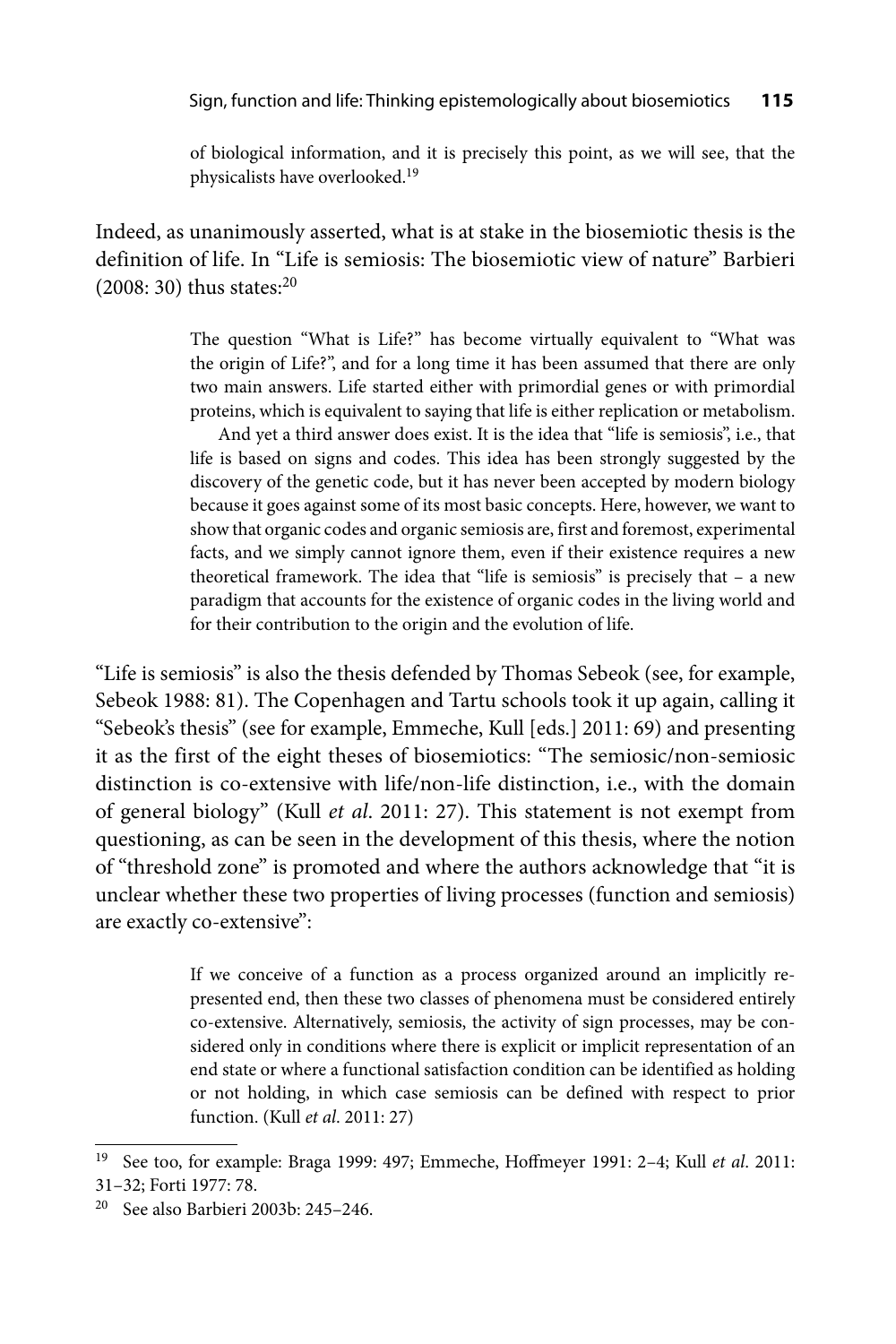Also Emmeche (1992: 78) stated, for example, in "Modeling life: A note on the semiotics of emergence and computation in artificial and natural living systems", that "the emergence of semiosis in nature […] may coincide with or anticipate the emergence of living cells". Nevertheless, the question of the definition of life remains at the heart of these biosemioticians' problematics. It goes hand in hand with the question of the emergence of the symbolic species that man is. As Favareau (2010: 41) notes:

> And it was precisely the mystery of how and why it is that human beings have become such "savants" in the use of thirdness, while the majority of other species have not, that drove Sebeok to search beyond the elegant theoretical logic of Peirce and into the cacophonous real world of animals and their sign behavior.

The chapter "Biosemiotic research questions" by Kalevi Kull, Claus Emmeche and Donald Favareau in *Towards a Semiotic Biology. Life is the Action of Signs*, similarly insists on the necessity of biosemiotics for a better understanding of the human being:

> [...] a more qualitative form of the "organicist" framework is achieved, integrating the rich findings of non-semiotic research within an expanded (or extended) biology that can and will undertake the inquiry into the underlying "science of signs". For only within such a new biology can phenomena such as organic "qualia" be comprehended, including the qualitative organic relations characteristic of the human species.

> This is so because, in the modern epoch of scientific research, the human species has been considered as, on the one hand, a strangely unique creature in the sense of having special access to reality through language and science, and of being capable of making objective descriptions of the world – and, on the other hand, as simply one species among others within the long and continuous history of evolution. As we see it, biosemiotics is an approach to the life sciences that makes it possible to unify these two apparently contradictory images of human beings and their place in nature. (Kull, Emmeche, Favareau 2011: 84–85)

Biosemiotics thus appears as an attempt to grasp and inscribe within biology what escapes matter: first of all, life, and, secondly, thought. This is what Favareau (2010: 6) expresses very clearly, for the second point, when he says that "in the study of biological organization and agency of every kind, it is precisely the naturalistic establishment of sign relations that 'bridges' subject-dependent experience (such as we find both in animal sensations as well as in human 'mindedness') with the inescapable subject independent reality of alterity – an alterity that all organisms have to find some way to successfully perceive and act upon in order to maintain themselves in existence", or that "the world of sign relations per se did not start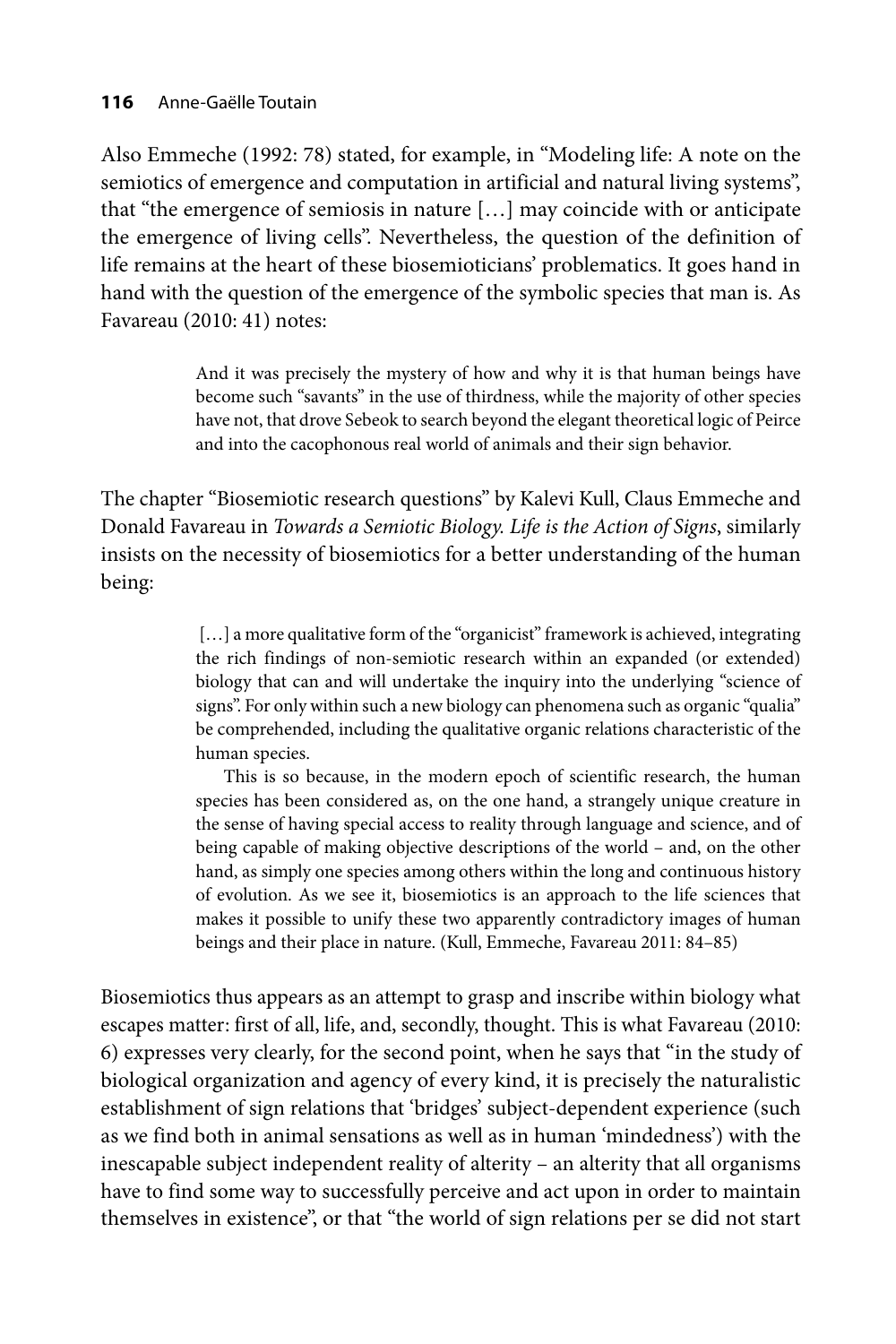with the advent of *homo sapiens* – and […] a sign relation is not something that was created *ex nihilo* by the minds of human beings – but rather, […] the minds of human beings are themselves the product of a *de novo* use of absolutely natural and biological sign relations" (Favareau 2010: 9), as well as by distinguishing three stages in the emergence of biosemiotics: "Semiotics without science", "Science without semiotics" and "Science with semiotics", the second being the one inaugurated by Cartesian dualism and thus appearing as a "reductionist" phase. He then speaks, significantly, of *proto-science*:

> The sign relation of "standing for" is ubiquitous in the biological world, but the resistance to studying sign processes in nature as genuine sign processes – as opposed to just studying the interactions of their material substrates – has a long and principled history in science. It is precisely this history that we need to understand first, if we are ever to understand how something as oddly named as "biosemiotics" has emerged as neither not an anti-science nor a pseudoscience, but as a genuine proto-science aimed at scientifically distinguishing and explaining the use of sign processes and sign relations both between and within organisms. (Favareau 2010: 2)

As I have already indicated above, the remarkable fact is that this proto-science which, as we have seen above, and as it appears again here, allows the overcoming of the opposition between nature and culture, "hard" sciences and human sciences, rests at the same time on a *naturalization of the sign* – which common knowledge and reductionist science mistakenly attribute to humans and their thought: to culture, as opposed to nature, but whose biosemiotics asserts its natural character – and, by this very fact, on the import of a concept external to biology: that of *semiosis*, capable of allowing the establishment of such a continuity. Favareau (2010: 32; my emphasis, A.-G. T.) also asserts along these lines:

> What particular relations in the naturally occurring world does human symbolic understanding exploit differently, say, than primate indexical understanding does, or that the iconic relations chemotaxis affords for the amoeba? Are the earlier processes still at work in the later ones? How much and what kind of environmental restructuring is necessary for the full functioning of each? And is there a primitive organizational sense whereby the digital "differences" in electronic pulses down a length of wire (or, in the biological case, an axon), and the sequential differences in base pairs affixed to the phosphate backbone of a DNA molecule really do in-form the immediate next moment of consequential change in a living system? How does all this work? And how does all this work together? These are the questions that biosemiotics will wind up asking, *seeking*  not a reductionist anthropomorphism of "all things in nature as human" but just the opposite: a principled evolutionary and biological understanding of how all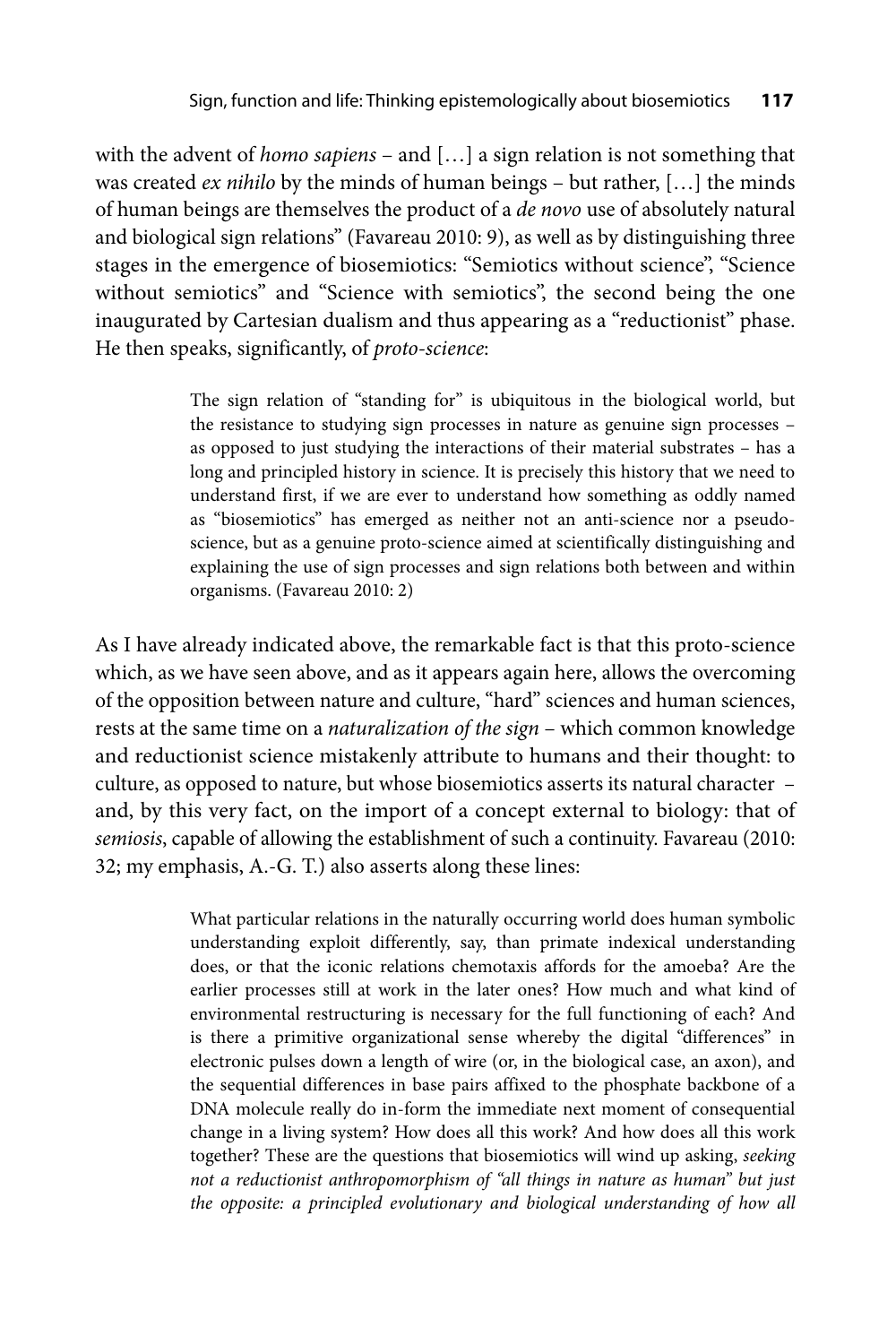#### **118** Anne-Gaëlle Toutain

*things in human (and in animal life) are natural* – including "knowing", including "meaning", including "thought" and because of these last three, including "signs".

In addition, let us also quote the following:

But if biosemiotics has any one single most constructive message to give the mainstream scientific community, surely it is precisely this: a semiotic process is not a ghostly, mental, human thought process. Rather, it is, in the first instance, nothing more nor less mysterious than that natural interface by which an organism actively negotiates the present demands of its internal biological organization with the present demands of the organization of its external surround. And the fact that this is done incessantly – by all organisms, and by us – should not blind us to the significant fact that such moment-to-moment activity is always and perpetually an enacted accomplishment – and thus one that is going to have to be explained, if we are ever to understand the bio-logical side of living organisms' material interactions. (Favareau 2010: 32)

It is therefore a refoundation of biology – if only through the redefinition of its object: the living being – by means of a way of thinking derived from another constituted science, semiotics. Here we find the Canguilhemian definition of scientific ideology, except that it is certainly not "*une croyance qui* louche *du côté d'une science déjà instituée, dont elle reconnaît le prestige et dont elle cherche à imiter le style*"21 (Canguilhem 1977: 44), but an already established science in search of a refoundation. It is, however, precisely this specificity that questions the epistemologist in biosemiotics: the encounter, within biology itself, of an *exorbitant* object, requiring new tools, and confronted with which biology comes to a "*méconnaissance des exigences méthodologiques et des possibilités opératoires de la science dans le secteur de l'expérience qu'elle cherche à investir*"22 (Canguilhem 1977: 39). This misunderstanding is all the easier since the science being solicited, semiotics, is confronted with the same difficulty in its own field, under the only slightly different aspect of a misunderstanding of its object. The tool borrowed by biosemiotics – the sign, the *semiosis* – appears, in fact, in the "recurrent light" of the Saussurean theorization of language, to have been elaborated without breaking with common knowledge. It is thus to the traditional definition of the sign that biosemioticians refer. For example, let us cite the Barbierian definition of meaning in "Biology with information and meaning": "We can say, therefore, that *meaning is an object which* 

<sup>21 &</sup>quot;[…] a belief which *squints* toward an already instituted science, whose prestige it recognises and whose style it tries to imitate".

 $22$  "[...] misunderstanding of the methodological exigencies and of the operational possibilities of the science in the sector of experience which it seeks to invest".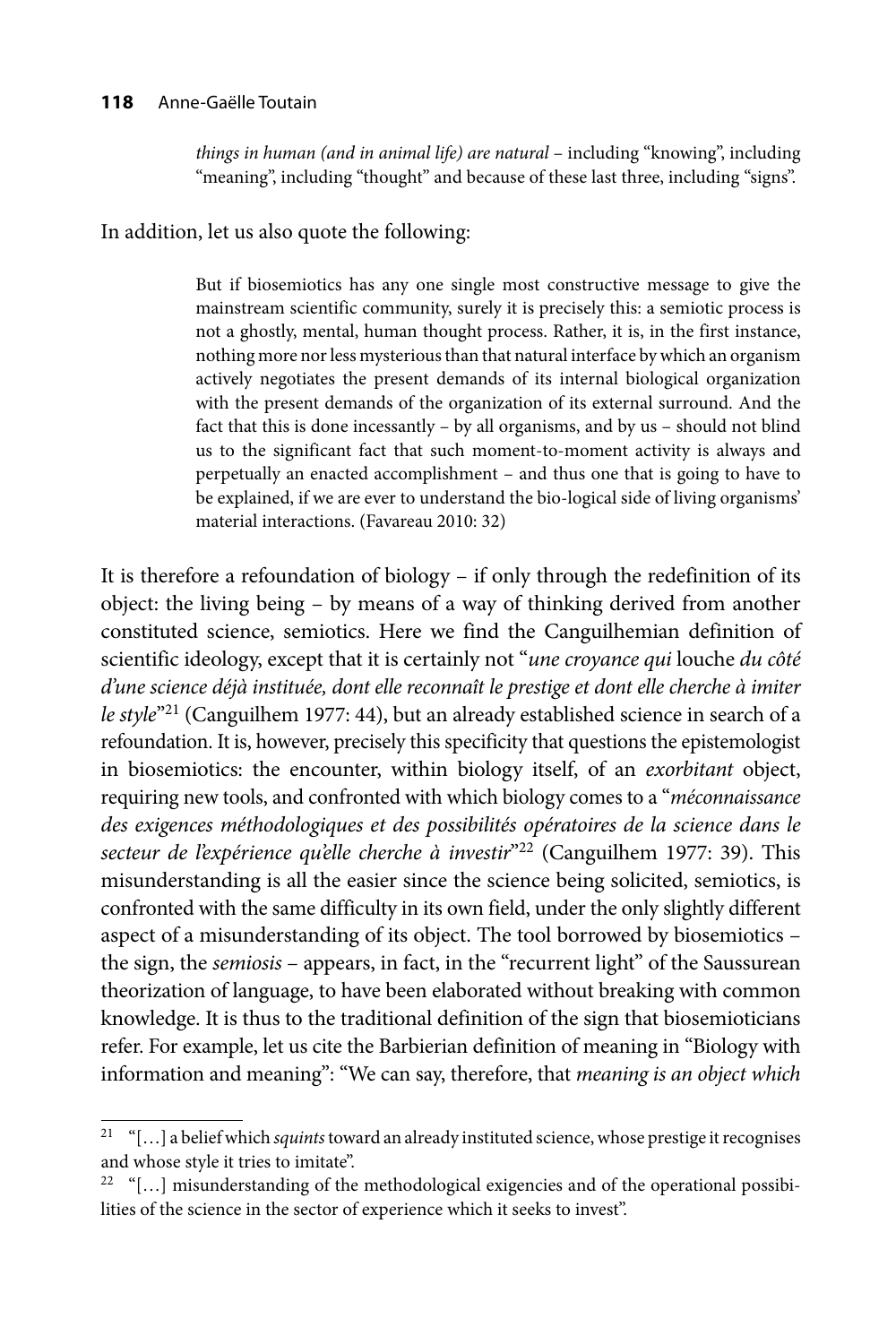*is related to another object by a code*" (Barbieri 2003b: 249), to which must be added the definition of a system of signs given in "Is the cell a semiotic system?", "Life is semiosis: The biosemiotic view of nature" and "On the origin of language: A bridge between biolinguistics and biosemiotics": "*a semiotic system is a system made of two independent worlds that are connected by the conventional rules of a code*" (Barbieri 2007: 181/2008: 34/2010: 207), or the definition of a sign given by Favareau at the beginning of the introduction to his *Essential Readings in Biosemiotics: Anthology and Commentary*: "A sign is something that stands for something other than itself" (Favareau 2010: 2). Nor does the Peircean theory referred to by biosemioticians break with the traditional definition of the sign. Indeed, the framework is that of communication, as this definition of the sign shows, for example:

> A sign, or *representamen*, is something which stands to somebody for something in some respect or capacity. It addresses somebody, that is, creates in the mind of that person an equivalent sign, or perhaps a more developed sign. That sign which it creates I call the *interpretant* of the first sign. The sign stands for something, its *object*. It stands for that object, not in all respects, but in reference to a sort of idea, which I have sometimes called the ground of the *representamen*. (Peirce 1974[1931]: §228)

The Peircean sign is triadic, insofar as it is less sign than semiosis, i.e. acknowledgement, interpretation, operativity of the sign, and as such it remains an elaboration of the traditional definition of the sign: the linking of a sign and its object, albeit in the very particular Peircean sense of indication, as opposed to expression, in which the Peircean conception of meaning as distinct from the object as well as from the interpreter and the ground is inscribed. The icon/ index/symbol tripartition is the primary manifestation of this problematics of the relationship between sign and object.

The continuity established by (bio)semiotics is therefore imaginary, because it is purely empirical. As we have seen, the Saussurean theorization of language, on the contrary, implies a double discontinuity, the two sides of which are correlative: in the field of semiotics, in the traditional sense, and in the history of the living beings. An interesting elaboration in this respect is that of Barbieri, whom Favareau describes as a "mechanist" (Notes 5 and 18). As we have seen above, unlike Thomas Sebeok and the schools of Copenhagen and Tartu, Marcello Barbieri refuses the coextensitivity of *semiosis* and interpretation. He thus distinguishes three types of *semiosis*: manufacturing, associative, and interpretative. In "On the origin of language: A bridge between biolinguistics and biosemiotics", this is only a question of organic codes and two types of interpretative semiosis, which follow one another in the history of living beings: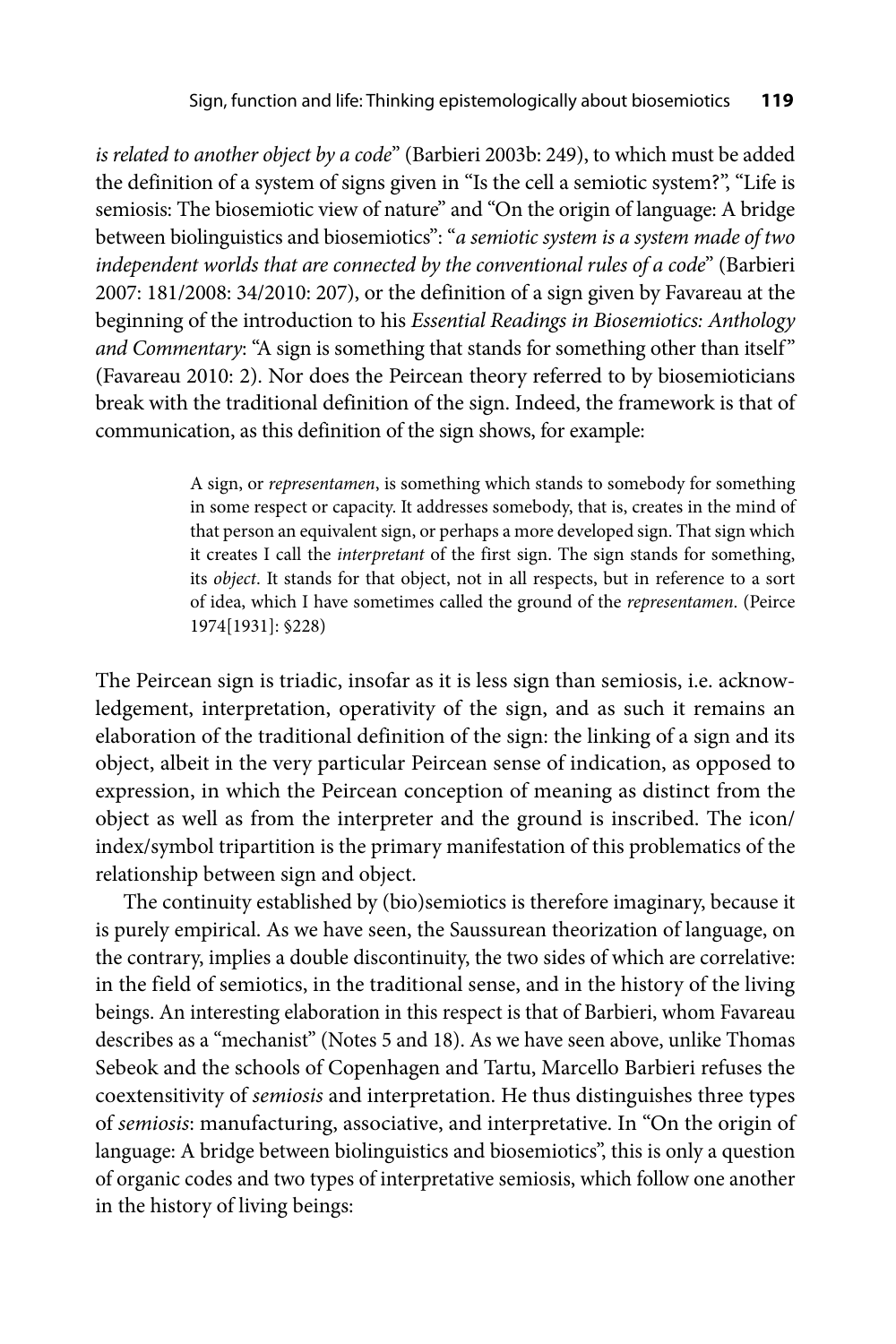#### **120** Anne-Gaëlle Toutain

[...] semiosis appeared on Earth in the form of organic codes and later evolved into two types of interpretive semiosis: first the iconic and indexical semiosis of animals and then the cultural semiosis of our species. (Barbieri 2010: 221)

Marcello Barbieri recognizes the fundamental character of language, and this recognition seems to bring us closer to the Saussurean subordination<sup>23</sup> of semiology to linguistics:

> The idea that man is different from animals is present in all cultures and is generally expressed by saying that only man has "higher" faculties like consciousness, free will, morality and the creative power to produce art, religion, science, and poetry (together with torture, mass murder, and environmental disasters). Today we have a shorter explanation for all that. All we need to say is that only man has "language". The rest is just a consequence of that one faculty, so it is the origin of language that we need to understand if we want to find out what made us human. (Barbieri 2010: 210)

However, as the establishment of a typology of *semiosis* shows, the problematics remains continuist. In place of "vitalist" interpretation (in the sense of interpretative *semiosis*), it certainly substitutes the "mechanism" of a generation of new systems integrated by a set of organic codes, in whose production and conservation development of life consists, but this mechanism recovers, by biologizing it, the constitutive discontinuity of language. In the article quoted, Barbieri indeed proposes an original theory of the origin of language, in terms of *cerebra bifida*. The singularity of the human species is a fetal development (in particular cerebral) in two stages, intra-uterine and extra-uterine:

> A modification of the epigenetic conditions of embryonic development is clearly an extremely powerful tool of change, and may well be the key to human evolution. The gradual extension of our foetal period together with the constraint of the birth canal have split the foetal development of our brain into two distinct processes, one within and one without the uterus, whereas in all other mammals it has remained a single process that takes place entirely within the uterus. This splitting of the foetal development of our brain into two distinct processes is a condition that can be referred to as *cerebra bifida*, in some ways analogous to *cardia bifida*, except that in the case of the heart the two organs arise from a separation in space whereas in *cerebra bifida* the two developments are produced by a separation in time. (Barbieri 2010: 217)

<sup>&</sup>lt;sup>23</sup> If not established by Saussure, at least logically implied by his theorization of language.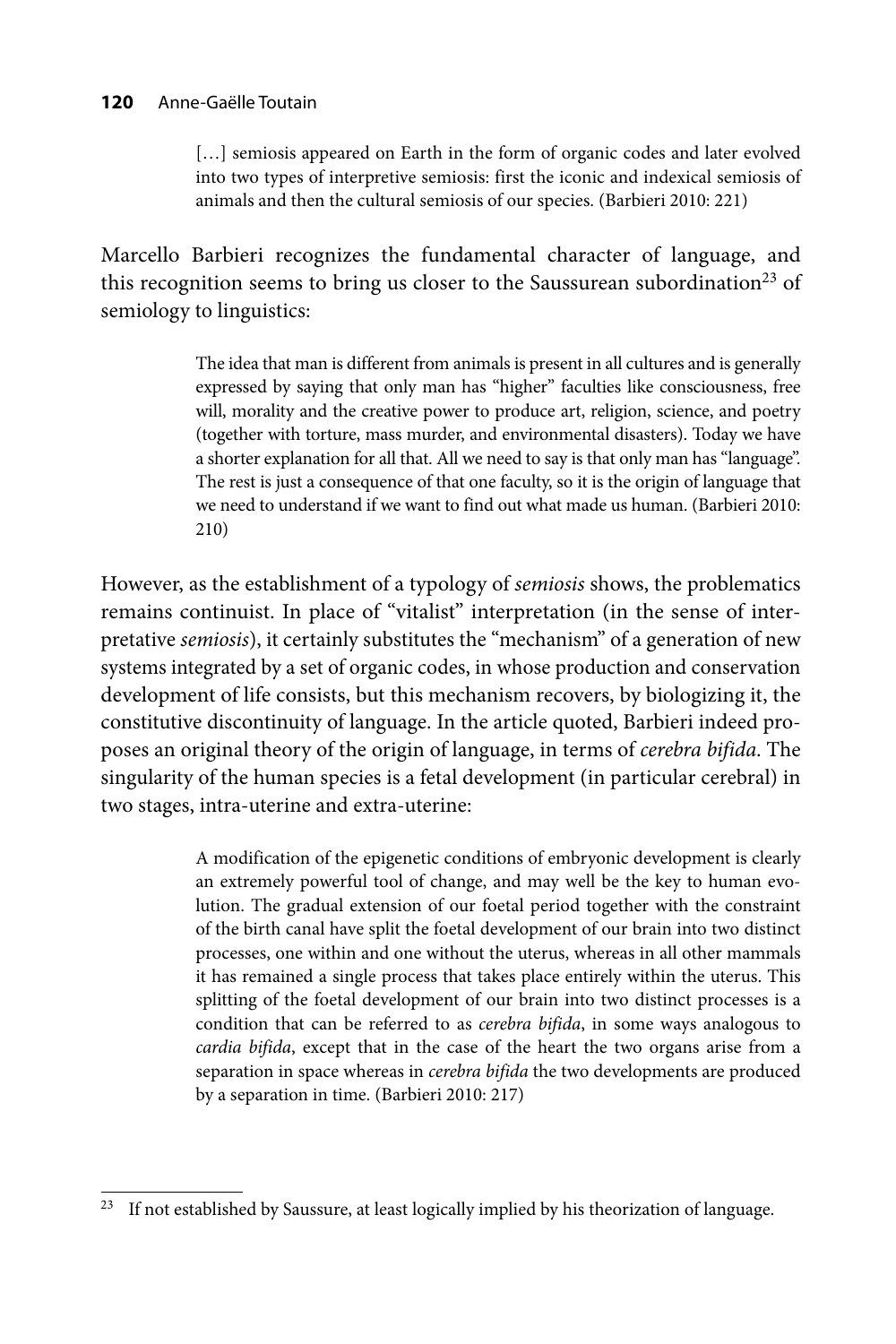The brain thus develops successively under the influence of two types of codes: organic and communitarian ones. First of all, we read:

> The brain wiring that occurs in the last phase of foetal development provides the neurological basis for the mental models that the organism is going to use throughout its life. If that phase occurs in the highly stable and reproducible environment of the uterus, the operations of brain wiring follow a pre-established sequence of steps and generate a modelling system that has been highly conserved in evolution. In our species, however, the last phases of foetal development have been progressively displaced outside the uterus, in a radically different environment, and that created the opportunity for a radically new experiment in brain wiring. That was the precondition for the evolution of a uniquely human modelling system, but let us not forget that a precondition for language was not yet language. It was only a potential, a starting point. (Barbieri 2010: 215)

The sufficient condition for extra-uterine development is the interaction with one's surroundings, the observation of which gives rise to the notion of community code:

> The wiring of the nervous system, in short, is achieved by the rules of a code, and the results obtained from wolf children and creole languages suggest that this may well be true for the wiring of our cognitive system, except that the rescuing role is exercised not by growth factors but by human interactions. In the case of language, in other words, the brain wiring rules are provided not by *internal* but by *external* factors, and this may well be the crucial difference that exists between our two modelling systems.

> The genes of language are probably the same genes of the modelling system that we have inherited from our animal ancestors, and their expression is again controlled by the rules of a code, but the codemaker of language is not the single individual brain. It is a community of interacting brains that together generate the rules of a new brain-wiring code. (Barbieri 2010: 218–219)

However, this development can be explained, like the previous ones, in the mechanistic way indicated above. The general model is the following:

> If we now look at the history of life from the organic codes' point of view, we realize that the same pattern is appearing all over again. Any new organic code brings a genuine novelty into existence, but the origin of a new integrated system always requires more than one code. […] This initial set of codes, furthermore, has two outstanding properties (a) it is limited and (b) it is strictly conserved in all descendants. From this general pattern we obtain three main concepts:

> (1) The origin of a new integrated system in the history of life (the first cells, the first plants, the first animals, etc.) is produced by a limited set of new organic codes (the foundational set).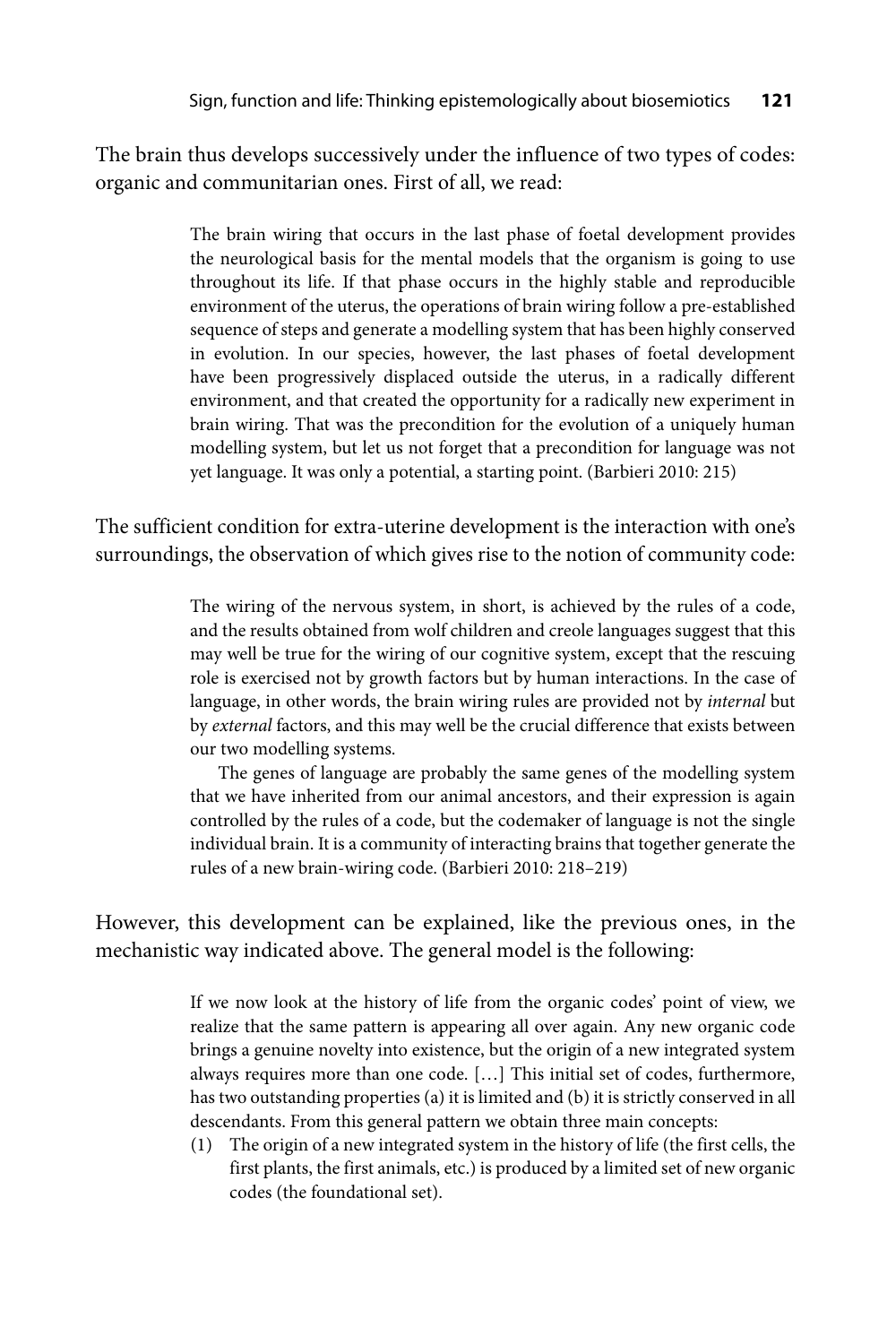#### **122** Anne-Gaëlle Toutain

- (2) The further evolution of the system (eukaryotic cells or multicellular organisms) does not take place by a mere increase of components, but by a stepby-step addition of new organic codes.
- (3) The appearance of new organic codes is essential to the further evolution of the system, but equally essential is the conservation in all descendants of the foundational codes. (Barbieri 2010: 219–220)

Similarly, concerning the origin of language, Barbieri (2010: 220) makes the following hypothesis:

> If we accept that it [the origin of language] was a biological event, it is not unreasonable to think that it had the same underlying pattern of the other events of macroevolution. This gives us the code model on the origin of language, a model that consists of three points.

- (1) The origin of language was due to a small set of new codes (the foundational event).
- (2) The evolution of language was due to the appearance of other codes at various stages of development.
- (3) The foundational set of codes has been strongly conserved and remains at the heart of the language faculty in all human beings.

The subtitle of Barbieri's article clearly states what is at stake in such developments, which is explained in the introduction: the establishment of a bridge between biolinguistics and biosemiotics:

> Biosemiotics and Biolinguistics have been built in this way on different foundational principles and have become two increasingly different research programs. At the same time, they both advocate a scientific study of language (Augustyn 2009) and should be able therefore to reach similar conclusions. The purpose of this paper is precisely to show that such a convergence is possible. As we will see, the discovery of many organic codes in the living world provides the crucial data and ideas that were missing in both Biolinguistics and Biosemiotics, and leads to a unified framework where something is accepted and something else is rejected in both disciplines. (Barbieri 2010: 202–203)

In fact, we have here, through this mechanicism, a gateway to biolinguistics. The least that can be said is that this hypothesis is purely empirical, in that it *describes*, but does not explain nor define anything. More precisely, it addresses only one aspect of the problem: that of the effect of language on the brain, but considering it, conversely, as the production of language by the brain. Language is not defined otherwise than as the interaction of the child with the mother, and of children with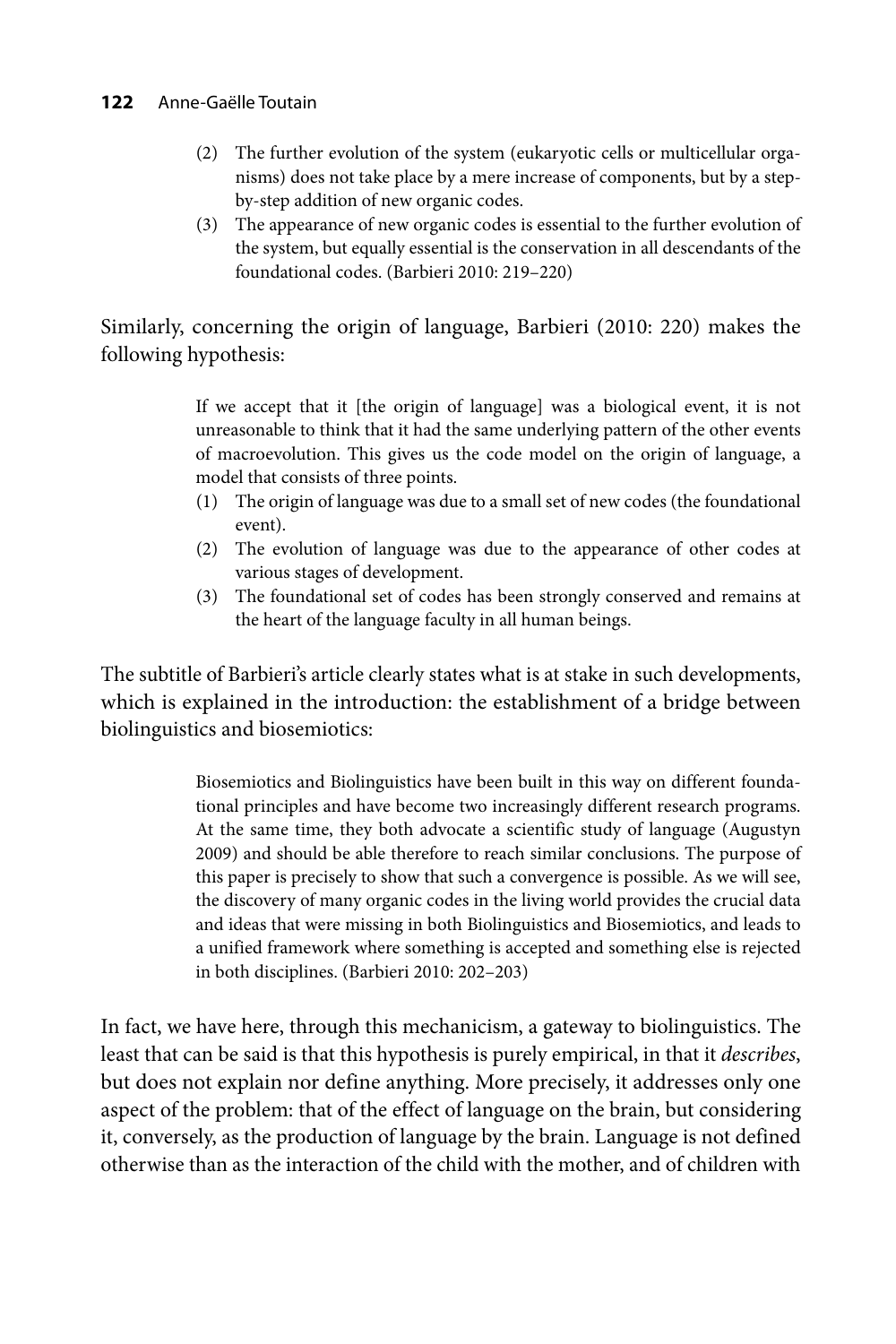each other; $^{24}$  moreover, the origin, the nature and the stakes of these interactions remain unaddressed. It is important to take the measure of the circularity of this elaboration: language, whose existence is merely noted, is considered as a product of the brain, a product nevertheless determined from the outside. It is useful to compare this elaboration, in which the semiotic serves to reduce the linguistic to the biological, with the Saussurean elaboration of Alain Manier, who, taking note of the prematurity of the infant, distinguishes between language "essence" and speaking "being":

> *Celui dont on dit qu'il "est venu au monde" n'est pas encore venu au social, à la relation langagièrement exprimée à l'autre. Néanmoins, être langagier – c'est-à-dire dont l'essence même recèle la dimension de la représentation et de l'expression langagières – chacun l'est, et depuis l'instant de sa conception. Par définition: car la conception n'est que ce moment précis de transmission de vie où, dans des conditions réglées, se répètent en une combinatoire différentiante les caractères constitutifs d'une espèce.*

> *Françoise Dolto se plaisait à l'énoncer d'une formule volontairement provocatrice: "ce sont les enfants qui choisissent leurs parents", pour dire la contemporanéité en chaque humain de l'être et du désir. Ainsi lui est assigné, si tout va, le destin d'être parlant: seul, de toute l'animalité, il sera un être parlant pour être toujours-déjà un être langagier.*

> *Mais l'être langagier qu'il est d'emblée a encore en tant que tel un devenir à accomplir, sous l'effet d'une prématuration particulièrement manifeste: il lui reste, pour ainsi dire, à se socialiser d'être langagier en être parlant. Car parler ce n'est pas phoner. C'est faire un usage social, c'est-à-dire socialement codé, du langage.*

> *Bref, langagier et parlant, contrairement à ce qu'une approche inattentive laisse souvent croire implicitement, ne sont pas synonymes ni même nécessairement complémentaires. Le premier désigne un caractère essentiel propre à une espèce; le second renvoie à l'effet du fonctionnement (bon, mauvais, carent) de ce caractère, à sa mise en œuvre.*

> *Autant il est patent qu'un état humain pré-langagier est un pur non-sens, autant tout humain commence sa vie parmi les autres, et ce pour une durée pouvant varier de six à dix-huit mois environ après la naissance, comme pré-parlant, ou étymologiquement: non-parlant (en-fant).*

> *À ce stade, son essence (langagière) et son être (parlant) ne coïncident donc pas encore. Seule l'essence se déploie en sa plénitude; l'être est celui d'un prématuré.* (Manier 1995: 35–36)

> The one who is said to have "come into the world" has not yet come to the social, to the linguistically expressed relation to the other. Nevertheless, everyone is, and has been since the moment of conception, a being capable of language – that is to

<sup>&</sup>lt;sup>24</sup> "We have learned in this way that the development of language crucially depends on interactions that take place first between child and mother and then between child and other children" (Barbieri 2010: 218; see also Barbieri 2010: 221).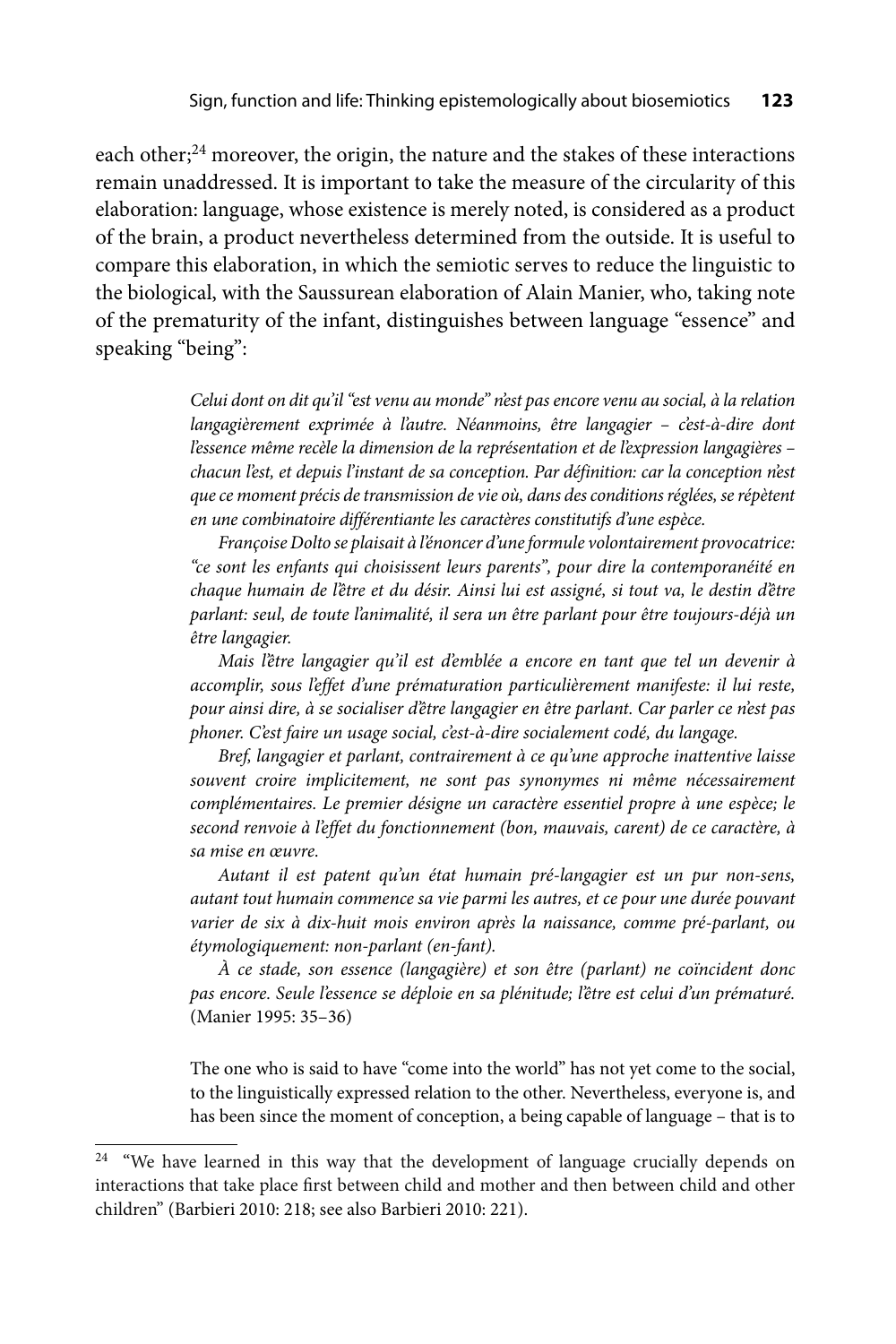say, one whose very essence contains the dimension of language representation and expression. By definition: because conception is only that precise moment of life transmission when, under regulated conditions, the constituent characters of a species are repeated in a differentiating combinatory.

Françoise Dolto liked to put it in a deliberately provocative way: "it is the children who choose their parents", to express the contemporaneity of being and desire in every human being. Thus, if all goes well, the destiny of a speaking being is assigned to him: alone, of all animality, he will be a speaking being for being always-already a being capable of language.

But the linguistic being that it is from the start still has as such a becoming to accomplish, under the effect of a particularly manifest prematurity: it remains, so to speak, to socialize itself from a being capable of language into a speaking being. For to speak is not to "phone". It is to make a social, i.e. socially coded, use of language.

In short, capable of language and speaking, contrary to what an inattentive approach often implicitly suggests, are not synonymous or even necessarily complementary. The former designates an essential character specific to a species; the latter refers to the effect of the functioning (good, bad, carent) of this character, to its implementation.

It is certainly obvious that a pre-capable of language human state is pure nonsense, but every human begins his life among others, and this for a period that can vary from about six to eighteen months after birth, as a pre-speaking, or etymologically: non-speaking (in-fans).

At this stage, its essence (capable of language) and its being (speaking) do not yet coincide. Only the essence unfolds in its fullness; the being is that of a premature baby.

He then takes up the Saussurean definition of language (*la langue*) to define language (*langage*) as a socially coded articulation between thought and speech, an articulation whose advent constitutes the whole issue of the first months of a child's life (see Manier 1995 as well as 2003). It remains, of course, to articulate this psychoanalytical definition of language with this language essence, which is for its part biologically determined and, in particular, the question of the origin of language remains pending. However, this articulation can therefore be neither a suppression (biolinguistic, scientist) nor a fusion (biosemiotic). On the contrary, it becomes possible to inscribe language in a history, but without reducing it to its biological substratum, nor dissolving it into a semiotics, necessarily elaborated, as such, without breaking with common knowledge. Barbieri's elaboration clearly shows that these two reductions – of language to brain and of language to life – are two sides of the same  $\cosh^{25}$  and that this reversibility is linked to a two-headed

 $25$  The development of neurosemiotics is particularly noteworthy in this respect (see Favareau 2002; 2010: 55; Roepstorff 2004). See too for example Swan 2011, which shows that "biosemiotics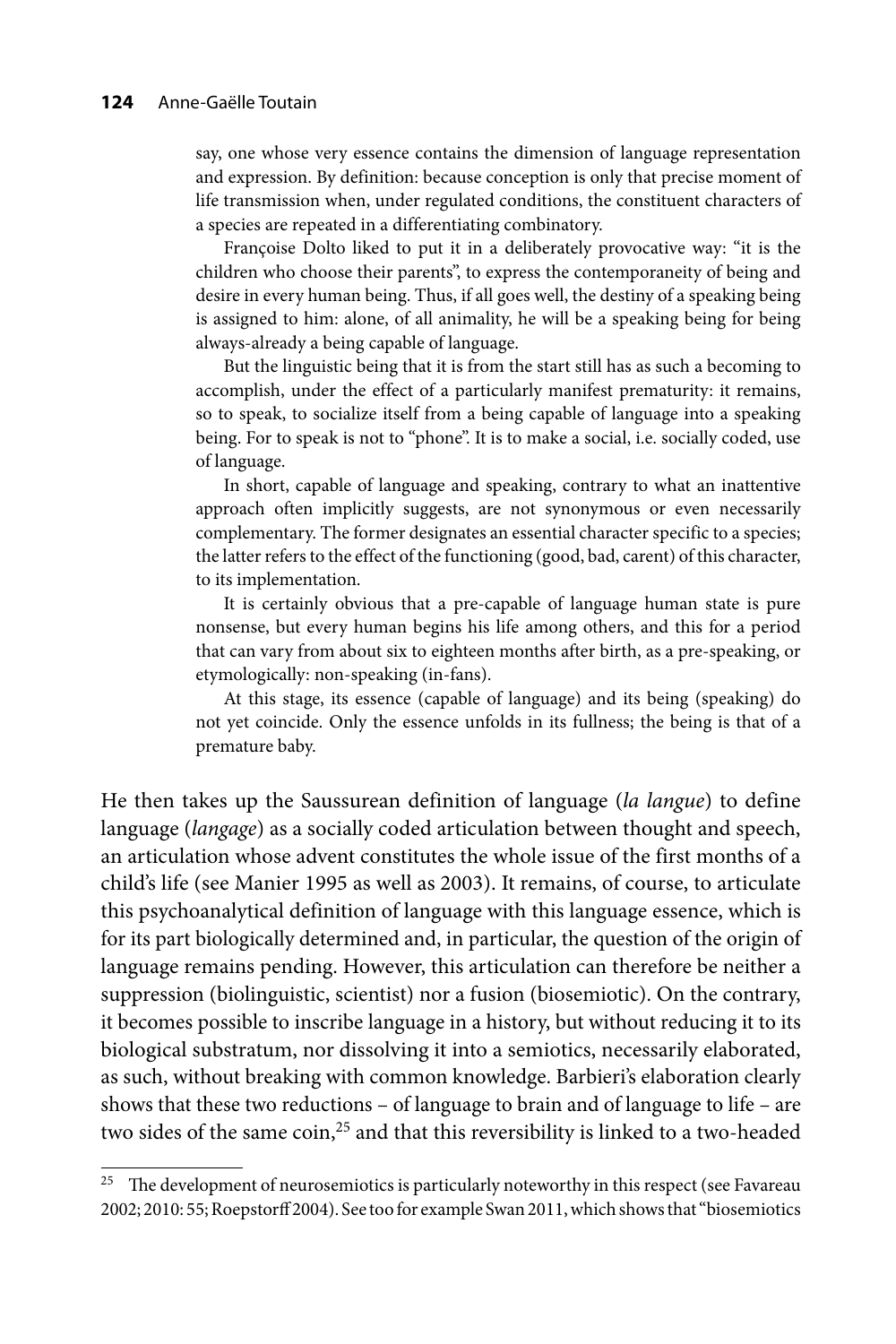empiricism: what responds to biologizing scientism is the evidence of the common definition of language as an instrument of communication and as a system of signs, in the sense of an *aliquid quod stat pro aliquo*. Terrence Deacon's elaboration (see Deacon 1997), which, on the contrary, seeks to refute the inneist thesis of Chomsky's biolinguistics, shows this – then paradoxically – in a different way. Like Barbieri, Deacon opposes two types of communication: iconic-indexical and symbolic, and recognizes the fundamental character, if not of language, at least of symbolism. If Manier – from whom I borrowed the name above – proposes to substitute the designation *homo sapiens loquens* for *homo sapiens sapiens*, he speaks for his part of *homo symbolicus*. His problematics is nevertheless profoundly different, insofar as it is just as continuous and – at least linguistically speaking – empirical as Barbieri's: it is a question, within the framework of the definition of language as an instrument of communication, of determining the adaptive advantage procured by symbolic communication, compensating for the cognitive cost of learning it. In other words, language, otherwise recognized as external to the brain – at the price, significantly, of a return to the organicist metaphor definitively rendered obsolete by Saussure – continues to be conceived as a product of the latter: it is an adaptive solution, whose brain must allow learning, even if its evolution must then be constrained by this product. The necessary condition thus surreptitiously becomes a sufficient condition, closing the possibility of discontinuist reflection, i.e. which would conceive the possibility of a definition of language by the very discontinuity it introduces, instead of using it as the support for an explanation of such a discontinuity, hence necessarily based on the definition of common knowledge. This is a measure of the immensity of the Saussurean contribution to linguistics and, more broadly, to the sciences of language as a human phenomenon: an ontogenetic reflection aimed at defining the nature of language instead of speculation on its origin – its genesis – based on the definition of common knowledge. In the "recurrent light" of this contribution, it is clear that continuism and empiricism – the epistemological obstacle of the idiom, i.e. of the objectality of language, which supports the definition of common knowledge by its obviousness – go hand in hand. It is then that it is important to take the measure of this other epistemological obstacle constituted by the distinction between "hard sciences" and "human sciences": positing two types of object, while implicitly postulating one type of scientificity, it prevents us from putting ourselves "in the school of scientists", and as such condemns its overcoming to be nothing more than a scientistic overlay, either by suppression (biologism) or by imitation

can provide a comprehensive theoretical framework necessitated by the biolinguistic thesis that language emerges from human biology" (Swan 2011: 367).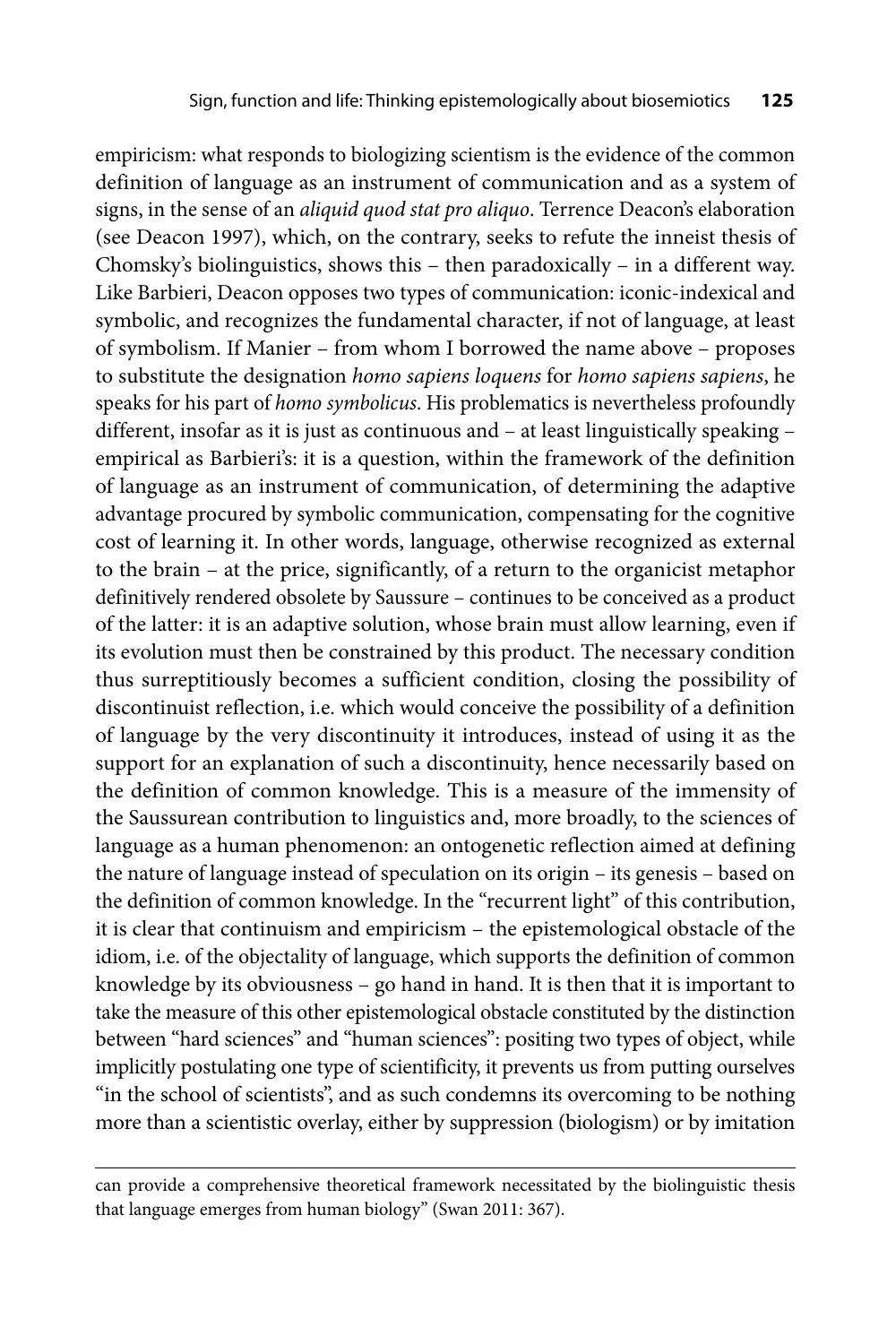(scientific ideology). The originality of biosemiotics is to be an imitation recovering a suppression. In this respect, this other reading of Uexküll that constitutes Canguilhemian vitalism retains a decisive actuality. In particular, the conclusion of "*Le vivant et son milieu*" (1946–1947) can be cited:

> *Un centre ne se résout pas dans son environnement. Un vivant ne se réduit pas à un carrefour d'influences. D'où l'insuffisance de toute biologie qui, par soumission complète à l'esprit des sciences physico-chimiques, voudrait éliminer de son domaine toute considération de sens. Un sens, du point de vue biologique et psychologique, c'est une appréciation de valeurs en rapport avec un besoin. Et un besoin, c'est pour qui l'éprouve et le vit un système de référence irréductible et par là absolu*. (Canguilhem 2006[1965]: 197)

> A centre cannot be resolved in its environment. A living being cannot be reduced to a crossroads of influences. Hence the inadequacy of any biology which, by complete submission to the spirit of the physico-chemical sciences, would like to eliminate from its domain any consideration of meaning. From the biological and psychological point of view, a meaning is an appreciation of values in relation to a need. And a need, for the one who experiences it and lives it, is an irreducible and therefore absolute reference system.

Indeed, the interpreter of the sign is replaced by the living being as the polarizer.<sup>26</sup> Now, while the former implies a continuity masked by a typology, the latter allows for the possibility of modalities and discontinuities, including that of language Denis Forest (2005: 4–6) claims about "*Le cerveau et la pensée*" (1980):

> *Le contraste demeure frappant entre la patiente reconstitution de la formation du concept de réflexe opérée par Canguilhem, et la manière dont l'article tardif*

<sup>&</sup>lt;sup>26</sup> This 1941 note quoted by Pierre Macherey is thus a useful counterpart to the naturalization of the sign of biosemiotics: "*Si nous admettons, en accord du reste avec la suggestion étymologique, que juger c'est discriminer et évaluer, pourquoi refuserions-nous le jugement même à une amibe, à un végétal? Partout où il y a vie […] il y a discernement et choix et donc il y a jugement. Parce que la conscience relative dont il jouit permet à l'homme de construire une théorie du jugement, cela n'entraîne pas que la puissance de juger commence à lui et soit refusée aux vivants autres que lui*". (Canguilhem, quoted by Macherey 2016: 8; "If we admit, in accordance incidentally with the etymological suggestion, that to judge is to discriminate and evaluate, why would we deny judgment even to an amoeba, to a plant? Wherever there is life [...] there is discernment and choice and therefore there is judgment. Because the relative consciousness he possesses allows man to construct a theory of judgement, this does not mean that the power to judge begins with him and is denied to living beings other than himself.") Macherey, Pierre 2016. Canguilhem et l'idée de milieu. In: *La philosophie au sens large* [was accessed at https://philolarge.hypotheses.](https://philolarge.hypotheses.org/1737) org/1737 on 26 June 2019.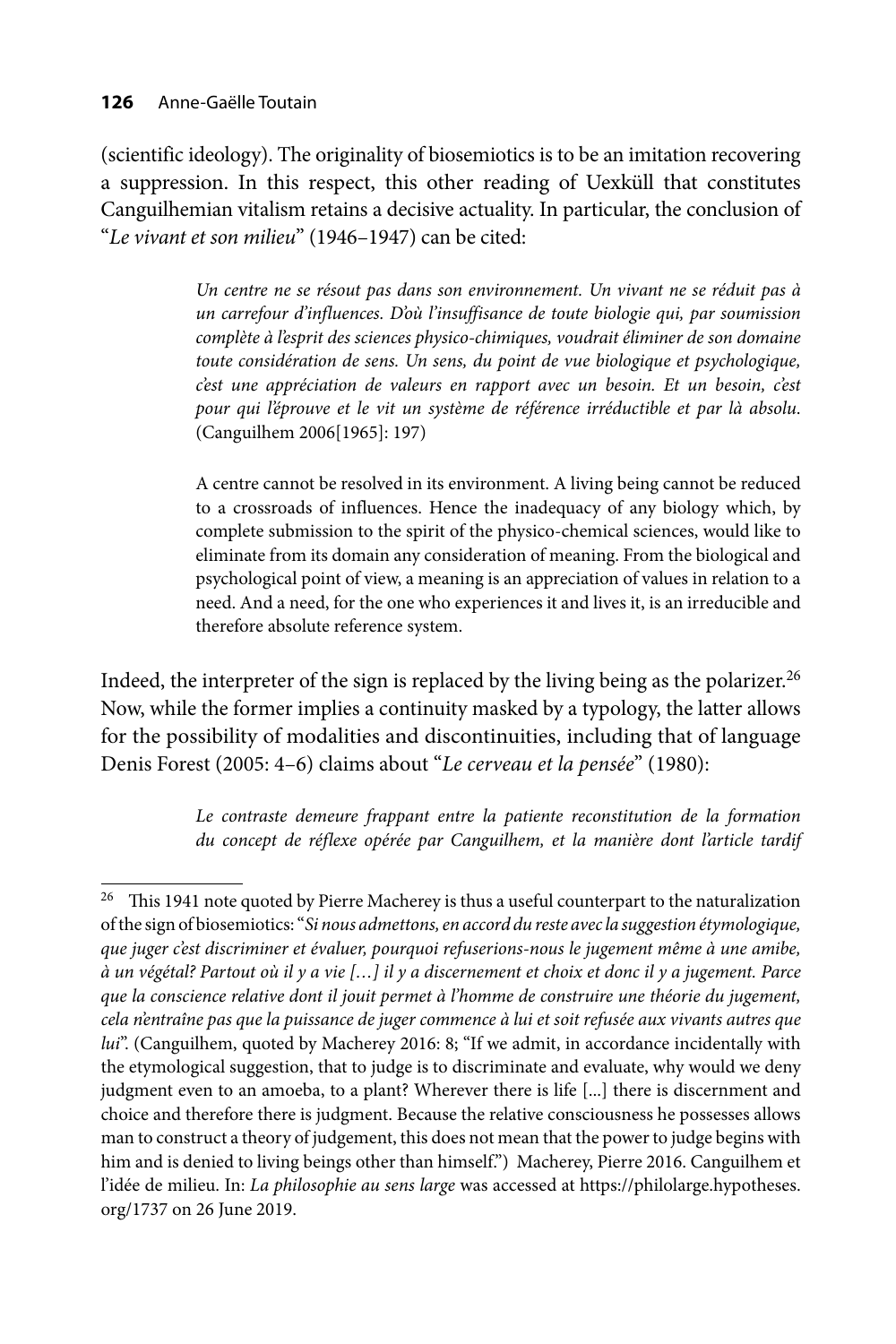*"Le cerveau et la pensée" (1980) exprime les plus fortes réserves à l'égard de toute assimilation du cerveau et de la pensée, de toute prétention explicative de la connaissance du premier vis-à-vis de la seconde. Ce n'est pas le cerveau de Descartes, mais Descartes, affirme Canguilhem, qui se plaît en Hollande. […]*

[...] On est avec Canguilhem, en présence d'une entreprise qui valorise l'histoire *de la connaissance du système nerveux central, mais dans le même temps, minore l'importance philosophique de la connaissance du cerveau lui-même, et suspecte l'usage irréfléchi d'une telle connaissance, par assimilation hâtive de la pensée comme activité ou travail à la structure ou à la fonction d'une chose.*

*[…] Plutôt qu'une "résistance"* du *mouvement volontaire à "l'entreprise du physiologiste", c'est une réticence* à l'égard de *cette entreprise elle-même (ou de cette entreprise, en tant que dirigée vers le domaine de la volonté) qu'il faut bien reconnaître de la part de Canguilhem. Or, on peut aujourd'hui, je crois, être philosophiquement insatisfait du partage qui en résulte entre une physiologie mécaniste et une revendication (osera-t-on dire: spiritualiste?) d'irréductibilité de l'individu pensant à l'investigation des sciences, et pas uniquement, d'ailleurs, de celles de la nature.*

The contrast between Canguilhem's patient reconstruction of the formation of the concept of reflex and the way in which the late article "The brain and thought" (1980) expresses the strongest reservations about any assimilation of brain and thought, any explanatory claim of the knowledge of the former to the latter remains striking. It is not Descartes' brain, but Descartes, Canguilhem asserts, who enjoys Holland. [...]

[...] With Canguilhem, we are in the presence of an enterprise that values the history of knowledge of the central nervous system, but at the same time, undermines the philosophical importance of knowledge of the brain itself, and suspects the unthinking use of such knowledge, by hastily assimilating thought as an activity or work to the structure or function of a thing.

[...] Rather than a "resistance" of voluntary movement to the "physiologist's enterprise", it is a reticence towards this enterprise itself (or towards this enterprise, as directed towards the domain of the will) that we must recognize on the part of Canguilhem. Now, we can today, I believe, be philosophically dissatisfied with the division that results between a mechanistic physiology and a claim (dare we say: spiritualist?) of irreducibility of the thinking individual to the investigation of the sciences, and not only, by the way, of those of nature.

However, this text can also be read as an affirmation of the irreducibility of language, to be constructed *in its heterogeneity*, i.e. avoiding any continuism. It is therefore worthy of mention, at a time when "neuroscepticism"27 does indeed seem prudent. And I will conclude this article, which, as I indicated in the introduction, has no other aim than to contribute negatively – polemically – to

<sup>&</sup>lt;sup>27</sup> This is the title of another book by Denis Forest (Forest 2015[2014]).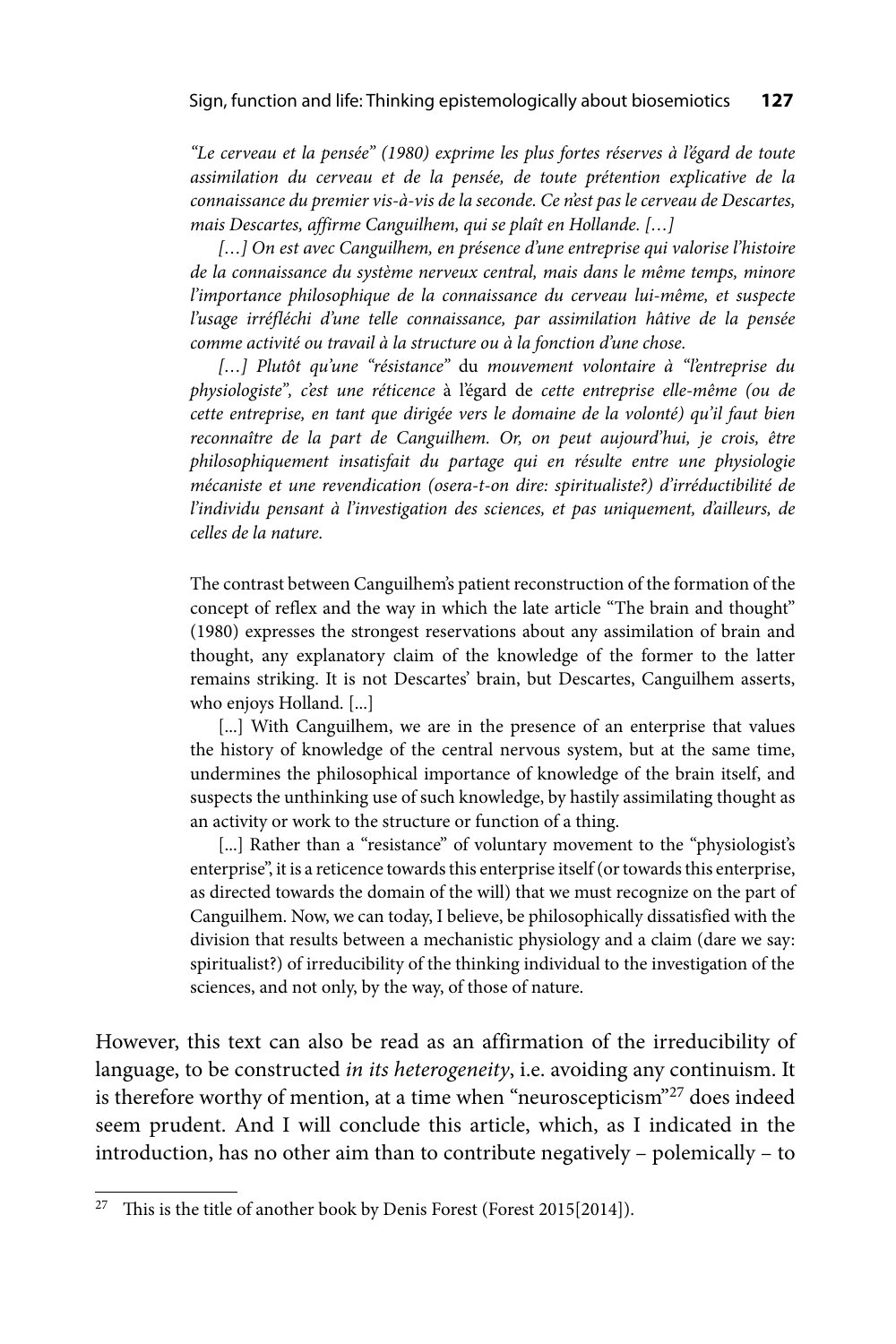such a construction of language in its heterogeneity, by quoting this proposition from "*Le cerveau et la pensée*": "*Le* je *n'est pas avec le monde en relation de survol, mais en relation de surveillance*" (Canguilhem 1993: 29), which can be read as a definition of the philosopher's specific task (see Canguilhem 1993: 29–30). Indeed, it seems that the philosopher has today lost his place in the language sciences – to the detriment of the latter, so necessary is this surveillance function.

## **References**

- Arrivé, Michel 2007. *À la recherche de Ferdinand de Saussure*. Paris: PUF.
- Augustyn, Prisca 2009. Uexküll, Peirce, and other affinities between biosemiotics and biolinguistics. *Biosemiotics* 2(1): 1–17. https://doi.org/10.1007/s12304-008-9028-y
- Augustyn, Prisca 2013. What connects biolinguistics and biosemiotics? *Biolinguistics* 7: 96–111. https://doi.org/10.5964/bioling.8957
- Bachelard, Gaston 2004[1938]. *La formation de l'esprit scientifique: Contribution à une psychanalyse de la connaissance*. Paris: Vrin.
- Barbieri, Marcello 2003a. *The Organic Codes: An Introduction to Semantic Biology*. Cambridge: Cambridge University Press.
- Barbieri, Marcello 2003b. Biology with information and meaning. *History and Philosophy of the Life Sciences* 25: 243–254.
- Barbieri, Marcello 2007. Is the cell a semiotic system? In: Barbieri, Marcello (ed.), *Introduction to Biosemiotics: The New Biological Synthesis*. Dordrecht: Springer, 179–208. https://doi.org/10.1007/1-4020-4814-9\_8
- Barbieri, Marcello 2008. Life is semiosis: The biosemiotic view of nature. *Cosmos and History: The Journal of Natural and Social Philosophy* 4(1/2): 29–51.
- Barbieri, Marcello 2010. On the origin of language: A bridge between biolinguistics and biosemiotics. *Biosemiotics* 3(2): 201–223. https://doi.org/10.1007/s12304-010-9088-7
- Barthes, Roland 1964. Présentation. *Communications* 4: 1–3.
- Barthes, Roland 1983[1967]. *Système de la mode*. Paris: Seuil.
- Bouquet, Simon 1997. *Introduction à la lecture de Saussure*. Paris: Payot.
- Braga, Lucia S. 1999. A new causality for the understanding of the living. *Semiotica* 127(1/4): 497–519. https://doi.org/10.1515/semi.1999.127.1-4.497
- Canguilhem, Georges 1977. Qu'est-ce qu'une idéologie scientifique? In: Canguilhem, Georges, *Idéologie et rationalité dans l'histoire des sciences de la vie*. Paris: Vrin, 35–45.
- Canguilhem, Georges 1993. Le cerveau et la pensée. In: Bourel, Dominique (ed.), *Georges Canguilhem: Philosophe, historien des sciences: actes du colloque, 6–7–8 décembre 1990*. Paris: Albin Michel, 11–33.
- Canguilhem, Georges 2006[1965]. *La connaissance de la vie*. Paris: Librairie philosophique J. Vrin.
- Chien, Jui-Pi 2015. How useful is *état de langue* for biosemiotics? An exploration of linguistic consciousness and evolution in F. de Saussure's works. In: Velmezova, Ekaterina; Kull, Kalevi; Cowley, Stephen J. (eds.) 2015. *Biosemiotic Perspectives on*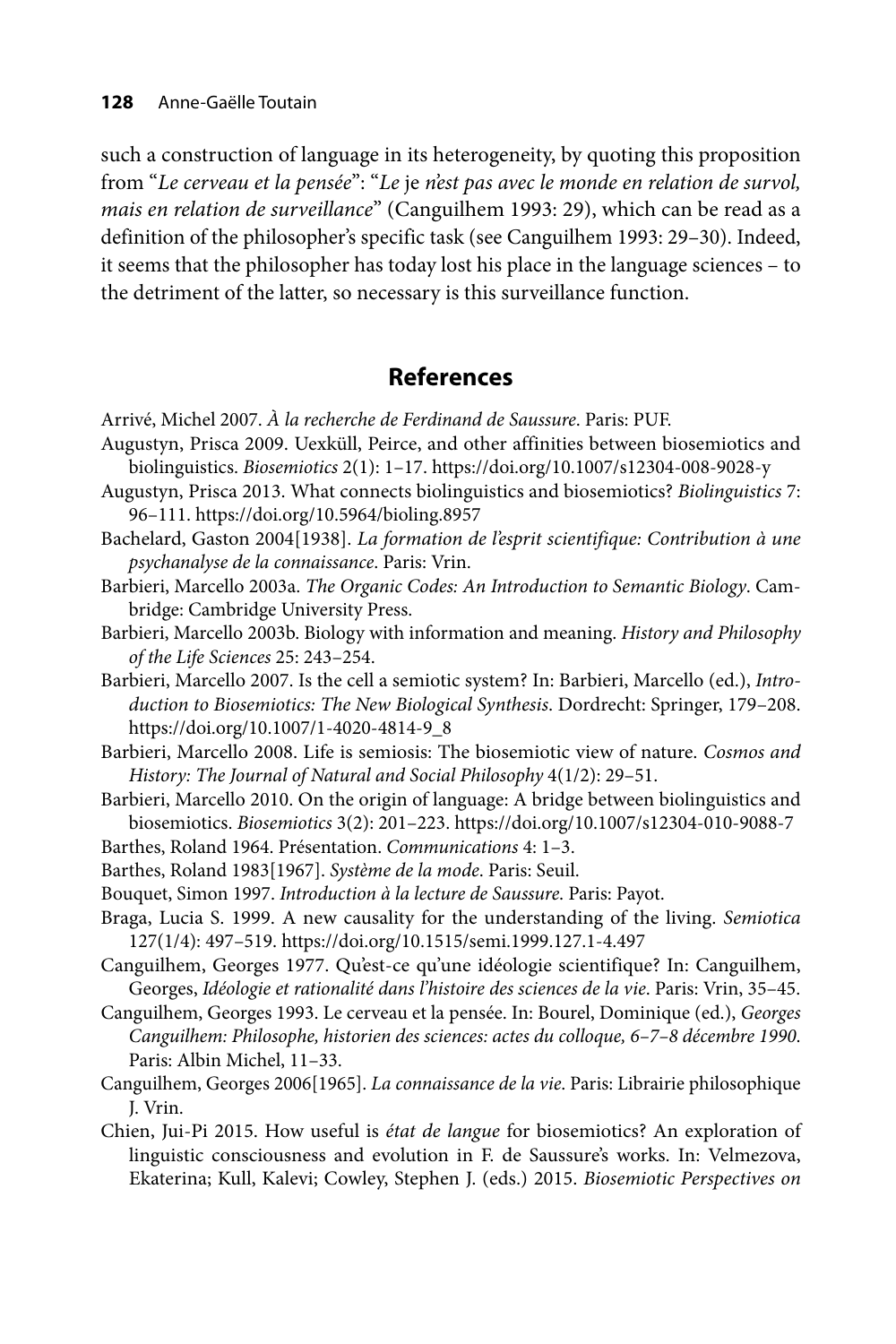*Language and Linguistics*[. \(Biosemiotics 13.\) Cham: Springer, 223–240. https://doi.](https://doi.org/10.1007/978-3-319-20663-9_12) org/10.1007/978-3-319-20663-9\_12

- Chiss, Jean-Louis; Puech, Christian 1992. Signe et langue: idée, projet, point de vue sémiologiques. *Langages* 107: 6–27. https://doi.org/10.3406/lgge.1992.1637
- Chomsky, Noam 2005. Three factors in language design. *Linguistic Inquiry* 36(1): 1–22. https://doi.org/10.1162/0024389052993655
- Ch[omsky, Noam 2007. Of minds and language.](https://doi.org/10.5964/bioling.8585) *Biolinguistics* 1: 9–27. https://doi. org/10.5964/bioling.8585
- Deacon, Terrence W. 1997. *The Symbolic Species: The Co-Evolution of Language and the Brain*. New York: W. W. Norton & Company.
- Deacon, Terrence W. 2006. Emergence: The hole at the wheel's hub. In: Clayton, Philip; Davies, Paul (eds.), *The Re-Emergence of Emergence: The Emergentist Hypothesis from Science to Religion*. Oxford: Oxford University Press, 111–150.
- Deleuze, Gilles 1973. À quoi reconnaît-on le structuralisme? In: Châtelet, François (ed.), *Histoire de la philosophie*. T. VIII: *Le XXe siècle*. Paris: Hachette, 299–335.
- Emmeche, Claus 1991. A semiotic reflection on biology, living signs and artificial life. *Biology and Philosophy* 6: 325–340. https://doi.org/10.1007/BF00132235
- Emmeche, Claus 1992. Modeling life: A note on the semiotics of emergence and computation in artificial and natural living systems. In: Sebeok, Thomas; Umiker-Sebeok, Jean (eds.), *Biosemiotics: The Semiotic Web 1991*. Berlin: Mouton de Gruyter, 77–99. https://doi.org/10.1515/9783110871388-006
- Emmeche, Claus; Hoffmeyer, Jesper 1991. From language to nature the semiotic metaphor in biology. *Semiotica* 84(1/2): 1–42. https://doi.org/10.1515/semi.1991.84.1-2.1
- Emmeche, Claus; Kull, Kalevi (eds.) 2011. *Towards a Semiotic Biology: Life is the Action of Signs.* London: Imperial College Press.
- Favareau, Donald 2002. Beyond self and other: On the neurosemiotic emergence of intersubjectivity. *Sign Systems Studies* [30\(1\): 57–100. https://doi.org/10.12697/](https://doi.org/10.12697/SSS.2002.30.1.05) SSS.2002.30.1.05
- Favareau, Donald 2010. *Essential Readings in Biosemiotics: Anthology and Commentary*. (Biosemiotics 3.) Dordrecht: Springer.
- Fehr, Johannes 2000. *Saussure entre linguistique et sémiologie*. Paris: PUF.
- Fitch, W. Tecumseh 2009. Prolegomena to a future science of biolinguistics. *Biolinguistics* 3(4): 283–320. https://doi.org/10.5964/bioling.8731
- Florkin, Marcel 1974. Concepts of molecular biosemiotics and of molecular evolution. *Comprehensive Biochemistry* 29A: 1–124.
- Forest, Denis 2005. *Histoire des aphasies: Une anatomie de l'expression*. Paris: PUF.
- Forest, Denis 2015[2014]. *Neuroscepticisme: Les sciences du cerveau sous le scalpel de l'épistémologue*. Montreuil-sous-bois: Les Éditions d'Ithaque.
- Forti, Guido 1977. Structure and evolution in language and in living beings. *Scientia* 112: 69–79.
- Hoffmeyer, Jesper 1996[1993]. *Signs of Meaning in the Universe*. Bloomington: Indiana University Press.
- Hoffmeyer, Jesper 2008. *Biosemiotics: An Examination of the Signs of Life and the Life of Signs*. Scranton: Scranton University Press.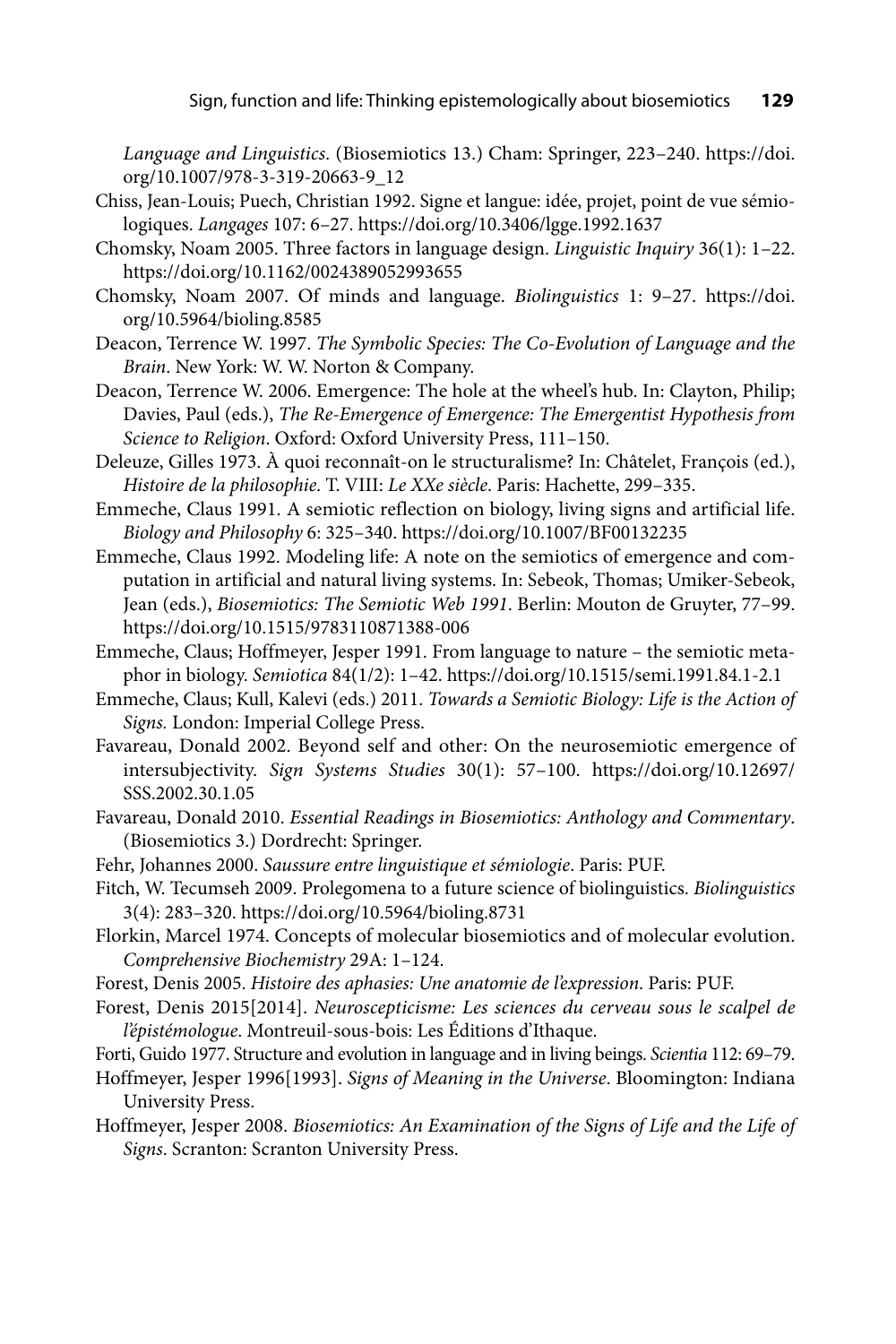- Hoffmeyer, Jesper 2011. Biology is immature biosemiotics. In: Emmeche, Claus; Kull, Kalevi (eds.), *Towards a Semiotic Biology: Life is the Action of Signs*. London: Imperial College Press, 43–65. https://doi.org/10.1142/9781848166882\_0003
- Hoffmeyer, Jesper; Emmeche, Claus 1991. Code-duality and the semiotics of nature. In: Anderson, Myrdene; Merrell, Floyd (eds.), *On Semiotic Modeling*. Berlin: Mouton de Gruyter, 117–166. https://doi.org/10.1515/9783110849875.117
- Hoffmeyer, Jesper; Emmeche, Claus (eds.) 1999. Biosemiotica II. *Semiotica* 127(1/4): 133–655.
- Kull, Kalevi 1999. Biosemiotics in the twentieth century: A view from biology. *Semiotica* 127(1/4): 385–414. https://doi.org/10.1515/semi.1999.127.1-4.385
- Kull, Kalevi; Deacon, Terrence; Emmeche, Claus; Hoffmeyer, Jesper; Stjernfelt, Frederik 2011. Theses on biosemiotics: Prolegomena to a theoretical biology. In: Emmeche, Claus; Kull, Kalevi (eds.), *Towards a Semiotic Biology: Life is the Action of Signs*. London: Imperial College Press, 25–41. https://doi.org/10.1142/9781848166882\_0002
- Kull, Kalevi; Emmeche, Claus; Favareau, Donald 2011. Biosemiotic research questions. In: Emmeche, Claus; Kull, Kalevi (eds.), *Towards a Semiotic Biology: Life is the Action of Signs*[. London: Imperial College Press, 67–90. https://doi.](https://doi.org/10.1142/9781848166882_0004) org/10.1142/9781848166882\_0004
- Kull, Kalevi; Emmeche, Claus; Hoffmeyer, Jesper 2011. Why biosemiotics? An introduction to our view on the biology of life itself. In: Emmeche, Claus; Kull, Kalevi (eds.), *Towards a Semiotic Biology: Life is the Action of Signs*. London: Imperial College Press, 1–21. https://doi.org/10.1142/9781848166882\_0001
- Manier, Alain 1995. *Le jour où l'espace a coupé le temps: Étiologie et clinique de la psychose*. Plancoët: La tempérance.
- Manier, Alain 2003. Le psychotique, Saussure et le psychanalyste. In: Bouquet, Simon (ed.), *L'Herne Saussure*. Paris: L'Herne, 285–292.
- Messer, David J. 1995, Language acquisition and the essentialist-evolutionist debate. In: Puppel, Stanislaw (ed.), *The Biology of Language*. Amsterdam: John Benjamins, 173–194.
- Nöth, Winfried 2015. Biolinguistics and biosemiotics. In: Velmezova, Ekaterina; Kull, Kalevi; Cowley, Stephen J. (eds.) 2015. *Biosemiotic Perspectives on Language and Linguistics*. (Biosemiotics 13.) Cham: Springer, 151–168. https://doi.org/10.1007/978- 3-319-20663-9\_8
- Peirce, Charles S. 1974[1931]. *Collected Papers*. Vols 1, 2: *Principles of Philosophy* and *Elements of Logic*. Cambridge: The Belknap Press of Harvard University Press.
- Roepstorff, Andreas 2004. Cellular neurosemiotics: Outline of an interpretive framework. In: Schult, Joachim (ed.), *Biosemiotik – praktischen Anwendung und Konsequenzen für die Einzelwissenschaften*. Berlin: VWB-Verlag, 133–154.
- Saussure, Ferdinand de 1995[1972].<sup>28</sup> Cours de linguistique générale. Paris: Payot.
- Saussure, Ferdinand de 1974[1967]. *Cours de linguistique générale*. Wiesbaden: Otto Harrassowitz.
- Saussure, Ferdinand de 1993. *Troisième Cours de linguistique générale (1910–1911)*, d'après les cahiers d'Emile Constantin. Oxford: Pergamon.

The first edition of the *Cours de linguistique générale* dates back to 1916. 1972 is the date of the first edition that is accompanied by the critical apparatus by Tullio de Mauro.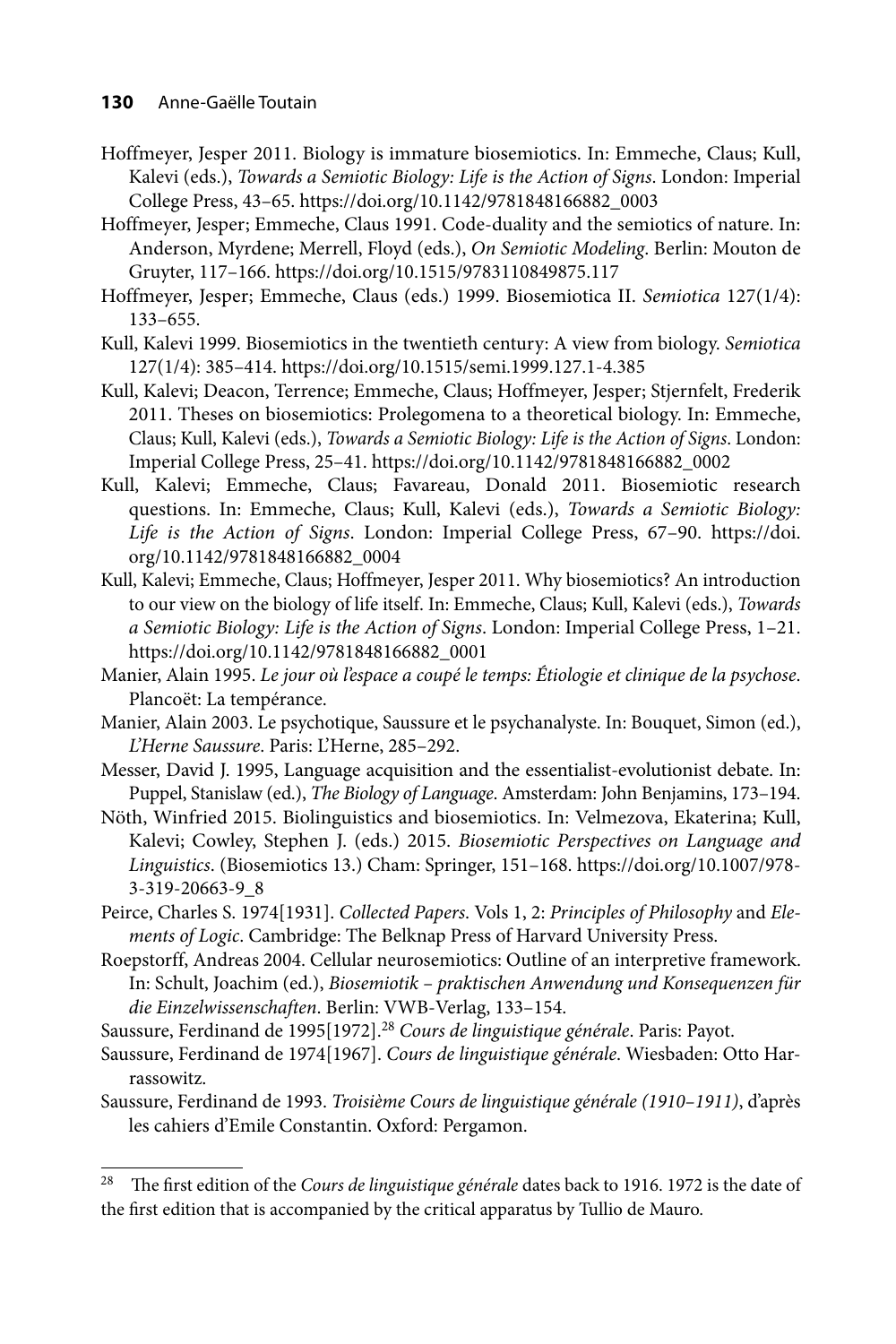- Saussure, Ferdinand de 1997. *Deuxième Cours de linguistique générale (1908–1909)*, d'après les cahiers d'Albert Riedlinger et Charles Patois. Oxford: Pergamon.
- Saussure, Ferdinand de 2002. *Écrits de linguistique générale*. Paris: Gallimard.
- Saussure, Ferdinand de 2006. *Writings in General Linguistics*. Oxford: Oxford University Press.
- Saussure, Ferdinand de; Constantin, Émile 2005. Ferdinand de Saussure: Notes préparatoires pour le cours de linguistique générale 1910–1911, Emile Constantin: Linguistique générale. Cours de M. le professeur de Saussure 1910–1911. *Cahiers Ferdinand de Saussure* 58: 83–289.
- Sebeok, Thomas A. 1979. *The Sign and its Masters*. Austin: University of Texas Press.
- Sebeok, Thomas A. 1988. *I Think I am a Verb: More Contributions to the Doctrine of Signs*. New York: Plenum.
- Sebeok, Thomas A. 1991. *A Sign is Just a Sign*. Bloomington: Indiana University Press.
- Sharov, Alexei A. 1999. The origin and evolution of signs. *Semiotica* 127(1/4): 521–535. https://doi.org/10.1515/semi.1999.127.1-4.521
- Swan, Liz S. 2011. Signs pointing in a new direction: A biosemiotic framework for biolinguistics. [Review of Favareau, Donald 2010. *Essential Readings in Biosemiotics: Anthology and Commentary*. (Biosemiotics 3.) Berlin: Springer.] *Biolinguistics* 5(4): 366–369. https://doi.org/10.5964/bioling.8869
- Toutain, Anne-Gaelle 2012. "*Montrer au linguiste* ce qu'il fait*." Une analyse epistemologique du structuralisme europeen (Hjelmslev, Jakobson, Martinet, Benveniste) dans sa filiation saussurienne.* (PhD thesis.) Paris: Paris IV-Sorbonne.29
- Toutain, Anne-Gaëlle 2014. *La rupture saussurienne: L'espace du langage*. Louvain-la-Neuve: Academia-Bruylant.
- Toutain, Anne-Gaëlle 2015a. *La problématique phonologique: Du structuralisme linguistique comme idéologie scientifique*. Louvain-la-Neuve: Academia-Bruylant.
- Toutain, Anne-Gaëlle 2015b. De la circularité des rapports entre linguistique et sémiologie ou sémiotique: pour une sémiotique saussurienne? *Bulletin de la Société de linguistique de Paris* 110(1): 115–148.
- Toutain, Anne-Gaëlle 2016. *Entre langues et* logos*. Une analyse épistémologique de la linguistique benvenistienne*. Louvain-la-Neuve: Academia-Bruylant.
- Velmezova, Ekaterina; Kull, Kalevi; Cowley, Stephen J. (eds.) 2015. *Biosemiotic Perspectives on Language and Linguistics*. (Biosemiotics 13.) Cham: Springer.

<sup>&</sup>lt;sup>29</sup> Toutain 2012 can be accessed at http://www.e-sorbonne.fr/sites/www.e-sorbonne.fr/files/ theses/TOUTAIN\_Anne-Gaelle\_2012\_Montrer-au-linguiste-ce-quil-fait.pdf or http://tel. archives-ouvertes.fr/tel-00788676.